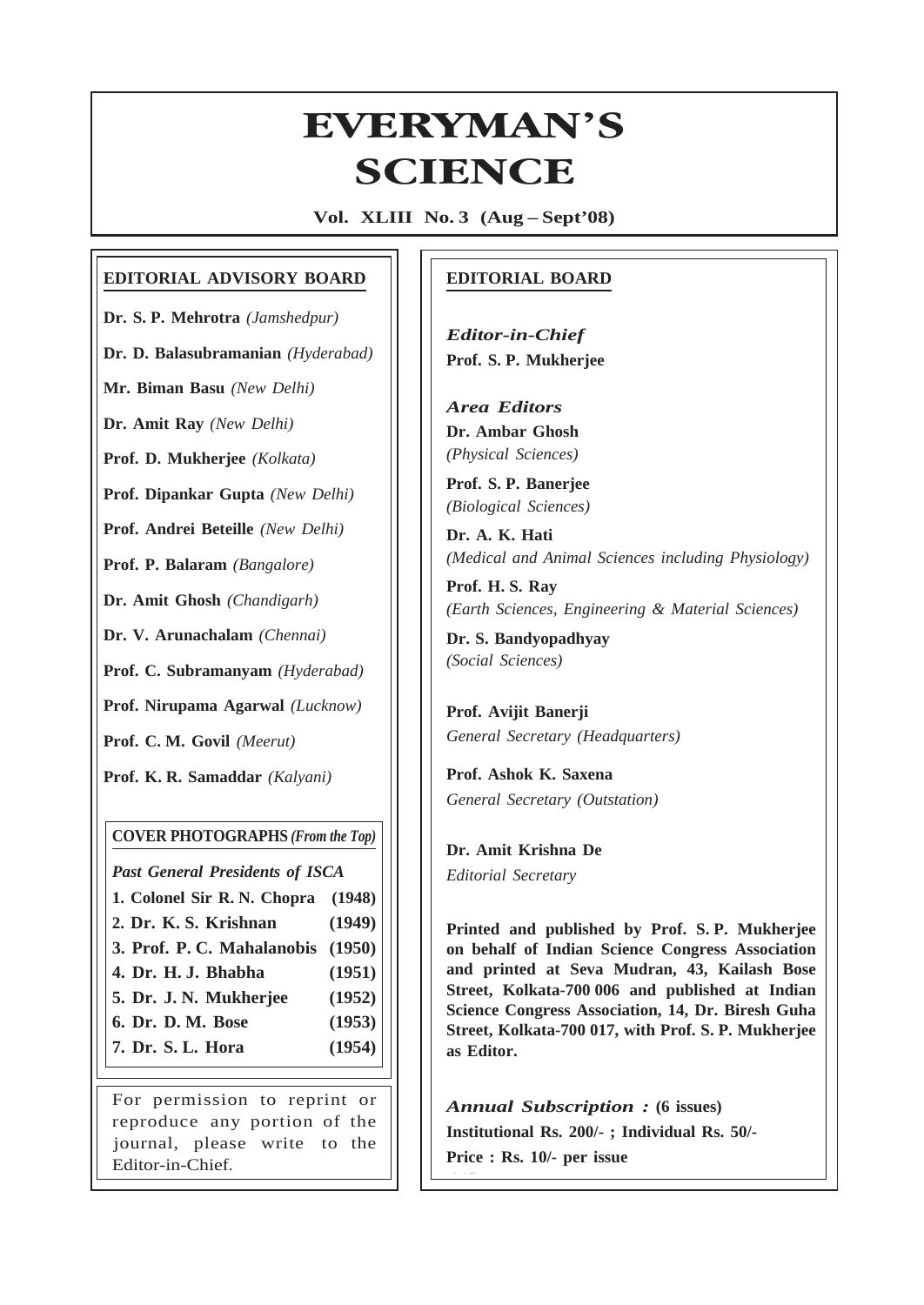# **CONTENTS**

**Everyman's Science VOL. XLIII NO. 3, Aug — Sept '08**

| <b>EDITORIAL:</b>                                                                   | 147 |
|-------------------------------------------------------------------------------------|-----|
| <b>ARTICLES:</b>                                                                    |     |
| Presidential Address: The Present Concept of The Physical World<br>Dr. H. I. Bhabha | 150 |
| Safflower-An Ancient Wonderful Crop                                                 |     |
| Shraddha Purey and N. C. Sharma                                                     | 160 |
| Is Algae Oil Fuel or Nutrition?                                                     |     |
| Scott D. Doughman and Srirama Krupanidhi                                            | 164 |
| <b>Pediatric Dental Caries and Infection</b>                                        |     |
| Lali Growther, Rekha. R                                                             | 169 |
| Vermicompost : May Be Used As a Potential Bio-Fertilizer<br>T. Samanta              | 173 |
| <b>Concept and Applications of Quantum Dots</b><br>Rishabh Jaiswal                  | 178 |
| SOMETHING TO THINK ABOUT                                                            |     |
| Why Do We Get Headache?                                                             |     |
| Hem Shanker Ray                                                                     | 183 |
| KNOW THY INSTITUTIONS                                                               | 185 |
| <b>CONFERENCES / MEETINGS / SYMPOSIA / SEMINARS</b>                                 | 189 |
| <b>S &amp; T ACROSS THE WORLD</b>                                                   | 191 |
| ANSWERS TO "DO YOU KNOW"?                                                           | 192 |
|                                                                                     |     |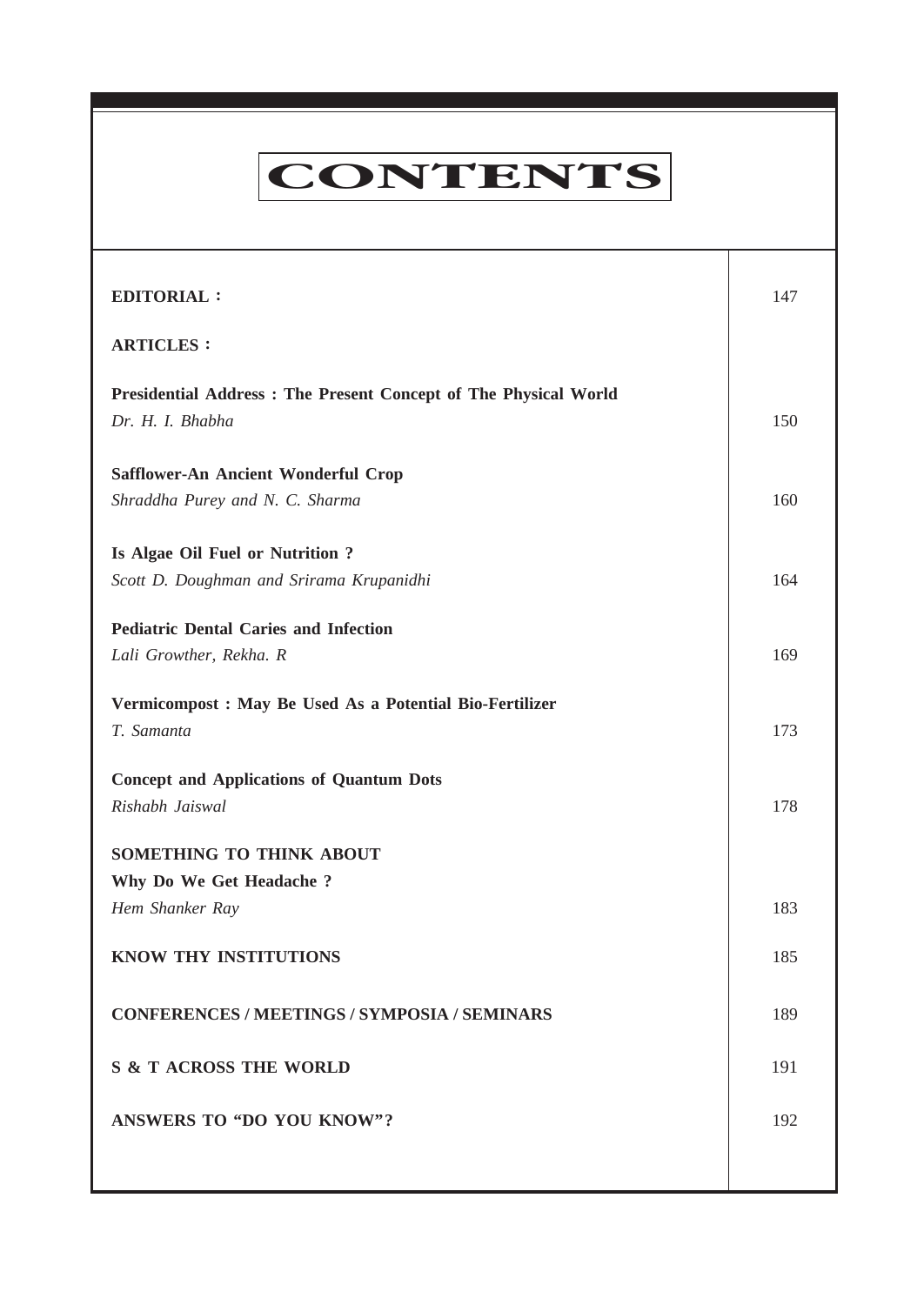# **EDITORIAL**

# **CAREERS IN THE NETWORKED WORLD**

In this age of globalization and networking, it is not possible for anybody to remain insular for long. Thus the work practices of the west are slowly creeping into India too. An anecdote may be in order. One of the foremost management gurus of the world, Charles Handy, gave a talk at the Taj Bengal in the early 2000's. Handy started with a formula :

$$
\frac{1}{2} \times 2 = 3
$$

It was the guiding philosophy of the western world, he said. It means, "Get rid of  $\frac{1}{2}$  of your employees, double the salary of the remaining and your output will be trebled". The audience full of the corporate czars of Calcutta nodded.

A corollary of the above, said Handy, is that the trend in the west is now on outsourcing work or subcontracting by the corporate. People have to become entrepreneurial to earn a living now. The days of 9 to 5 jobs are under threat like never before. All one needs now is a laptop, an ISDN connection, a table at home and most importantly, ONE'S BRAINS to survive.

For students with a knack for science, teaching and research have always been a most enjoyable career option. Simplistic additions in the sciences apart from the traditional disciplines of physics, chemistry, mathematics, zoology, botany etc may be made thus :

# **The world of the Inanimate–Computer, IT and Communications (Silicon Based)**

Of the 103+ elements in the periodic table, two of the most abundant ones found naturally on the face of the earth have had the greatest influence in profoundly changing the way we live. The first is Silicon, which gave us the transistor, the integrated circuit, and large scale integration, the backbone of the computer revolution.

Computers have been with us for well over half a century. The first mainframe computer in the UK, named "Baby", developed at the University of Manchester Institute of Science and Technology before the Second World War, is on show at the Museum of Science and Industry in Manchester. It is a valve-based system, extremely bulky, occupying a large room, a misnomer for its nickname! For students struggling to do Ph. D. in the olden days, computing meant trudging to the computer center with a heavy deck of punched cards under the arm to submit for the job. Provided there were no punching errors in any of the cards, some output would be obtained in the next day. None of the present generation of students have seen or may have heard about the old Mainframes, e.g., the IBM 360/370 machines, which gave way to the desktops, laptops and now onto the palmtops. Languages have proliferated from the mother, FORTRAN into BASIC, COBOL, PASCAL, C, C++, Java et al. Internet has made our life simultaneously easier and difficult. E-mail has made communication easy. But all of us have to struggle with the mountain of junk mail every time we open our e-mail accounts. We also do not know how to cope with the huge volume of data floating on the web. This has given rise to a new area–DATA MINING.

Information Technology as an independent discipline has come into focus over the last decade or so. This is primarily the study or use of systems (esp. computers, communications etc) for storage, retrieval, processing and dispatch of information. It is finding widespread use in industry and leisure activities alike. A huge industry has spawned in Japan and UK–in Computer Games and Graphics– and has made inroads into Animation so much so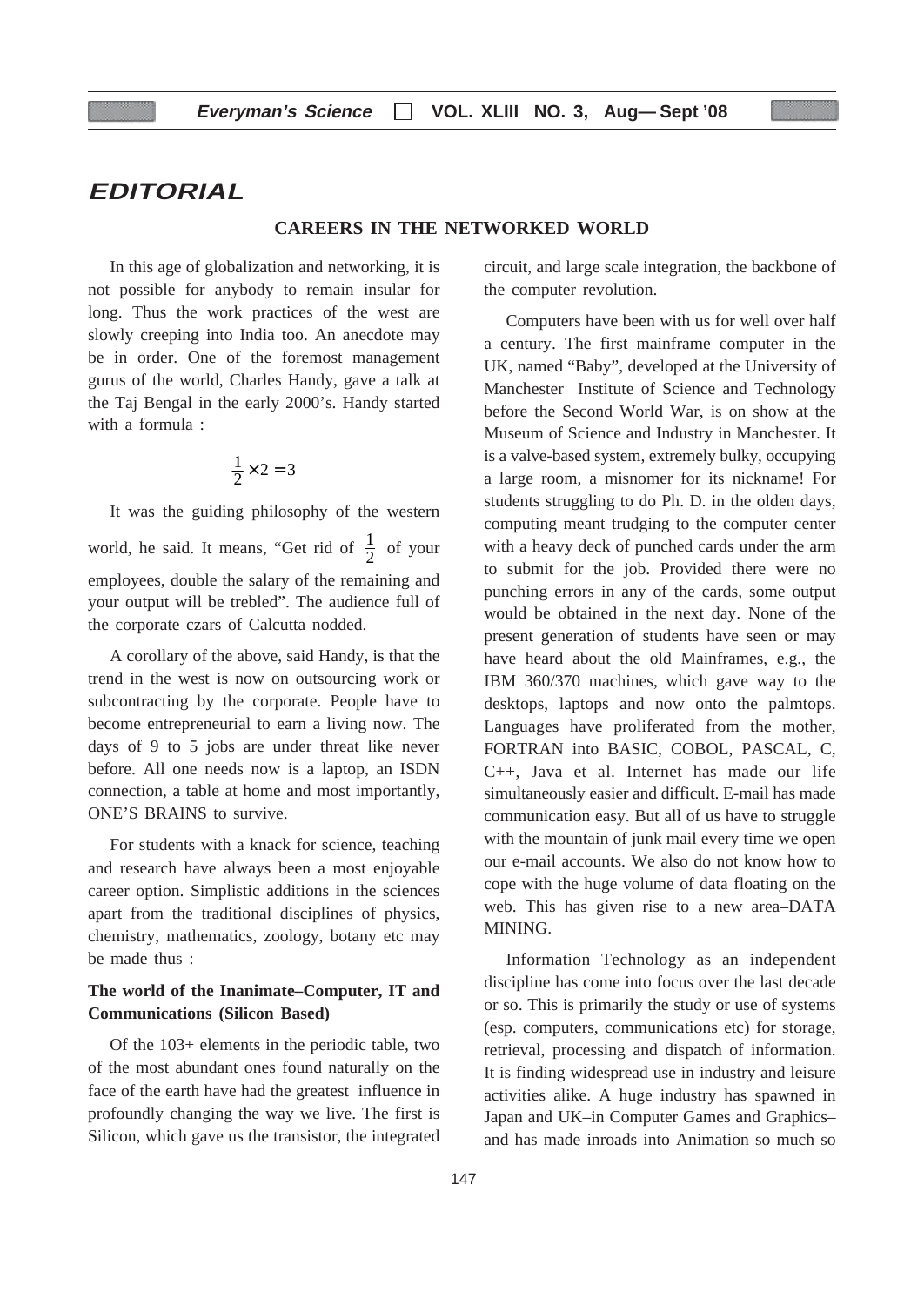that animated movies like Lion King, Finding Nemo and Ice Age were multimillion–dollar hits. UK has a huge industry catering to Hollywood's demands. Virtual Reality and Multimedia promise to revolutionize the way we look at the world and see and feel everything around us.

WAP, Mobile phones, GPS, Blackberry–are changing the way we operate. Already airplanes fly by wire. Intelligent cars are being developed to be self-driven, by radar and GPS. We will be mere passengers!

# **The World of the Living-Biotechnology, Molecular Biology etc (Carbon Based)**

Let us now look at the second element alluded to above, the humble Carbon. It is at the heart of the molecules that make life. We have all heard about the newer disciplines of biotechnology, molecular biology, genetics and so on.

The first recorded use of Biotechnology was by the Franciscan monks in wine making. Addition of yeast to aid fermentation of grape juice into wine made for an invigorating drink. No one really knows how long ago this took place. Since the elucidation of the structure of DNA by Watson and Crick in the 1950s, the science of Molecular Biology has matured. Now we have the Human Genome project looking into the genetic makeup of all of us on the face of the earth trying to find common threads. Drug design, stem cell research and gene splicing, *in-vitro* fertilization techniques, cloning etc are all part of the multibillion dollar global industry.

Fundamental physical phenomenon married to computing has given medical sciences a new look. Applications of advanced systems in medicine– NMR, CT SCAN, PET etc also require trained manpower. A new field, Medical Transcription, has also opened up, catering to the western medical system.

#### **New ways to make smart materials**

In the area of materials science & technology, Nanotechnology is a new entrant. Its potential is yet to be fully realized. Composite materials are finding use in diverse fields starting from high temperature applications like the space shuttle and guided missile systems to racing cars and tennis rackets. Advanced superalloys and shape memory alloys are finding applications in fields previously unheard of.

We should not forget the traditional industries too. So long as we live in cities and travel by road, air or sea, demand for civil engineers, mechanical engineers, electrical engineers, metallurgists, mining engineers, aeronautical engineers, marine engineers, architects, town planners & so on will be there. However they will be expected to be multi-skilled to succeed in the workplace.

One of the tenets of education is that it should provide skills for future citizens to be able to earn livelihoods. Science (and the allied field of technology) as has been discussed above needs a lot of trained manpower to advance. It is one of the fields in which a stimulating and sometimes lucrative career can be had. However, we should not frown upon the humanities, the creative arts, the fine arts, commerce and business which are equally viable career options. In fact, a case has be made out for literature and the arts for providing us with the finer raisons de etre for living. Without food for the soul, which literature and the arts provide, life may seem too pedestrian.

Parents should not be clouded in their judgment for choosing careers for their wards. A youngster securing 80% marks in Physics, Chemistry and Mathematics at the Higher Secondary/ISC stage while scoring nearly 70% in English may not be temperamentally suited for an engineering career. He or she may have a knack for literature and for him/her a degree in English followed by a Masters' in Mass Communications or Journalism may be a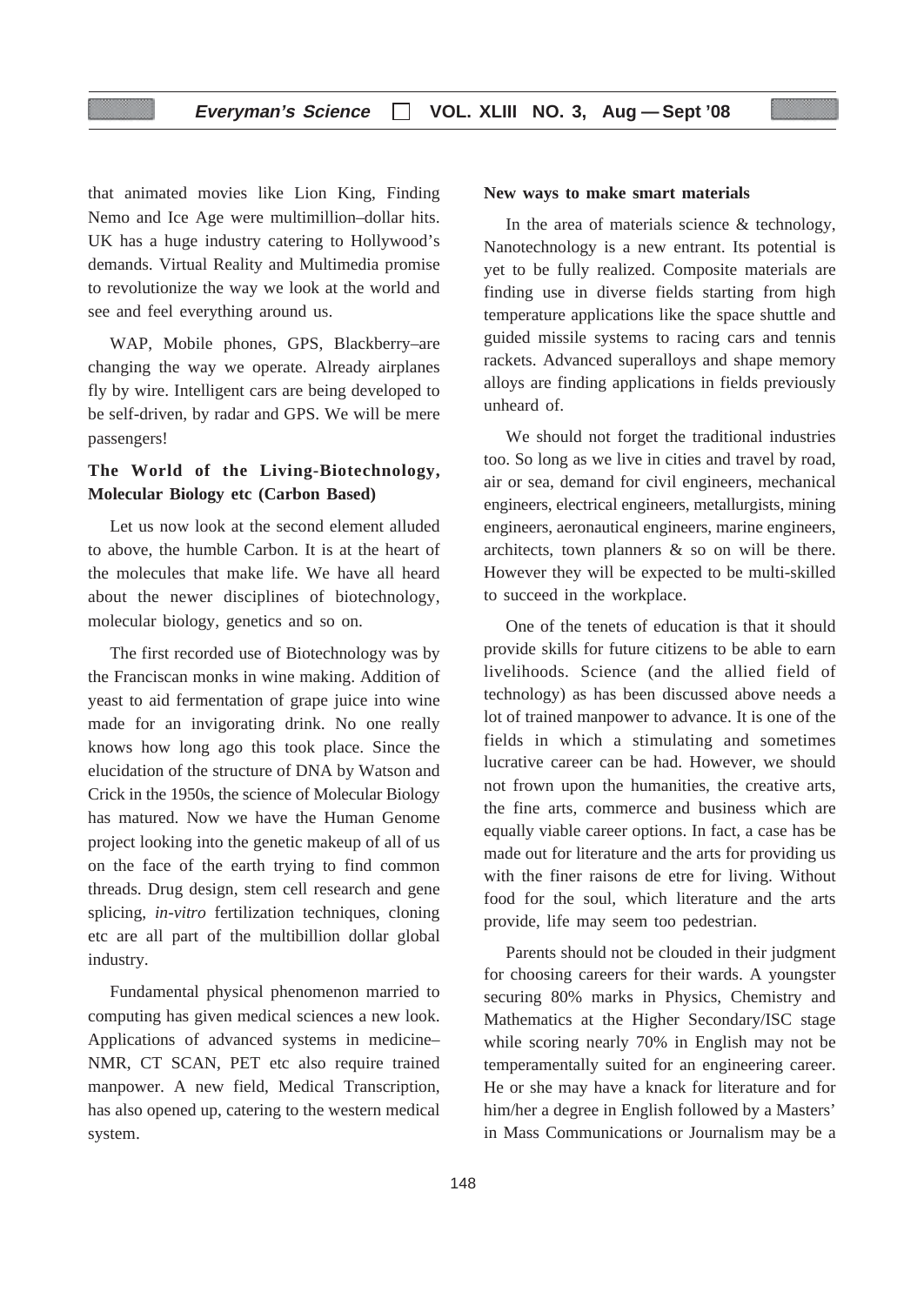more endearing and rewarding profession. I have come across very successful professional people who are not at all happy doing science or technology, but nevertheless having to do in order to earn a livelihood for the family. In their hearts, they pine for the fine arts. They were pushed by their parents into doing science/technology while they wanted to follow their heart and go in for the arts. Also, as disposable incomes grow in the hands of the workforce, leisure activities have come to the fore worldwide. And another career option has opened up in the Hospitality Industry. Hotel management, air hostess training etc could also be equally enjoyable for the right minded individuals.

And finally, whatever career one pursues, it should be chosen with care, keeping a person's inner calling in mind. The chosen career should be pursued with devotion, with passion and with steadfastness for success in the workplace and in life.

*Dr. Ambar Ghose*

*"Every great and commanding movement in the annals of the world is the triumph of enthusiasm.*

*—R. W. Emerson*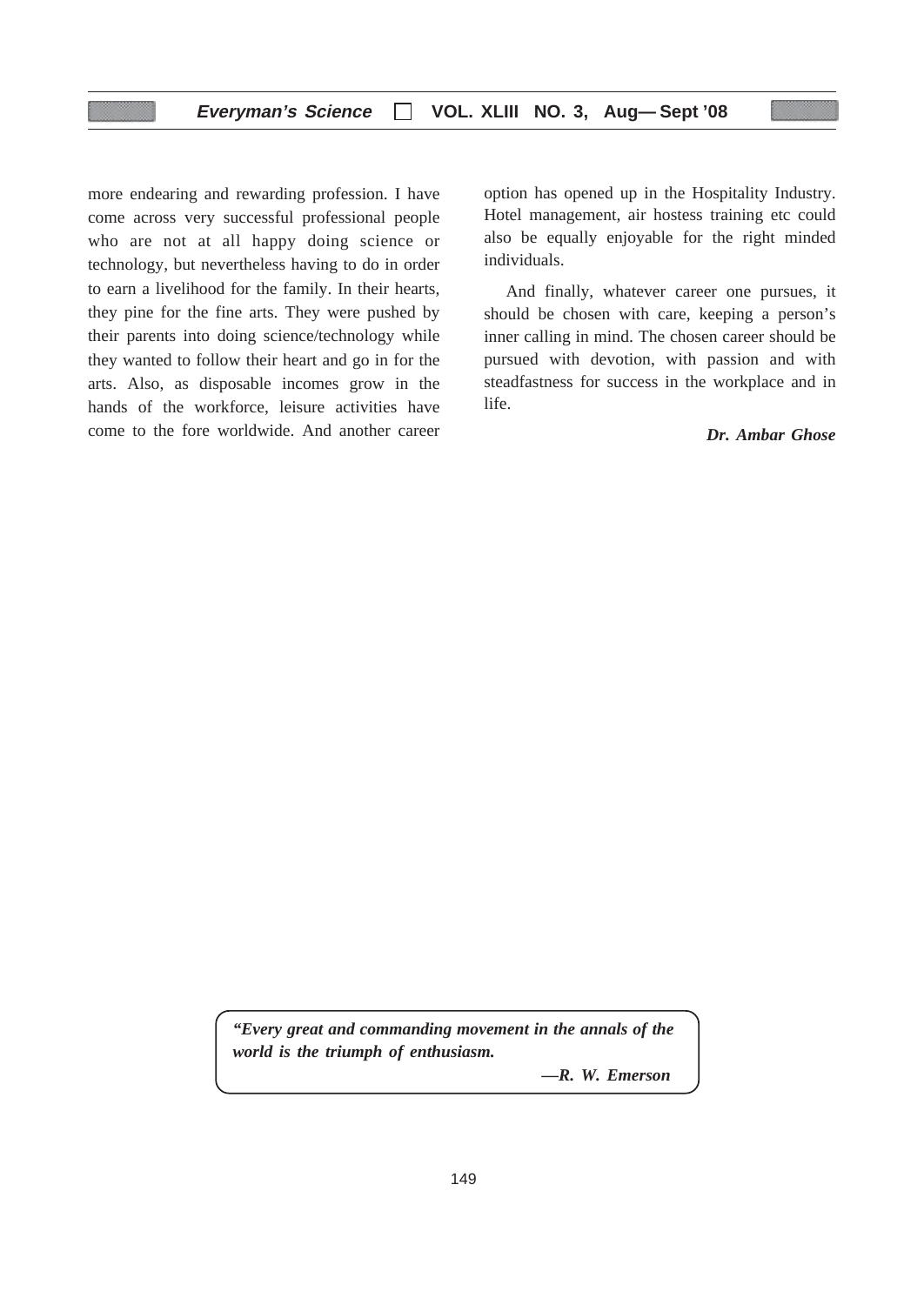# **PRESIDENTIAL ADDRESS**

# **THE PRESENT CONCEPT OF THE PHYSICAL WORLD**

DR. H. I. BHABHA\*, F.R.S

I express my gratitude to my scientific colleagues from all parts of India for the honour they have done me by electing me to a preside over the 38th Session of the Indian Science Congress. A peculiar accident of fate has brought about that the Congress over which I am to preside is being held in this Institute, where I worked for six years from 1940 to 1946 during the period of the last war and I have great pleasure in recording that they were six very happy and fruitful years in my life.

I also wish to express on behalf of all of you, and myself our great appreciation of the fact that our Prime Minister has decided to be present with us on this occasion. That he flew to Bangalore yesterday, and will fly immediately after this meeting to Bombay and thence to England on a mission of prime importance, is a measure of his great personal interest in the development of Science in India. Were it not for this, scientific development would receive much less encouragement and support than it does, in spite of the fact that only Science and technology can solve the immense problems facing the country, the problems of food shortage, low standard of living and illiteracy.

The multitude and variety of the pheomena of Nature, which still fill us with astonishment, must have bewildered and awed primitive man. It is not strange that he should have sought, on the one

hand, to gain some control over them by investing them with anthropomorphic personality which could be influenced by entreaty and prayer, and on the other to alter his immediate physical environment so as to provide some little shelter or margin of safety against the more hostile acts of nature. This urge eventually led to the early civilizations and the later developments following from them. These civilizations depended on a considerable body of parctical knowledge acquired empirically, and some highly developed arts and crafts. A few crucial inventions such as that of the horse harness in China, or of the zero in Mathematics in India, had a profound influence on their historical development. But with a few notable exceptions, scientific activity in the modern sense did not begin till the Italian renaissance.

Towards the end of the fifteenth century Leonardo da Vinci wrote in one of his manuscripts which is now in the library of the Institut de France (G 96 v), $<sup>1</sup>$ </sup>

"There is no certainty where one can neither apply any of the Mathematical Sciences nor any of those which are based on the Mathematical Sciences"

This was not the mere expression of a specialist extolling his own subject, and I quote this sentence because it was written by one who is recognised as perhaps the most versatile genius the world has known, one who had a greater mastery of all the variours arts and sciences of his time than anyone since. It expresses the new spirit of the times, a

<sup>\*</sup> General President, Thirty-Eighth Indian Science Congress held during January, 1951 at Bangalore.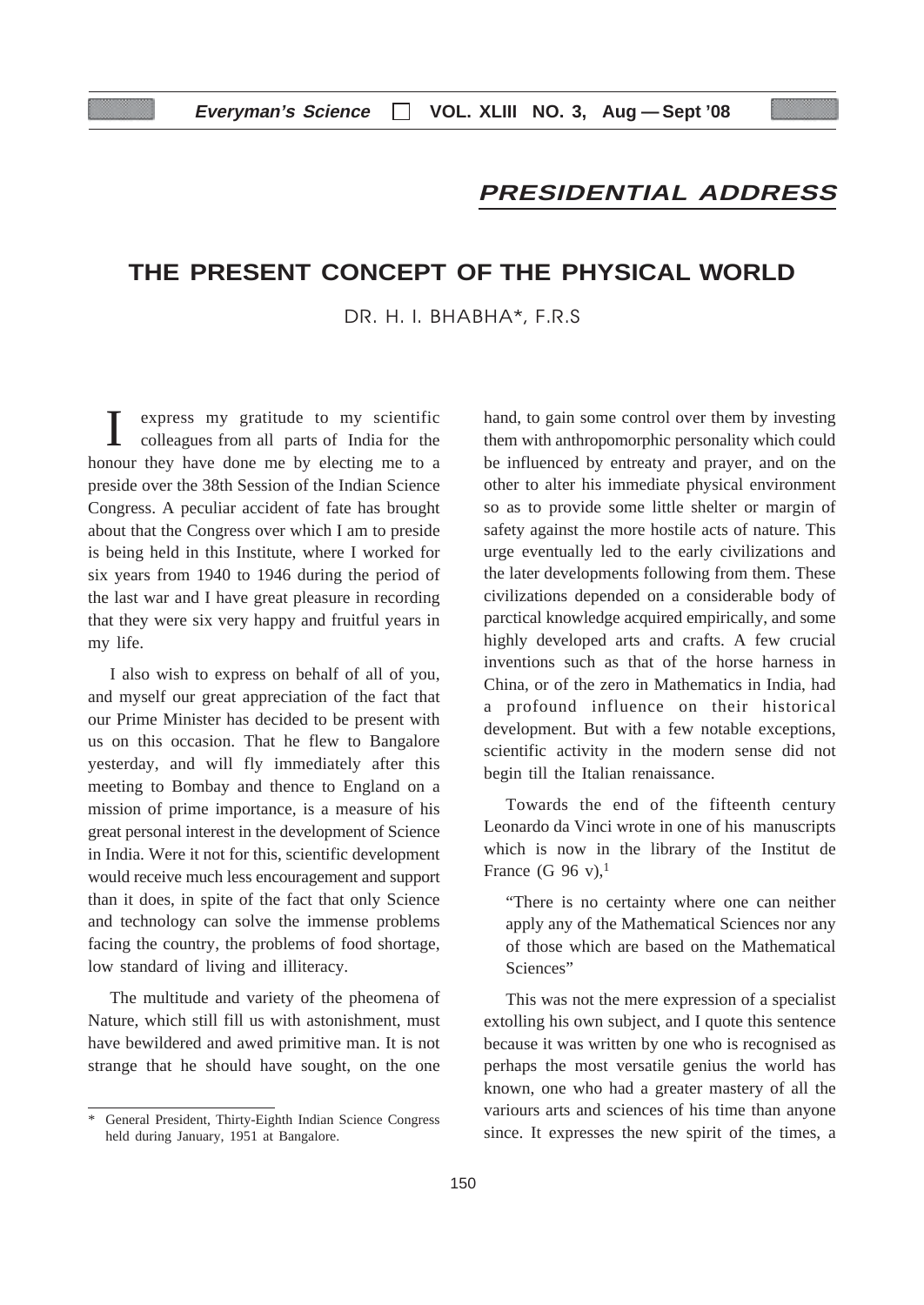# **Everyman's Science VOL. XLIII NO. 3, Aug— Sept '08**

spirit which was to lead eventually to that vast development which is Modern Science and technology. "The Mathematical Sciences" for Leonardo consisted of what had been handed down of Greek Mathematics, while by the Sciences based on the Mathematical Sciences he understood the applications of Geometry to Optics and Mechanics. What Leonardo wished to emphasize, I feel, was that as long as an observations of a natural phenomenon remained couched in qualitative terms it would not be definite enough to build on, and only by introducing accurate measurement and quantitative relations into it could one be certain that it was right or wrong within the limits of accuracy of the measurements. Some four centuries later Lord Kelvin was to say.

"When you can measure what you are speaking about and express it in numbers, you know something about it, but when you cannot measure it, when you cannot express it in numbers, your knowledge is of a meagre and unsatisfactory kind."

Once this general approach received fairly wide acceptance, the development of Science in the modern sense was inevitable.

It was found quite soon that certain properties, which could be stated in terms of exact measurement, were common to many objects. In certain cases, therefore, it became possible to state a general property without specifying the particular object to which it belonged. Such general properties could then be regarded as laws or regularities of nature which all objects of a certain type satisfy. One such regularity or law of nature was the one discovered by Archimedes, that the loss in weight of a body immersed in water is equal to the weight of the water displaced. Archimedes was indeed one of shining forerunners of Modern Science. It is nevertheless interesting to note that his law is a law in statics. Laws involving the motions of objects were to come much later. An example of a dynamical law is the regularity discovered by

Galileo, that all heavy bodies fall the same distance under gravity in a given interval of time irrespective of their weight. Other regularities of the same type, but which involve more complicated relations between the objects, are the three laws of Kepler on the motion of the planets.

It is important to note that laws or regularities of nature of the type just mentioned are merely empirical statements of properties observed to be common to a large number of objects. They are all unconnected with each other. In order to connect up such regularities with each other it may be necessary to formulate certain more abstract principles or postulates from which the various observed regularities can be deduced.

Newton's fundamental laws of motion exemplify this new approach. Consider his first law, which reads.2

"Every body continues in its state of rest, or of uniform motion in a right line unless it is compelled to change that state by a force impressed upon it."

Assuming that we understand intuitively what is meant by rest or uniform motion in a right line, we may well ask ourselves what is meant by an impressed force. It we turn to the definitions which Newton has placed a few pages at the beginning of his *Principia*, we find the answer in Definition IV :

"An impressed force is an action exerted upon a body, in order to change its state, either of rest, or of uniform motion in a right line."

Expressed in this way Newton's first law would appear to be a tautology : One states that a condition A exists unless interfered with by the existence of B. While B is defind to be present when the condition A is interfered with. It is not the purpose of this discussion to minimize in any way Newton's achievement which is one of the greatest monuments in the history of Science, but to understand the real nature of his laws. Let us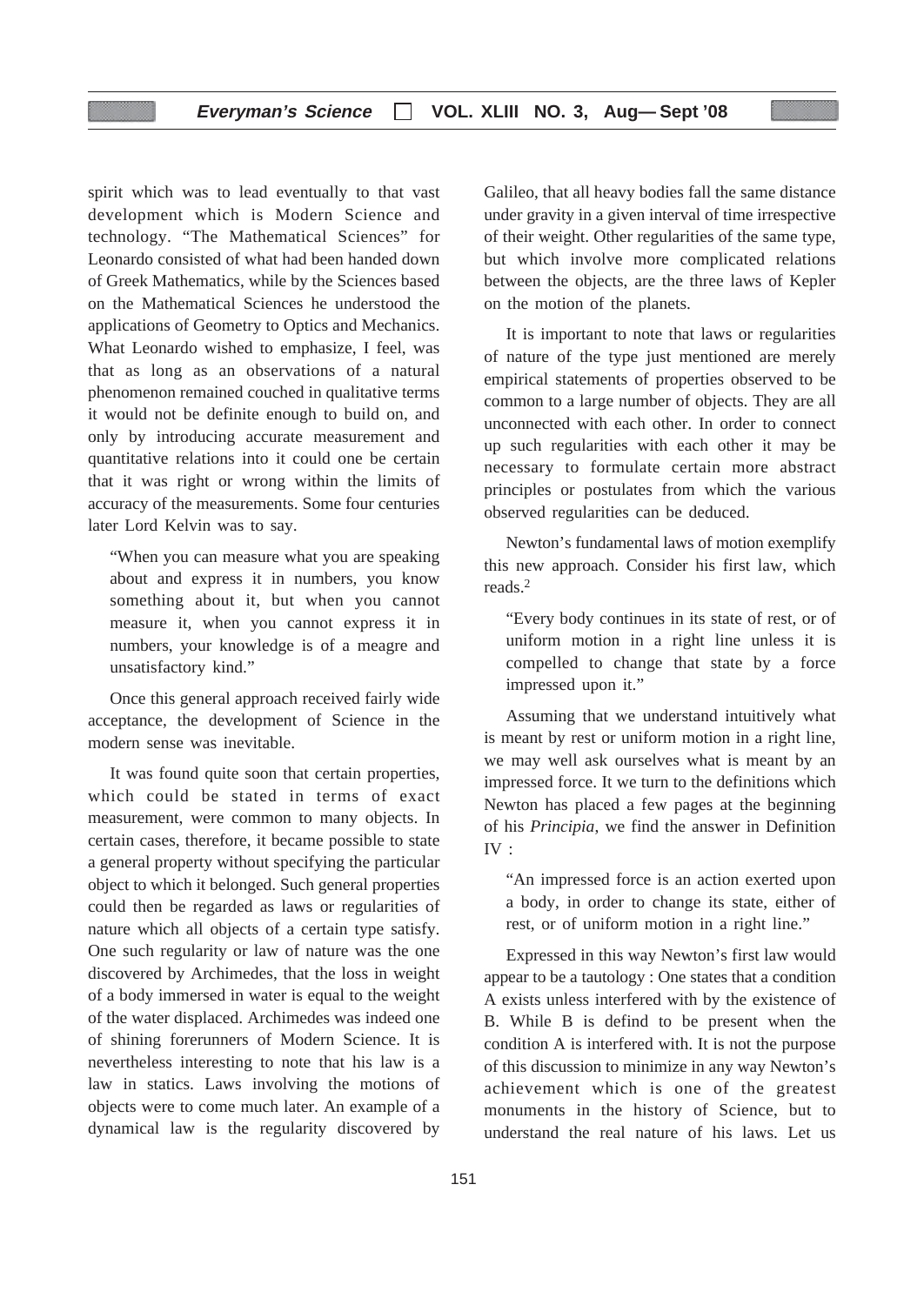assume that force can be defind in some other way than in the above definition so as not to make the first law a tautology. One might then imagine the first law to be a statement which we arrive at from direct observation through some process of induction. For example, in commenting on his first law Newton writes.

"Projectiles continue in their motions, so far as they are not retarded by the resistance of the air, or impelled downwards by the force of gravity. A top, whose parts by their cohesion are continually drawn aside from rectilinear motions, does not cease its rotation, otherwise than as it is retarded by the air. The greater bodies of the planets and comets, meeting with less resistance in freer spaces, preserve their motions both progressive and circular for a much longer time."

The inference in that one may conclude by induction that if we could take a body into space to a very great distance from all other material bodies then it would either remain at rest or move in uniform motion in a straight line. We know today that such an induction cannot be made, and may indeed not even be true for the actual world. While it is possible mathematically to assume a world in which Newton's laws are strictly true, it is equally possible mathematically to think of worlds in which they are not. This analysis shows us that strictly speaking *Newton's laws of motion and gravitation are abstract mathematical statements which he quite rightly calls axioms*. And if they came to be regarded as objectively true it is because the behaviour of objects which could be deduced from them by mathematical reasoning agreed with our direct observations. For example, one could deduce from Newton's laws the regularity observed by Galileo concerning the fall of bodies, the three regularities observed by Kepler on the motion of the planets, and a host of other phenomena. Quite appropriately, his epoch-making work was called "*The Mathematical Principles of Natural Philosophy*."

"The great importance of the contributions of Newton to the development of Physics is that it introduced a new approach into Science. It led to the acceptance of the position that the ideas which are to be regarded as fundamental for the understanding of nature are certain abstract concepts or postulates which cannot be proved directly, and not the directly observable regularities of nature which can be deduced from them. This position was accepted because it allows one to order different empirically found regularities of nature into a unified logical scheme which would not otherwise be possible."3

"A consequence of this approach is that any newly discovered fact of nature which does not fit into the existing scheme of Physics may necessitate a complete change of the fundamental postulates. Since, however, the old postulates were such that a very large body of observed facts about nature could be deduced from them, it follows that they must still have a restricted validity under certain circumstances, and be deducible as approximations from the new postulates. Although, therefore, every new discovery which does not fit into the old scheme necessitates a complete change of the fundamental postulates, the change is always from a certain set of concepts to a set of more general concepts. As one goes deeper and deeper into the understanding of nature by coordinating all the known facts into one scheme by the use of wider concepts as the basic postulates the old fundamental postulates become, in a sense, a part of the superstructure, taking a place in between the new fundamental concepts and the directly observed regularities of nature.

As an example of this process of generalization of the basic concepts, one may recapitulate the well-known development from the pre-relativity concepts of an absolute space and an absolute time to the more general concepts of the unified spacetime of the theory of relativity. In pre-relativity, Physics, in recognition of the arbitrariness of the orientation of the three axes of the frame of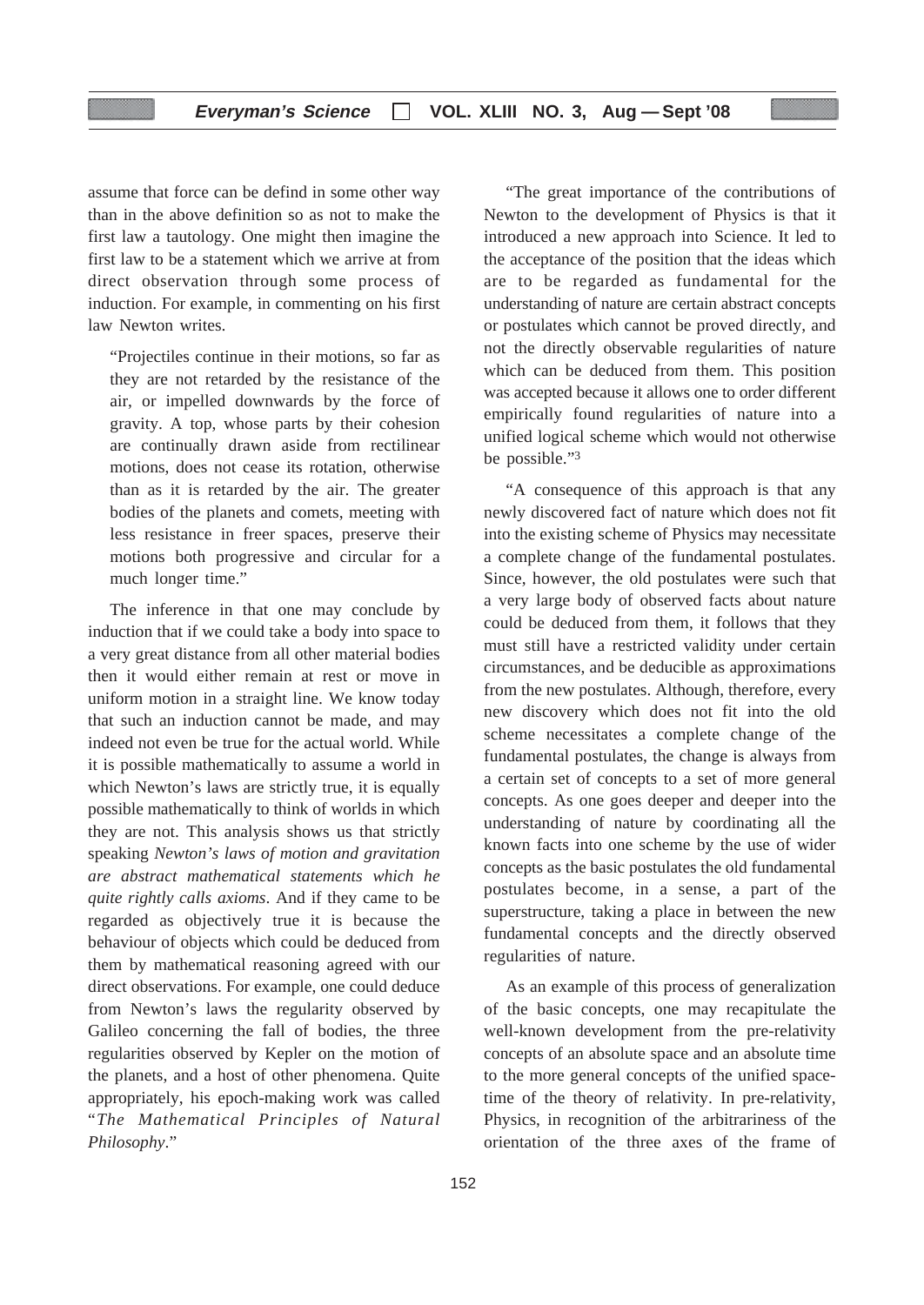reference, the natural laws were formulated so as to be invariant for all rotations of the space axes. Time, on the other hand, was assumed to be absolute and the same for all observers. However, in consequence of the observation that the velocity of light *c* is the same for all observers in uniform motion relative to each other, the idea of absolute rest has had to be discarded leading to the principle of relativity, which demands that the laws of nature should be so formulated as to have the same form for all observers moving relative to each other with uniform velocity. Stated mathematically, the special theory requires that the fundamental equations shall be invariant for all transformations of the Lorentz group, where as in pre-relativity Physics the laws were only invariant for all transformations of the three dimensional rotation group, which is a subgroup of the Lorentz group."

The above example also serves to show how the basic concepts of a theory may be radically changed, while still retaining most of the notions of the earlier theory, but recognising them to be of limited validity, true not universally but only in certain circumstances. Thus, the absolute distinction between a time interval and a space interval in prerelativity Physics is replaced theory by the absolute distinction between time-like and space-like intervals, while the notion of the absoluteness of time of the earlier theory is seen to be approximately correct in the new theory for a group of observers moving relative to each other with velocities small compared with that of light.

A widening of the basic concepts automatically reduces the amount of arbitrarines in the theory. For example, in pre-relativity theory the force between two bodies could be taken to be entirely arbitrary. In relativity theory, on the contrary, the force has necessarily to be conveyed through the medium of a field. The basic differential equtions which any field has to satisfy in relativistic theory are drastically restricted in their variety by the same requirement of relativistic invariance, so that there is a very limited freedom in the choice of the form of the force which can be exerted between two particles.

When a Science reaches an advanced stage, as Physics undoubtedly has today, the facts which can be discovered by direct observation become more and more meagre. We may expect, for example, to be able to discover by experiment the masses of the various types of elementary particles, the different processes which they undergo, their general behaviour in passing through substances of different types and so on. It is, however, inconceivable that an equation like the Dirac equation could be deduced by direct observation in some such way as Maxwell deduced the questions of the electromagnetic field. There is, therefore, no other path open to us but to proceed along the lines I have indicated above. In such an advanced stage however we have certain compensating advantages. We have a number of theories to fall back upon with the knowledge that each correctly describes a large body of experimental evidence in certain circumstances. We can, therefore, attempt to proceed by evolving new theories which reduce to the prviously known ones in the circumstances in which the latter are known to be correct. As I have stated on a previous occasion then "The aim of Theoretical Physics must be to find a complete set of mutually consistent mathematical postulates or axioms from which the properties of nature, meaning thereby the result of every conceivable experiment, can be deduced in the form of a series of theorems. It is, however, necessary in order to achieve the last step of comparing the mathematical statements of the theorems with the results of observation that the basic mathematical postulates must be supplemented by a set of presciptions about the interpretation of the mathematical formalism. It is clearly not sufficient that the postulates should be consistent and their correctness from the point of view of Physics can not be demonstrated by an agreement between the deductions and the results of experiment."4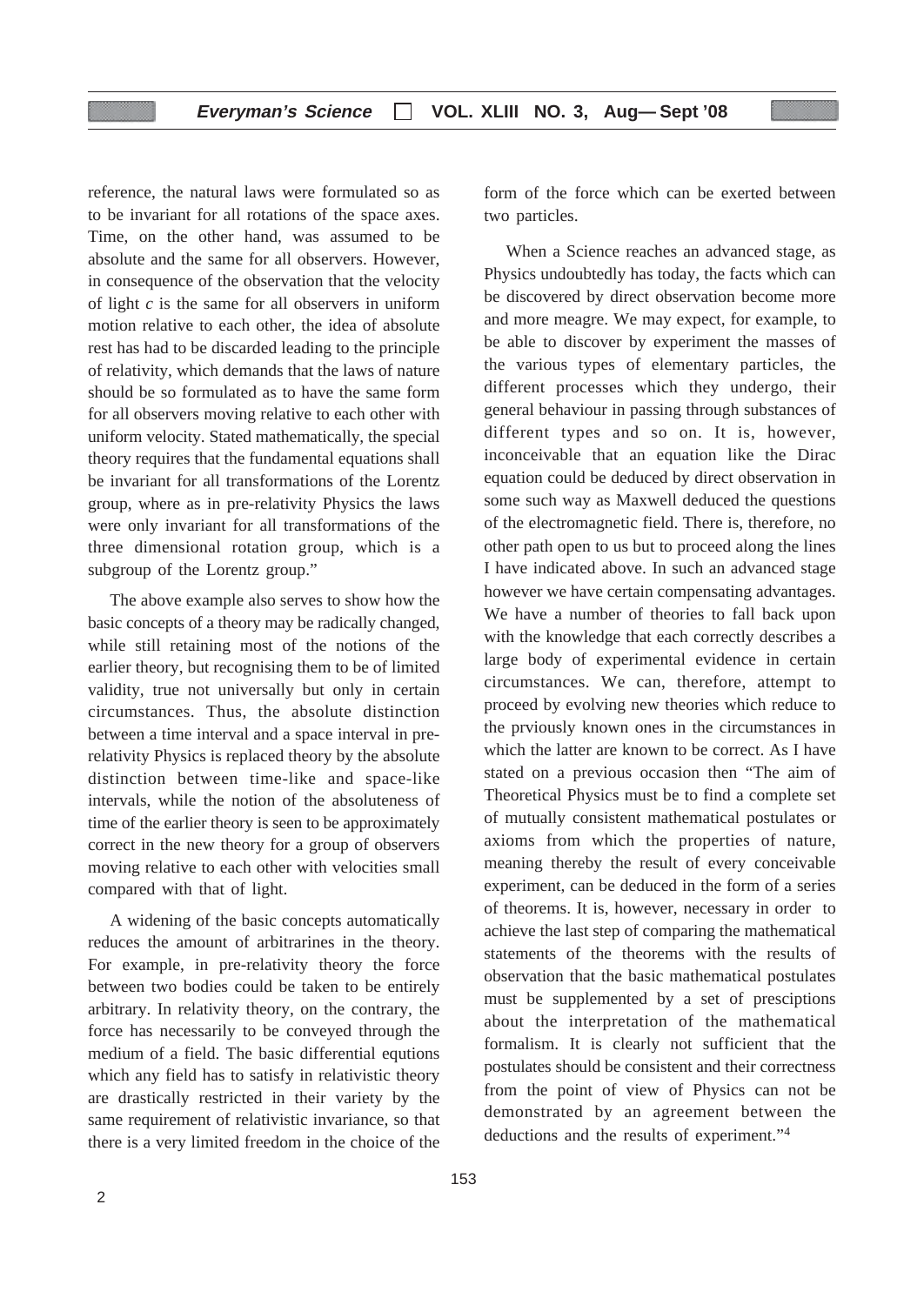It is most important to distinguish this approach from the one which assumes that one can arrive at the laws of nature by pure thought and epistemological reasoning. The latter approach has neither met with much success, nor proved particularly fruitful in promoting an understanding of the physical world. In our approach, on the contrary, we recognized that it may be possible to build many logically consistent theories which have nevertheless nothing to do with the actual structure of the physical world. Theories in Pure Mathematics provide many such example. If any set of axioms or postulates can claim to correspond to reality it is becasue the deductions from them stand the test of agreeing with the results of experiment.

We must turn now to review the development of our picture of the physical world resulting from recent discoveries. It had already been established by the end of the last century that the multitude of substances in nature are all made up by the chemical combinations of a certain number of basic substances called the chemical elements. The smallest unit of a given chemical element was called an atom. The combinations of these atoms, either of the same element or of different elements gives rise to chemical compounds, which compose the body of all the substances that we meet in nature.

Investigation on the conduction of electricity through gases led Thomson towards the end of the last century to the discovery of the fact that this conduction could be attributed to a particle of negative charge having always the same ratio of charge to mass irrespective of the substance under investigation. Moreover, this mass was some thousand times smaller than that of a positive ion. Subsequent researches have established the fact that there is a smallest unit of negative electricity, smaller sub-divisions of it not being found in nature, and that all negative electricity appears in integral multiples of this smallest unit, which is now denoted by *e*. Thus it came to be established that there was a type of particle, called an electron,

which always possessed the same negative charge *e* and the same mass *m*, which was somehow contained in atoms, and whose behaviour was responsible for the phenomenon of electricity.

Since an atom is an electrically neutral body, it follows that if electrons are contained in it, then it must also contain an equal amount of positive charge. It was not clear at the time how the electrons and the positive charges of electricity were distributed in an atom. For example, were the electrons embedded in a uniform medium of positive electricity, rather like plums in a cake ? Or were they like planets revolving round a sun of positive charge ? The answer to this important question was furnished by Rutherford in 1911. He showed by a study of the scattering of  $\alpha$ -particles that the true picture of the atom was to consider it like a solar system in which the electrons move like planets round a heavy centre called the nucleus in which all the positive charge and most of the mass of the atom is concentreated. Since the negative charge inside the atom depended on the number of electrons in it and was an integral multiple of *e*, the positive charge on the nucleus had likewise to be an integral multiple of *e*. It was soon established that the number of units of positive charge on the nucleus determined the chemical properties of the atom, and that there were 92 such chemical elements ranging from the lightest, hydrogen, to the heaviest, uranium, with 1 to 92 positive units of charge on the nucleus respectively.

The mass of the nucleus of the lightest element, hydrogen, containing just one unit of positive electricity, was found to be always precisely the same, and some 1840 times the mass of the electron. Since this nucleus of hydrogen never broke up into smaller fragments, it became convenient to regard it as a new type of fundamental entity, a new elementary particle, called a proton.

Further researches showed that the mass of any atom was always almost precisely an integral multiple of the proton, which its charge was a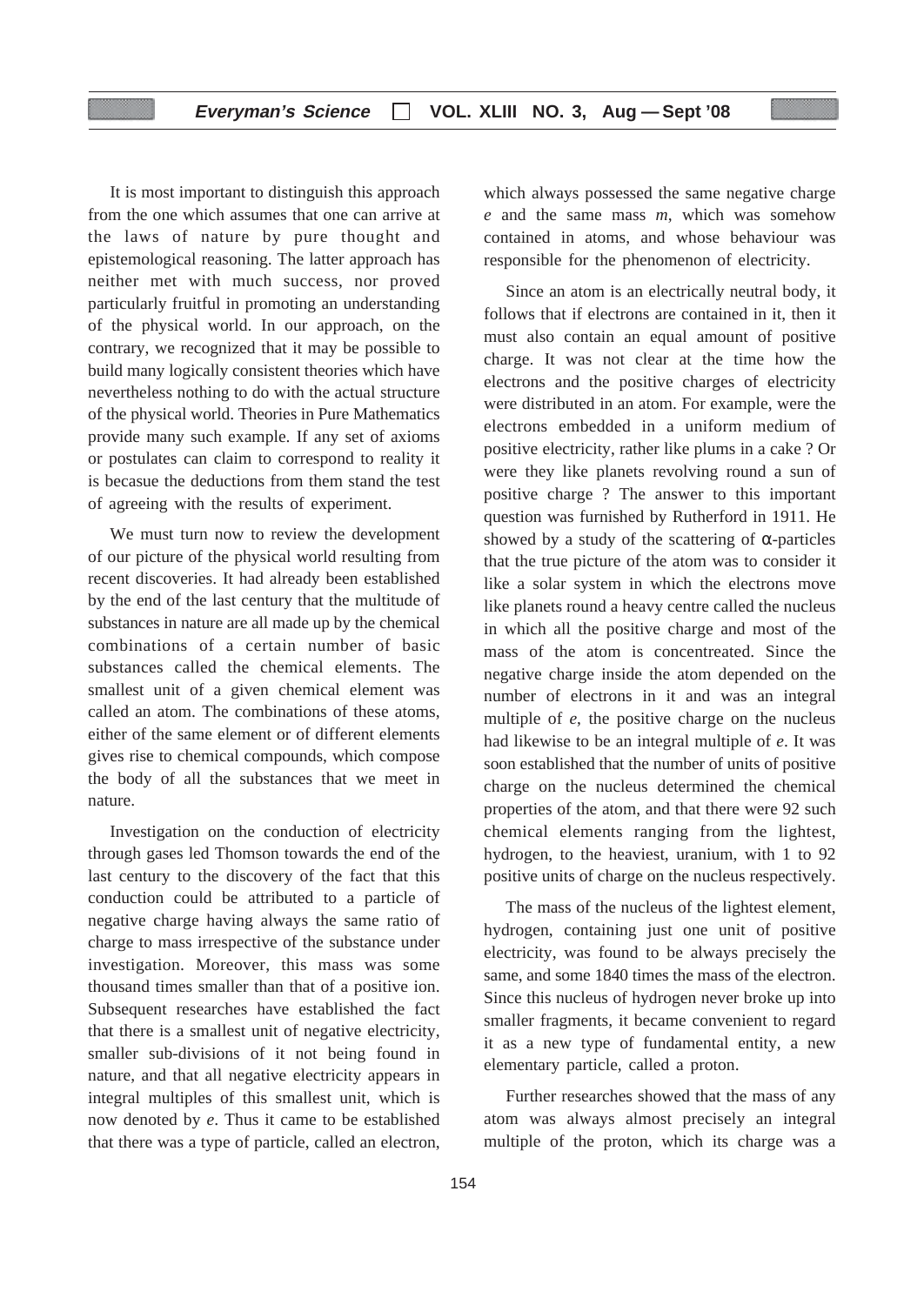smaller integral multiple of the mass of the proton, these facts led one at the time to accept a picture of the nucleus which made it appear to be made up of protons and electrons only. The number of protons was sufficient to make up the mass of the nucleus, while a certain number of electrons were added inside the nucleus to neutralize the charge of some of the protons and make the total positive charge equal to the actual charge of the particular nucleus. Thus round about 1930, our picture of the physical world appeared to be remarkably simple. The whole material world was thought of as made up of just two types of elementary particles, protons and electrons. By suitable arrangements of these one built up the atoms of the chemical elements. And from suitable arrangements of the latter every other material thing that was found in nature. Light, or in more general terms, electromagentic radiation, or photons, and gravitation, were the only two other physical entities found in nature.

A scientist at that time could have thought, as many did think, that when one knew the mathematical laws governing the behaviour of these four elementary types of physical entities, the protons, electrons, photons and gravitation, one would know everything of a fundamental nature that there was to know of the physical world, and Physics in principle would be a subject which had reached its destination. The subsequent development of the last twenty years shows us how far this belief was from the truth. It shows in a striking manner that however great the successes of a theory, unless this success is complete and total, it is always possible that something very important may have slipped through the net. The apparently small but persistent difficulties or inconsistencies in a theory, or small discrepancies between theory and observation, may be essentially unbridgeable within the framework of the basic concepts of that theory and yield the clue to new ideas.

What were these difficulties of which I have spoken ? In order to make a body spin about itself like a top we have to impart to it energy and something called angular momentum. It is found that like electricity, which occurs in nature only in integral multiples of the basic unit *e*, so angular momentum also occurs only in integral multiples of a basic unit which is just Planck's constant divided by 4π, that is *h*/4π. Spectroscopic analysis has shown that the two elementary particles, the proton and the electron, each possesses an intrinsic angular momentum or spin of on unit which arises, so to speak, from its spinning about itself like a top. On the other hand, angular momentum which arises from one body moving bodily round another is always an even integral multiple of the basic unit, that is either zero or two or four etc. times  $h/4\pi$ . Spectroscopic analysis shows that the spin of a nucleus containing an odd number of heavy particles, that is an odd number of protons in our picture is always an odd multiple of the basic unit much as if the electrons in the nucleus did not contribute to the spin at all, unlike the electrons outside the nucleus each of which must contribute an odd number of units due to its intrinsic spin and its bodily motion. Secondly, both protons and electrons satisfy a law which the theoretical physicist calls Fermi-Dirac statistics. It can be shown then that a nucleus containing an odd number of protons plus electrons must also satisfy the same statistics so that is a molecule composed of two such atoms only certain spectral lines must appear and not others. Experiment again shows that the statistics of such nuclei appear to depend only on the number of heavy particles in the nucleus and not on the total number of protons plus electrons in our picture. In fact all the nuclei seem to behave as if the electrons which were supposed to be in them only manifested their electric charge but neither their spin nor their statistics. A bold attempt to face this difficulty would soon have led one to the view that nuclei were not composed of protons and electrons but rather of protons and some hitherto unknown particle having to a very high degree the same mass as the proton, the same spin and satisfying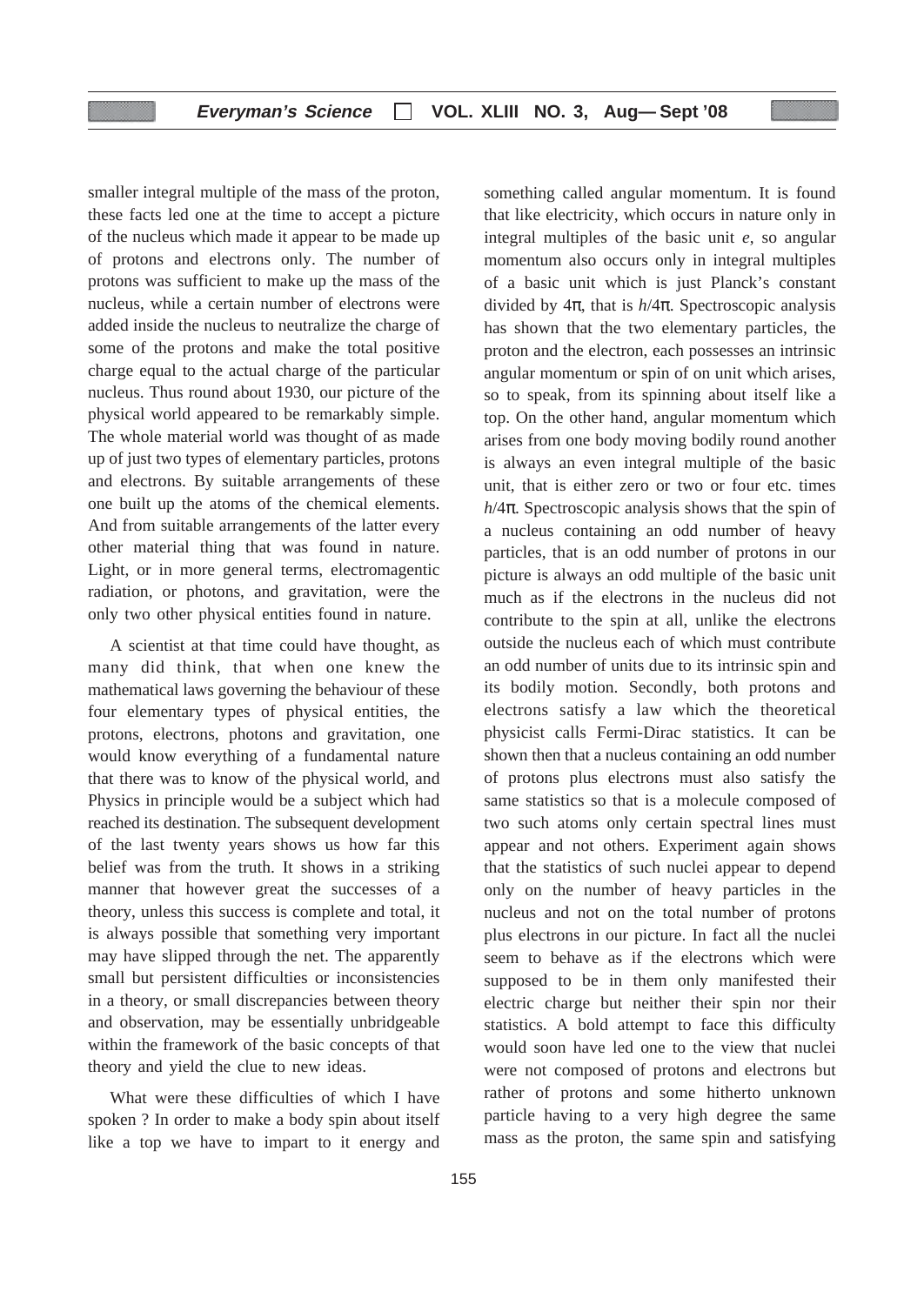the same statistics. A particle of this description was discovered by Chadwick in 1931 and was called neutron. It had to be accepted as a new elementary particles and not a composite structure made up of a proton and an electron for the same reason that prevented us from thinking consistently of the nucleus as being made up of protons and electrons. It immediately led to the acceptance of the picture that all nuclei are composed of only two types of particles, protons and neutrons. The number of types of elementary particles was thus increased by one.

The acceptance of the neutron as an elementary particle, however, introduced a new feature into our concept of the elementary particles. For it had been known for a long time that certain nuclei, as example those of the radioactive elements, emit electrons every now the then. One can only fit this fact into the picture by assuming that when such an electron is emitted from the nucleus it is in fact newly created in the process and that simultaneously a neutron in the nucleus changes into a proton. Thus we have to admit the possibility that while the elementary particles are not composite, and that as long as they exist they are immutable with absolutely constant properties, nevertheless there are occasions when one or more such particles can disappear altogether with the simultaneous creation of another set. For example, a neutron may disappear and give place to a proton and an electron. Since the neutron, proton and electron all have a spin  $h/4\pi$  and the bodily motion of these particles can only contribute an even multiple of  $h/4 \pi$  the conservation of angular momentum and statistical properties comples us to postulate that there must be yet another elementary particle called, a neutrino by Pauli, which possesses no charge, a mass negligible compared with that of the electron and a spin of one unit  $(h/4\pi)$ .

In 1931, Anderson reported a photograph which seemed to be that of a particle of the same mass as an electron and having one unit of positive instead of negative electric charge. The experimental advance of making the cosmic rays themselves take their own photographs instead of taking photogaphs at random in a Wilson Chamber then enabled Blackett and Occhialini soon afterwards to discover a new phenomenon called cosmic ray showers. Although cosmic rays are a relatively rare event Blackett and Occhialini showed that very frequently many such rays occurred in a shower and subsequent work has demonstrated that such showers of particles are produced by cosmic rays when they pass through matter, as for example sheets of lead placed in the Wilson Chamber. Blackett and Occhialini showed that their showers contained not only the usual electrons but a comparable number of electrons with the opposite charge. With this, the existence of the positron, as this new particle was called, was established.

The existence of the positron could be understood immediately in terms of an equation for the electron which Dirac had put forward in 1928 and which combined in it for the first time the ideas underlying the theories of relativity and quantum mechanics. Dirac had already shown that certain apparent difficulties in his theory could be understood as expressing on the one hand the existence of a particle of equal but opposite charge to that of the electron and on the other the possibility of pair of such positive and negative particles being created by the materialization of energy or of their annihilation with the transformation of their mass energy into radiation. Subsequent experiments have fully confirmed the correctness of these basic processes predicted by the theory. Nevertheless, a consequence of this theory was that no electron or photon of even the highest energy could penetrate large amounts of matter, while a growing body of evidence from cosmic ray experiments indicated that particles which looked like electrons did in fact penetrate great thicknesses of matter. Thus, there seemed to be evidence that quantum theory failed for very high energy electrons, while at the same time there was no theory to explain the phenomenon of the cosmic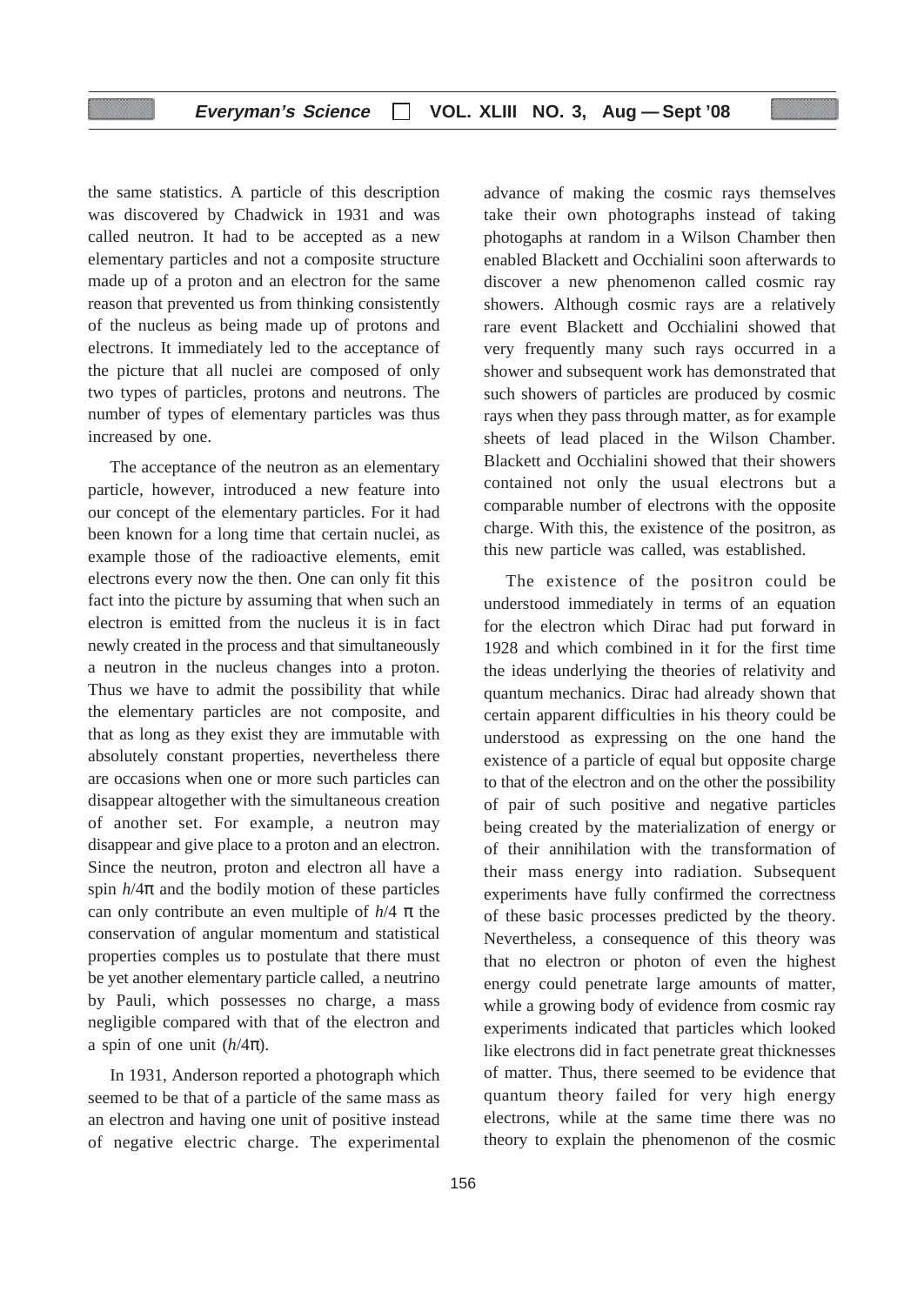ray showers. It was only when the Cascade Theory put forward by Heitler and the present author showed that the existence of cosmic ray showers and the behaviour of the soft component of cosmic rays in the atmosphere and in dense substances could be explained on the basis of quantum theory was it possible to conclude that the electron-like tracks of particles which did not behave completely like electrons nor like protons must be due to a new type of partcile having an intermediate mass. Thus, the existence of a new particle called the meson, with a mass some 204 times that of the electron came to be established in 1938.

A particle with a mass of this order or magnitude had already been envisaged by Yukawa in 1935 in an attempt to explain the short range nature of nuclear forces, that is the forces between two particles in the nucleus of an atom, as for example a proton and a neutron. The observed mesons, therefore, came to be regarded as the agency responsible for nuclear forces, and in accordance with this picture the beta decay was then considered as due to the decay or virtual mesons emitted by nuclei. Research carried out since the end of the war has the demostrated that the picture was again not as simple as it was then supposed to be. Firstly, although the decay of mesons into electrons has been confirmed by experiment, more accurate experiments have shown that the electrons are emitted with a continuous distribution of energies and not with a sharply defined energy as originally supposed. This inevitably leads to the conclusion that in the process of the decay of a meson into an electron not one but two neutral particles must be emitted.

Secondly the identification of the observed cosmic ray mesons with the particles responsible for nuclear forces inevitable requires them to have a strong interaction with nuclei, whereas the mesons observed in cosmic rays were seen to penetrate large amount of matter with but a very weak interaction with nuclei. A serious attempt to face this difficulty might easily have led one to the conclusion that the particles responsible for nuclear forces were not in fact the observed mesons. This conclusion was, however, not accepted until the studies by Powell and his group of the tracks of cosmic ray particles in special photographic plates had shown that there are in fact two types of mesons with two different masses, and that the one type decays into the other with a period of about one hundred-millionth part of a second. The two types of mesons are now known as pi and mu mesons respectively. The meson generally seen in cloud chamber photographs are the mu mesons whereas the pi mesons are the ones which are now identified as being responsible for nuclear forces. In accordance with this picture one would have to attribute and even integral spin (in units of  $h/4\pi$ ) to pimesons. The mass of pimesons ; or pions as they are called in short, as determined from a study of the density of the tracks they produce in special photographic plate appears to be in the neighbourhood of 286 times that of the electron.

More recent experiments with the large cyclotron at Berkeley and elsewhere have led to the discovery of yet a new elementary particle a neutral pion, that is a pion with practically the same mass as the charged point but with no electric charge. Although such a neutral pion interacts strongly with nuclei, nevertheless it cannot be observed directly in a photographic plate or in a cloud chamber due to the fact that it does not posses an electric charge and therefore does not ionize. Despite this, however it has been possible to ascertain its mass with very great accuracy. The reason is that a neutral pion decays spontaneously in a time of the order of a hundred million-millionth part of a second into two gamma rays. Experiments at Berkeley have shown that when a negative pion hits a proton the latter is transformed into a neutron with the emission of a quantum of radiation carrying away the entire mass energy of the pion, that is some 140 million electron volts. But there is another alternative which can result from this collision, namely the conversion of the proton into neutron with the emission of a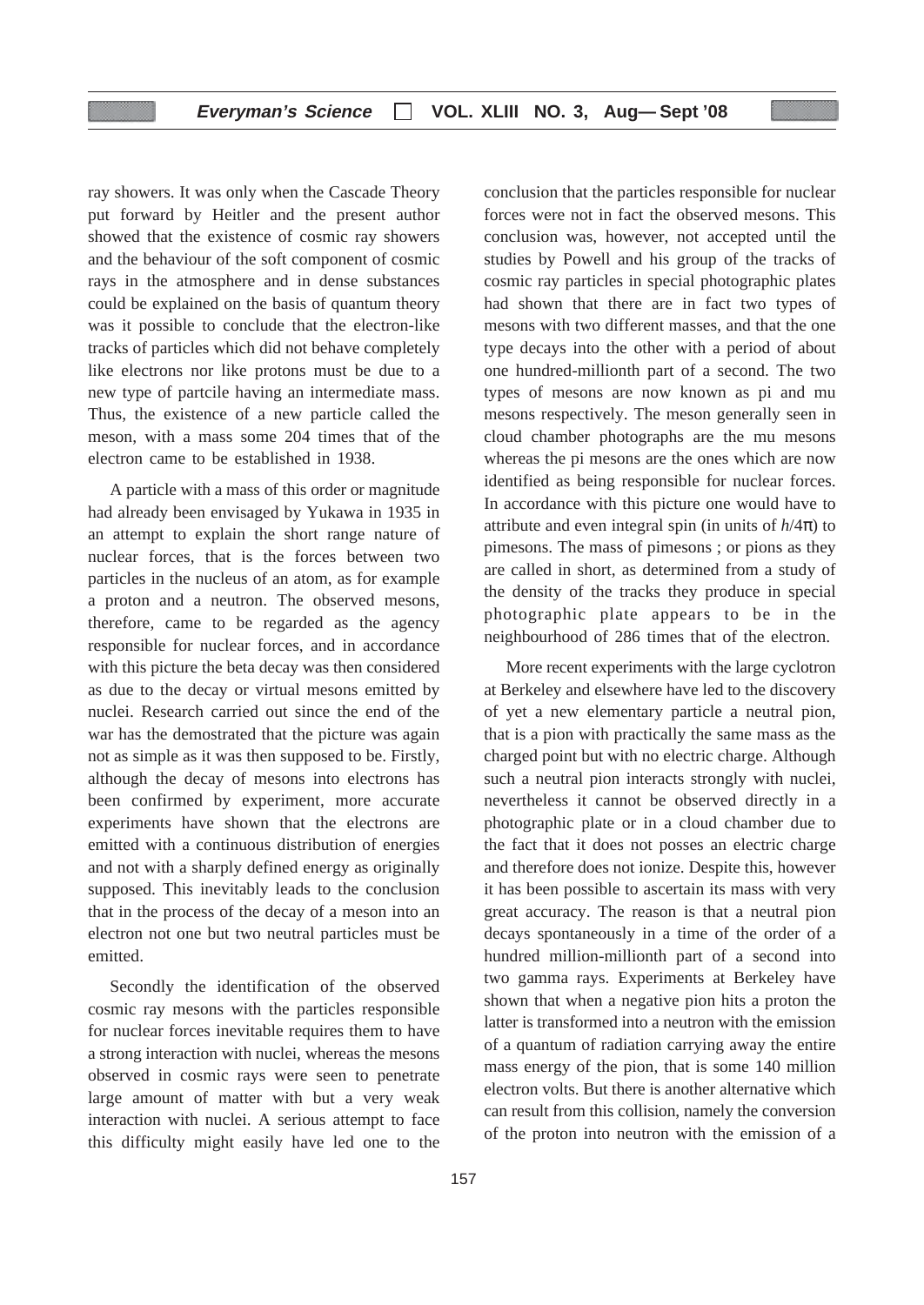neutral pion. The neutral pion then decays immediately into two photons with roughly half the energy of the original pion namely seventy million electron volts. However, the neutral pion that is emitted decays while in motion thus resulting in a certain spread in the energy of the two gamma rays. From this spread one can calculate the kinetic energy of the emitted neutral pion and from this again the difference in mass between the neutral and the negative pion. In this way one finds that the mass of a neutral pion is only a few electron masses less than that of a charged pion.

Rossi has shown that in cosmic rays some twothird of the total energy is converted into charged penetrating particles while one-third disappears into neutral charged particles. Since charged pions can have a positive or a negative charge, it follows from this that the interactions of a positive, a negative or a neutral pion with a nucleon are roughly of the same magnitude.

I now come to particles whose existenceis highly probably though not absolutely certain. In 1947, Rochester and Butler in Blackett's laboratory reported certain unusual events which they had observed in a Wilson Chamber. They occasionally saw the tracks of charged particles which seemed to show an abrupt change in their direction in the gas of the chamber. They showed that it was difficult to interpret these tracks as due to scattering the gas for two reasons. Firstly no recoil nucleus in the gas was visible. Seocndly it would be difficult to understand why a particle should have such a great likelihood of collision while passing through the rarified medium of a gas and yet pass through dense matter like a lead plate without suffering any collision at all. They put forward the explanation that these forks were due to the spontaneous decay of a charged particle into another charged particle and a neutral one. Experiments at present being carried out at Pic-du-Midi and Jungfraujoch are rapidly producing further evidence that this interpretation is correct. It would be consistent with the present evidence to interpret the charged particle resulting from the decay as a pion. Whether all the original particles are of the same type is not a question that can be answered at present. Most of the particles appear to have a mass in the neighbourhood of 800 times the electron mass. But there is some indication that there may also be particles of this type with masses more than a thousand times that of the electron. Rochester and Butler and more recently Butler and his collaborators have also produced evidence to show that neutral particles of corresponding mass exist which seem to decay into two charged particles in the same ways.

Lastly one should mention the case of a particle observed by Powell and his group and called by him a tau meson, which came to the end of its range and emitted three mesons of which one is certainly a pion.

We see now that at least nine different types of elementary physical entities exist in nature, while the existence of two more is almost certain. While experiments may give us information about the masses of these particles, their mutual interactions and the processes in which they take part, it seems inconceivable that an experiment would enable us to deduce directly the mathematical equation describing the behaviour of any such particle. We can only hope to set up the mathematical equations governing the behaviour of these particles by taking as our guides certain well-known principles, as for example the principle of relativity and the ideas underlying quantum mechanics. Even such a clearly defined property as the spin of an elementary particle is not something we can hope to measure directly in the case of particles like the meson but must infer it from considerations of the processes in which they take part, by comparing the behaviour of particles of different spins as predicted by theory with the experimental observations.

The circumstance that there are a dozen different types of elementary particles in nature would lead us to expect that there may be many more, and indeed with out present knowledge we cannot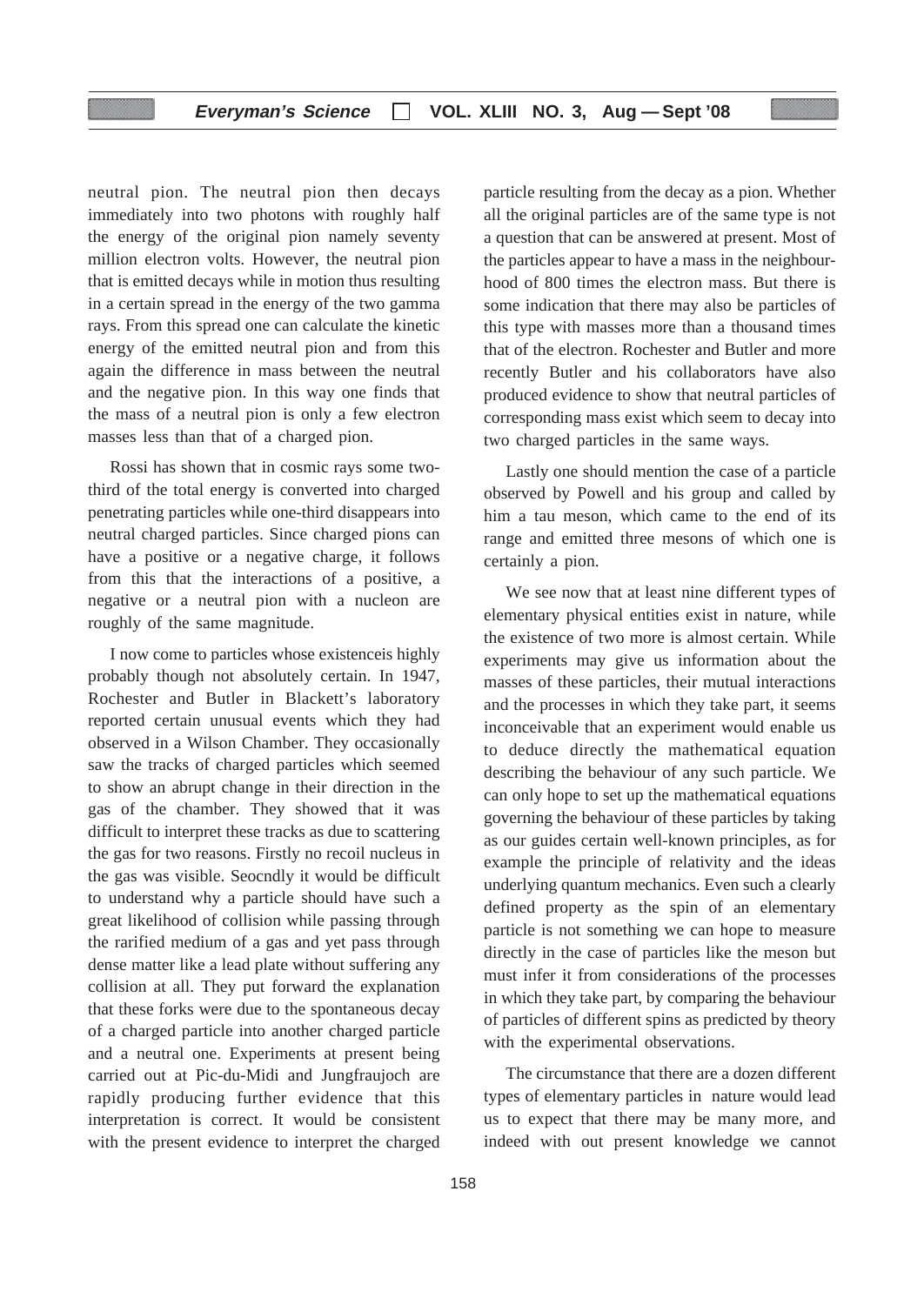exclude the possibility that there may be an infinite number of them. This does not mean, however, that we shall never be able to obtain a complete description of them all. There are, for example, an infinity of lines in the spectrum of hydrogen and yet we possess today not only a formula which in one neat expression contains the energies of all these lines but also a mathematical theory which allows us to calculate all the stable states of the hydrogen atom, other properties such as the scattering of electrons by atoms, their creation by photons, and even more complicated properties like the nature of the chemical bond between two hydrogen atoms. It is, therefore, quite possible that with increasing knowledge we may be able to find the formula which gives us the masses of all the elementary particles and the general principles which will allow us to deduce the equation satisfied by a particle of any particular mass.

Lorentz at the beginning of this century regarded the charge of an electron as a property of the electron and tried to explain its mass as due to the energy of the electromagnetic field associated with that charge. The idea that the mass of the elementary particle is wholly of field origin has had to be abandoned today because we know a number of elementary particles all having the same electrical charge but different masses. On the other hand one is faced with the fact that whenever the electromagnetic field interacts with any other type of physical entity, be it an electron, a meson or a proton, then the measure of this interaction, namely the charge of the particles, is always the same. From a phenomenological point of view, therefore, we would be more justified today in considering the electric charge *e* of an elementary particle as a property of the electromagnetic field rather than of the particles, while considering the mass of the particle as an intrinsic property of the particle, unconnected with its interaction with the electromagnetic field. Our approach to this problem today should therefore be just the opposite of that of Lorentz. If the electric charge *e* is to be

considered as a property of the electromagnetic field, as I have suggested, then since the only unit associated with the field in which it could be measured is the square root of Planck's constant multiplied by the velocity of light, we should consider this ratio, or its square  $e^2/hc$  to be an intrinsic property of the electromagnetic field. The dimensionless constant  $e^2/hc$  would then appear to be a number associated with the electromagnetic field and not a universal constant of nature, of the same status as Planck's constant *h* or the velocity of light *c* which enter into the description of other elementary particles.

It is clear that we are now penetrating into a new level of nature which was practically unknown some twenty years ago. I have pointed out earlier that although there may be an infinite number of types of elementary particles, nevertheless this fact in itself does not necessarily force the conclusion that we will never be able to describe nature fully or to explain the physical world exhaustively. On the other hand we can not be certain with our present knowledge that a complete mathematical theory of the physical world can be faced with a situation in which we could never hope to give an exhaustive description of everything there is in nature, but only to extend with the flow of time the region which we had explored and understood.

# **REFERENCE**

- 1. *The Notebooks of Leonardo da Vinci* by Edward MacCurdy, Jonathan, Cape, London 1945.
- 2. Cajori, *Newton's Principia*—a revision of Motte's translation, University of California Press.
- 3. H. J. Bhabha, Presidential Address to the Section of Physics, Indian Science Congress, Calcutta, 194
- 4. H. J. Bhabha, *Reviews of Modern Physics,* 21 ; 451, 1949.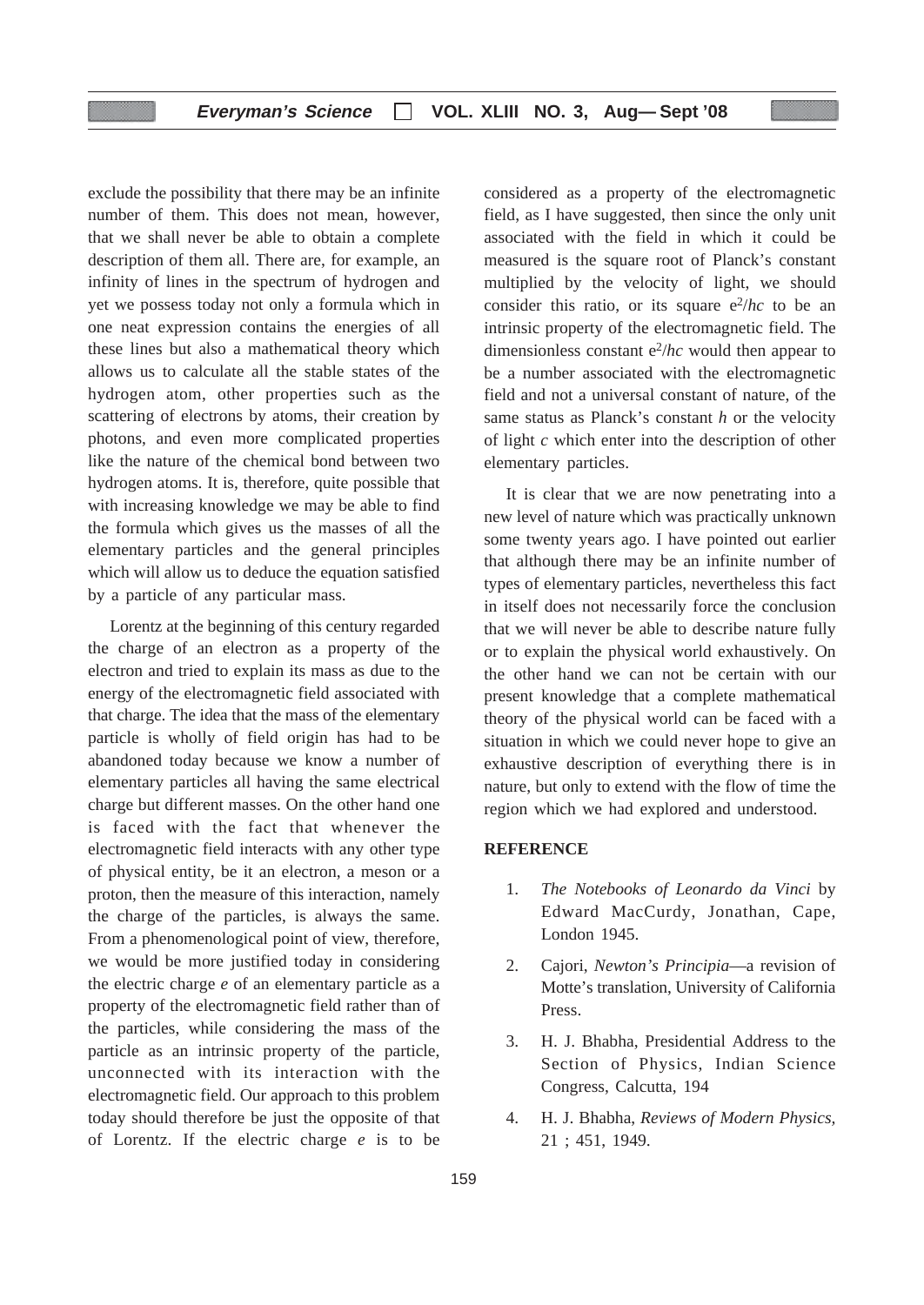# **SAFFLOWER-AN ANCIENT WONDERFUL CROP**

Shraddha Purey and N. C. Sharma\*

**Safflower has been grown in past mainly for ornamental, medicinal and cosmetic purposes. Presently, this crop has become important mainly due to edible oil, which is obtained from its seeds. The oil is polyunsaturated which is helpful in lowering blood cholesterol. It is specifically relevant to India being the largest producer of safflower in the world.**

# **INTRODUCTION**

wide range of plants have been under cultivation for various purposes. There are more than 6000 such crop species, but only a few are used as staple crops. In spite of major contribution of these crops, contribution of some minor species cannot be ignored. Safflower (*Carthamus tinctorius* I..) is one such oldest crop. It continued to remain a minor crop grown on small plots for growers' personal use. Ethnic names of safflower are-Kusum (derived from Sanskrit word "Kusumbha"), Zaffrone, Alazor, Azafran, Benibana, Qurtum, Heang Lan, Hung-Hua, Hung Lan Hua,  $etc<sup>1</sup>$ . It is native to the old world and it occurs naturally in Mediterranean Region, North Eastern Africa and South Western Asia to India. It is cultivated in India mainly for oil (obtained from seeds) and reddish-orange dye (obtained from flowers). The seeds are also used as birdseed. From the ancient times, safflower flowers had been used in preparations of Ayurvedic medicines in India, Europe, Japan and China. Its medicinal uses in China became more widely known all over the world, because it is grown there in large scale exclusively for flowers (which are used to cure many diseases and as tonic tea). This led to revival

of this ancient crop in last few decades. Based on the geographical distribution, anatomical and biosystematic information, a new classification system has been proposed by Lopez-Gonzalez<sup>2</sup>. Accordingly newly circumscribed genus *Carthamus* contains only annual species with  $2n = 20$ , 22, 24, 44 or 64 including allopolyploid species. The genus *Carthamus* has been subdivided into sections, viz. Section **Carthamus** (24 chromosomes), Section **Odonthagnathius** Hanelt (20-22 chromosomes) and Section **Atractylis** Reichenb with presumed chromosome number  $x = 11$ ). Section Carthamus has 12 pairs of chromosomes  $(2n = 24)$  and includes following species viz. *C*. *curdicus* Hanelt, *C*. *gypsicola* IIj., *C*. *oxyacanthus* Beib., *C*. *palaestinus* Eig, *C*. *persicus* Willd. and *C*.*tinctorius* L. Section **odonthagnathius** (DC.) Hanelt has 20 or 22 chromosomes and include following species : C. *boissieri* Halacsy, *C*. *dentatus* Vahl, *C*. *divaricatus* Beguinot and Vacc., *C*. *glaucus* Bieb., *C*. *leucocaulos* Sm. and *C*. *tenuis* (Boiss. & Bl.) Bornm. Section **Atractylis** Rechenb., with presumed basic chromosome number of 11, including species viz *C. lanatus* L., *C. creticus* [*C. baeticus* (Boiss. & Reuter) Nyman] and *C. turkestanicus* M. Popov.

Knowledge of species relationship is essential for crop improvement. The wild and weedy relatives

<sup>\*</sup>Department of Genetics, Barkatullah University, Bhopal-462026 M. P.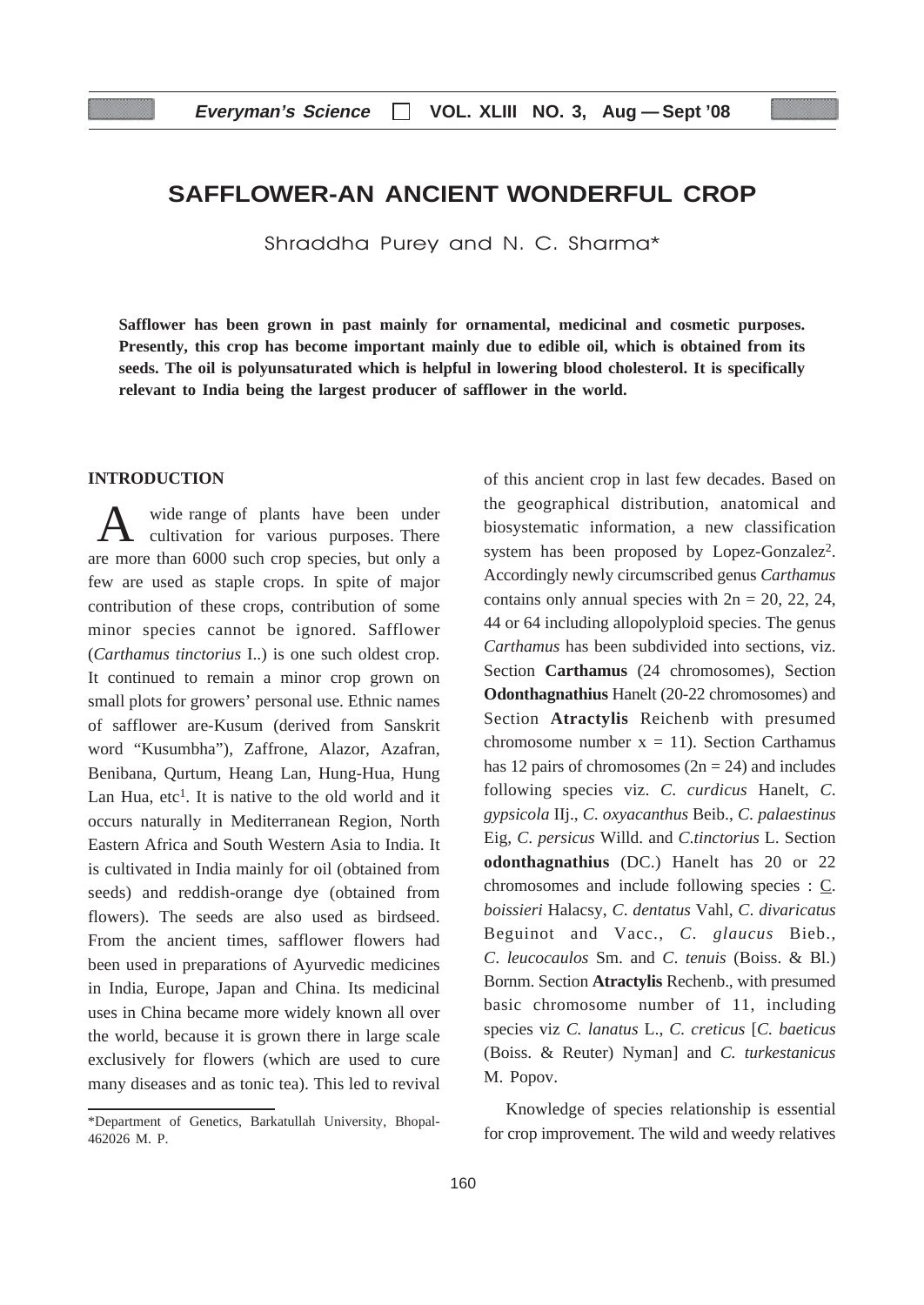of *Carthamus tinctorious* L. have been investigated to ascertain the cytogenetic and taxonomic relationships between them. But still information is lacking about the donor parents of *Carthamus tinctorious* and the genetic distances among possible donors in relation to the recipient. A number of wild species such as *C. persicus* (syn. *C. flavescens*), *C. lanatus, C. oxyacanthus* and *C. palaestinus* were identified as good sources of resistance and tolerance to various disease and pests3. Some characters like drought hardiness and resistance to alternaria leaf blight are partly incorporated into varieties, which are used for cultivation through repeated back-crossing and selection methods to develop varieties which are under cultivation.

# **USES OF SAFFLOWER**

The whole plant of safflower is useful. The seeds yield polyunsaturated edible oil, which lowers blood cholesterol. Its oil is also used in paint and varnish industry. The flowers are used for extracting carthamin dye (yellow or orange), which gives natural colour to food products, cosmetics and clothes.

Extract of florets is used in treatment of cardiovascular diseases. It also relieves pain, eliminates blood stasis, hypertension, spondylosis, angina, constipation, hyper cholesterlemia, menstrual problems and also helps in conception. It is also used as laxative diaphoretic, diuretic, sedative, nervine, purgative, antispasmodic and antirheumatic. It is excellent for curing stomach ailment. It helps in digestion and increases appetite. It also relieves renal colic problems. Tender shoot and leaves are used for preparing vegetables. Dried straw and stalks are used as fodder and as fuel for biomass gasifiers to produce energy and char for soil conditioning.

**CHARACTERISTICS OF CROP**

can penetrate upto a depth of three meters, if subsoil temperature and moisture permit. It is salt tolerant too. Safflower is self-pollinated with some cross-pollination. Dense root structure can improve soil tilth and porosity. Roots also add to organic matter, improving soil water holding capacity.

Safflower is grown in many countries such as Australia, Bulgaria, Canada, China, Ethiopia, Germany, Mexico, Romania, Russia, Slovenia, Spain, Switzerland, Turkey and the United States of America. India is the largest producer of safflower in the world with a production of 1.57 lakh tones (2002-2003) with average productivity of 450 kg/ha4. In India it is mainly grown in Maharashtra, Karnataka and parts of Andhra Pradesh, Madhya Pradesh, Orissa, Bihar, etc. Maharashtra and Karnataka are two most important safflower growing states.

It is grown in rabi i.e. winter season from October/November to March/April. It is also grown as an intercrop with cereals such as wheat and sorghum. Safflower seeds have hard covering. Therefore, before sowing seeds either a moist farm seed bed should be prepared or seed soaked in water should be sown. After this, irrigation is not needed. Germination will not begin until soil temperature exceeds 5ºC. Each seed germinates and produces a central stem that does not elongate for two-three weeks and develops leaves near the ground in a rosette stage. Safflower is a thistle like annual herb. It has strong central glabrous-branched stem which grows to a height of 30-90 cm. The leaves are alternate, sessile, ovate-lanceolate with or without spines on the margins. Flowers are yellow or orange arranged in heads of about 2.5-25 cms across. Safflower is very susceptible to frost injury from stem elongation to maturity. The slow growth of seedlings in early winters often results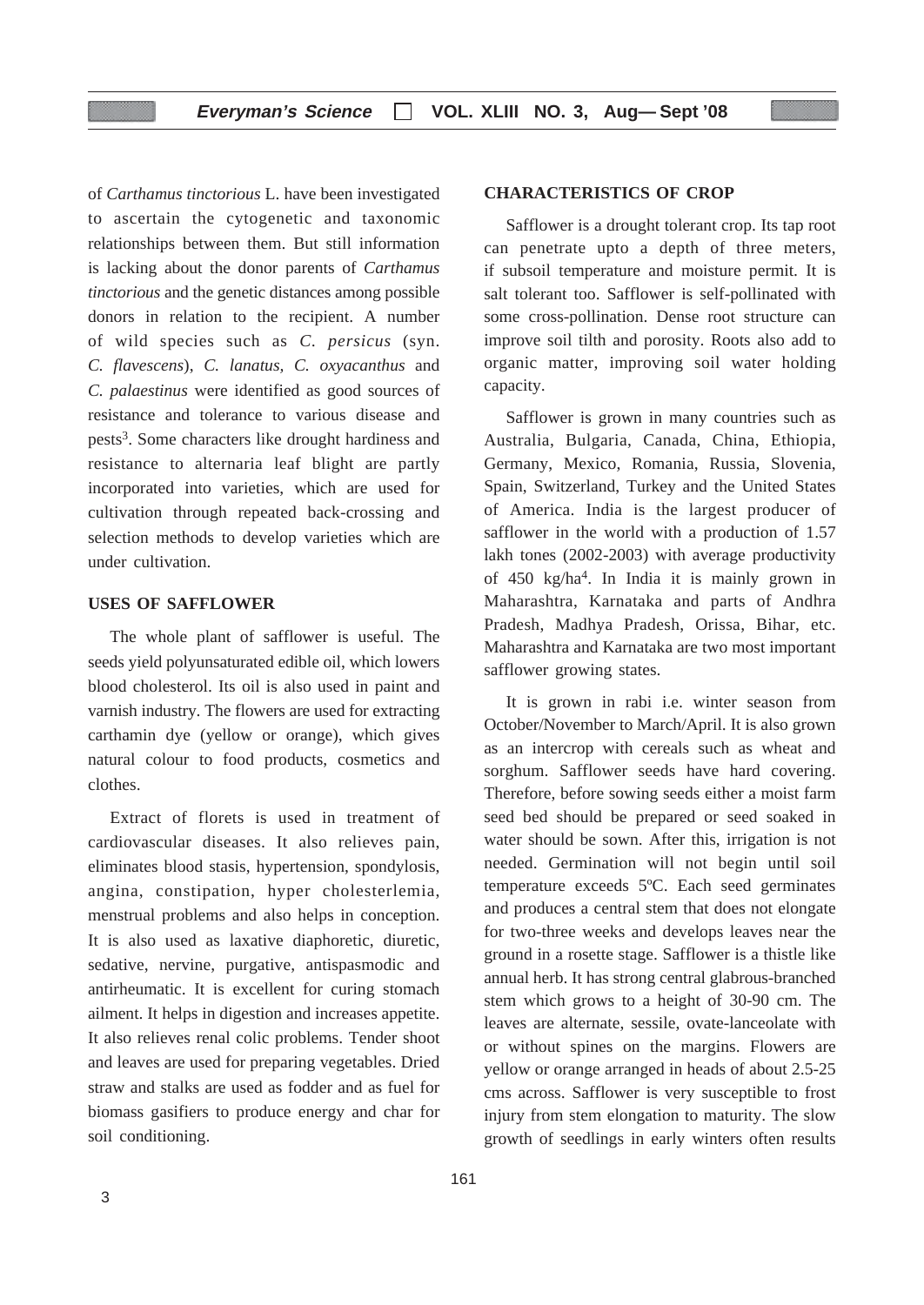in weedy crop. The strong central stems with variable numbers of branches, grow from 30 cm to 1 m or more depending on environmental conditions. This crop is drought resistant since it has tap root that can grow up to 3 m if subsoil temperature and moisture content are suitable. Stiff spines develop on leaf margins of most varieties at about the flower bud stage so it becomes difficult to walk through the fields and later on picking flowers. Branches usually produce 1-5 flower heads, which are about 8-10 mm in diameter and are usually yellow or orange in color. Seed oil content is usually between 25-45%. Seeds are enclosed in the head even after maturity, which prevents shattering before harvest and it also prevents bird damage. Safflower is ready to be harvested when most of the leaves turn brown and very little green remains on the bracts of the latest flowering heads. The stem should be dry, but not brittle and the seeds be white. It can be thrashed manually. This crop should be harvested as soon as it matures so as to avoid seed discoloration or sprouting in the head due to rains.

Viability of seed is maintained best by storing it at low moisture and low temperature. In dry environment safflower seeds are stored with 6-7% moisture (moisture should not exceed 8%). Based on the International Board for Plant Genetic Resources guidelines, medium term storage can be accomplished by storage at 4ºC and 30% relative humidity. Long-term storage can be affected at  $-20$ <sup>o</sup>C.

# **ENVIRONMENTAL REQUIREMENTS FOR SAFFLOWER**

This crop responds best in areas with warm temperature and sunny dry conditions during the flower and seed filling periods. Yields are lower under humid or rainy conditions because seed set is reduced and the occurrence of leaf spot and head rot disceases increases. So areas where heavy annual

rainfall is recorded or it is more than 38 cm, its cultivation is not recommended.

It grows best in deep fertile, well-drained loam soil with good water holding capacity. It can also grow in coarser—textured soils of lower water holding capacity, when it is properly rainfed and moisture content is adequate. Depending on severity, soil salinity lowers germination and decreases seed yield and oil percentage. It can be grown on fallow land or in rotation with small grains. Soil tests are necessary to correctly determine whether any additional soil nutrients are required. The amount of fertilizer needed for safflower production depends on the yield goal ; its position in rotations and other crops used in rotation. Safflower roots are deeper than other crops which help plant to utilize nutrients that may be positionally unavailable to other crops such as corn, sunflower, etc.

# **TYPES OF VARIETIES**

There are two types of safflower varieties viz. with spines e.g. JSF–1, Nira etc. and without spines such as JSI–7, JSI–73, NARI–6, NARI–NH–1 etc. Spineless varieties are preferred as their flowers can be easily hand picked at the time of harvesting. Safflower is poor competitor with weeds, so weed control program is required for its cultivation.

#### **FUTURE PROSPECTS**

There is need to develop new varieties of safflower which are spineless and resistant to diseases. Germplasm banks should be set up containing genotypes with resistance to various diseases and having high adaptability. Wild species which are closely reated to cultivated varieties should be targeted for incorporating resistance to various diseases. Development of high yielding hybrids using mechanisms like genetic male sterility etc. merit due consideration which may pay rich dividends.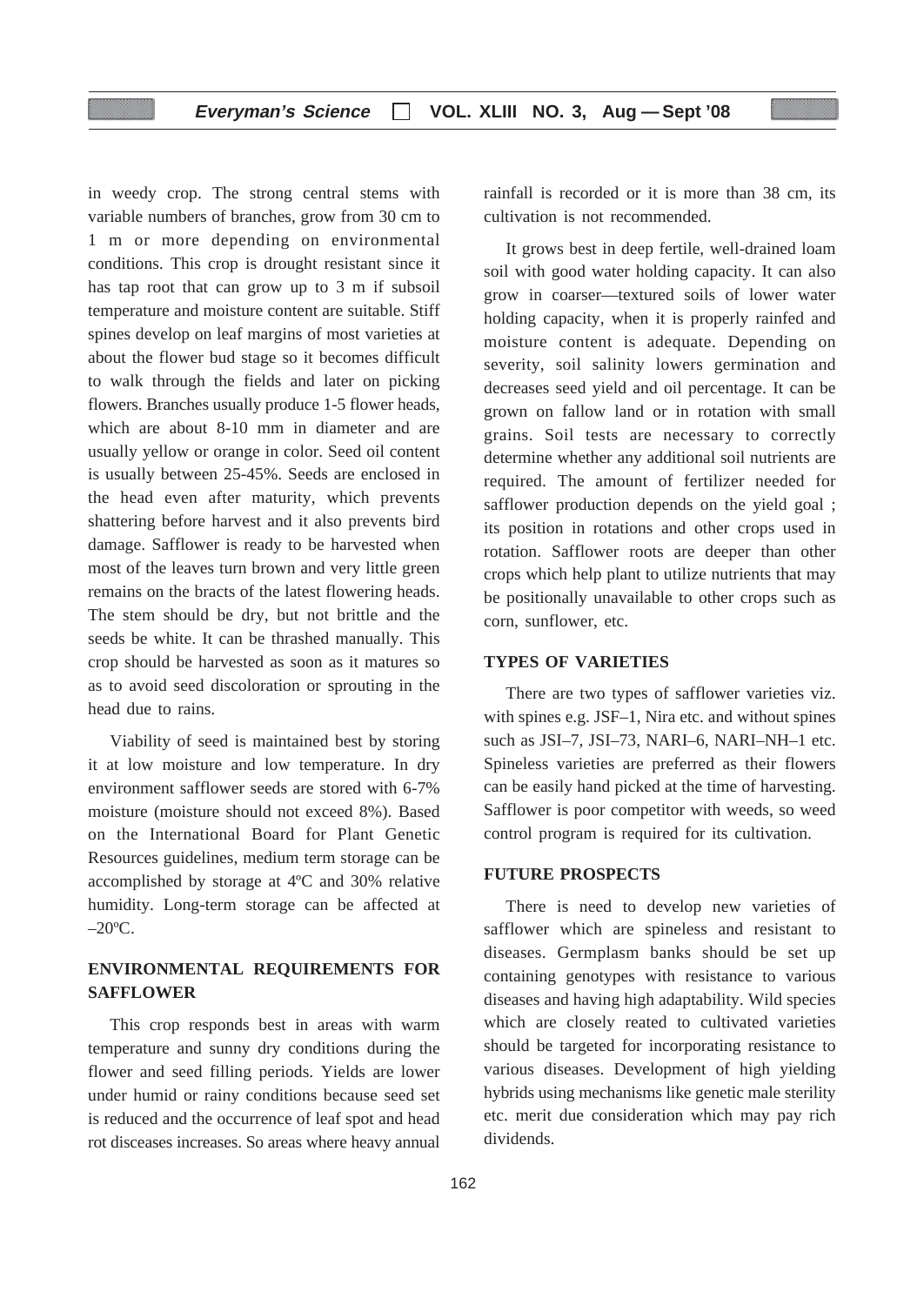# **REFERENCE**

- 1. Li Dajue and Hans–Henning Mundel. Safflower. *Carthamus tinctorious* L. Promoting the conservation and use of underutilized and neglected crops. 7. Institute of plant Genetics and crop plant Research, Gatersleben/International Plant Genetic Resources Institute, Rome, Italy, 1996.
- 2. G. Lopez-Gonzalez, *Anales del Jardin Bot. de Madrid* **47**, 11-34, 1989.
- 3. H. Kumar and R. K. Agrawal, *Indian Farming* **39**, 17–18, 1989.
- 4. Safflower : Package of practices for increasing production. Fourth revised edition. Directorate of Oilseeds Research, Hyderabad, 2004.
- 5. James A. Duke, Handbook of Energy Crops. Purdue University. Center for New Crops and Plant products, 1983.

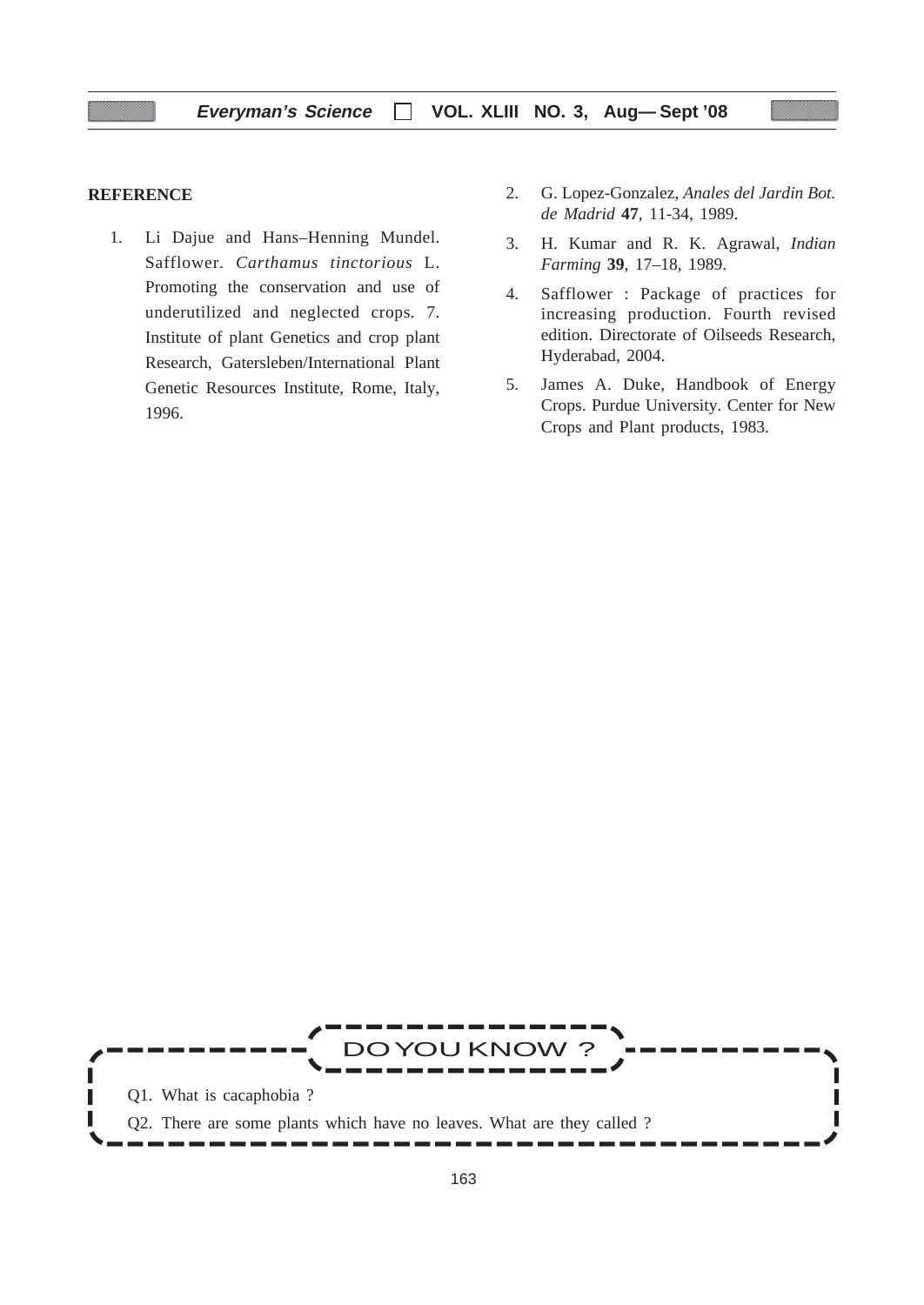# **IS ALGAE OIL FUEL OR NUTRITION ?**

Scott D. Doughman<sup>1,2</sup> and Srirama Krupanidhi<sup>1</sup>

**Very high levels of triglyceride poly unsaturated fatty acid side chains may be the obscure reason that even after 20 years of extensive studies, algae research has yet to strike oil for fuel commercialization. Poly unsaturates can accelerate oxidation, polymerization, and gum formation during combustion. On the other hand,** *C. cohnii* **and** *Schizotrichium* **sp. microalgae omega-3 oils have been sold in the open market for many years as bioactive nutraceuticals. Thus, the near term value of microalgae oil may not be cheap fuel. Currently, the value has been realized as vital nutrition.**

#### **INTRODUCTION**

dible vegetable oils are now commonly converted to biodiesel by chemical modification. This places upward pricing pressure on food oil resources. Much excitement has been created around algae oil production for biodiesel. First, algae oil would not compete with food oil. Second, algae oil promises the potential for high yields of oil from a renewable resource. However, not a drop of algae oil biodiesel has been sold, mainly due to one unique biological property, i.e. very high levels of poly-unsaturated fatty acids.

Not all oils are created equal and the concept of algae oil for biodiesel is assumed valid by many non-scientists and scientists alike. But even after 20 years of extensive studies, algae research has been unable to solve the problem of fuel commercialization. This may be because algae oil generally fails the certification indicators for levels of triglycerides, moisture, insolubles and unsaturation. These quality controls are included in the strict European and US biodiesel standards1. Polyunsaturates can accelerate oxidation, polymerization, and gum formation upon combustion. Breakdown and precipitation of insolubles during storage is another concern. Because algae are not a seed crop, the oils have a lower total triglyceride percentage and higher moisture content. Algae oil for fuel simply does not yet pass the test.

Fortunately, the abundant poly unsaturated fatty acids in certain edible algae oils are long chain fatty acid omega-3s. Omega-3s are nutritional medicine and are becoming increasingly important for treating one of the largest nutritional deficiencies on the planet<sup>2</sup>. Omega-3 deficiency, due to modern dietary habits is spreading along with excess weight gain, which continues to expand around the world2. Microalgae are the origin and the source of omega-3 long chain fatty acids in Nature, not animals or fish. In fact, commercialized algae omega-3 products have already been approved by the FDA as food additives, especially for infant formulae and dietary supplements. *C. cohnii and Schizotrichium sp.* microalgae omega-3 oils, for example, have been sold on the open market for many years.

<sup>1</sup> Department of Biosciences, Sri Sathya Sai Institute of Higher Learning, Prasanthi Nilayam, 515134, India,

<sup>2</sup> Department of Nutrition, School of Public Health, University of North Carolina, Chapel Hill, 25799, USA.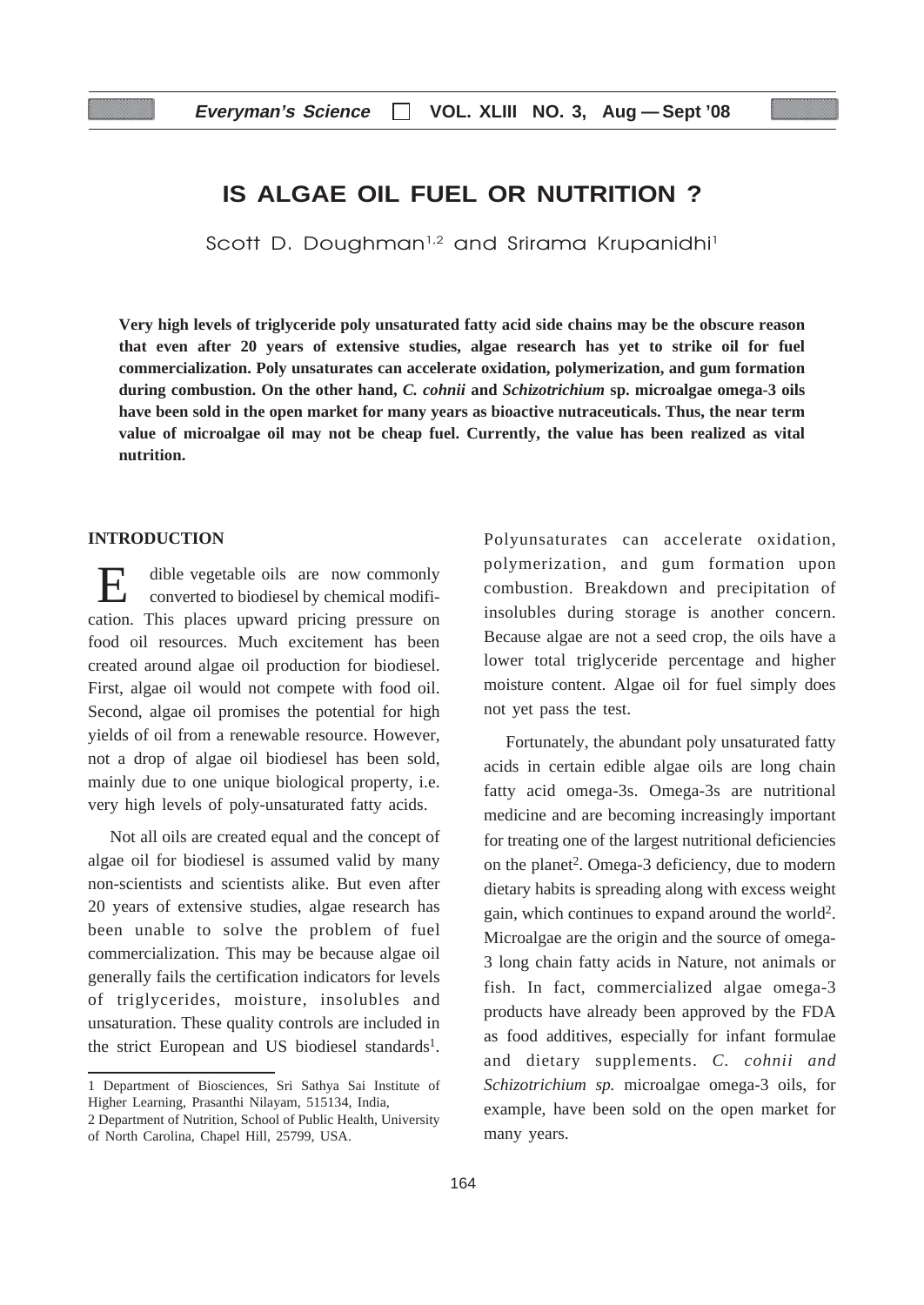# **IS ALGAE OIL FOR BIODIESEL A RED HERRING ?**

The high lipid content of many microalgae classes has prompted extensive studies of their potential as producers of liquid fuels similar to those made from plant oils such as soy beans. From 1978 to 1996, the U. S. Department of Energy's Office of Fuels Development funded a program to develop renewable transportation fuels from algae. The main focus of the program, known as the Aquatic Species Program (ASP), was the production of biodiesel from high lipid-content algae grown in ponds, utilizing waste  $CO<sub>2</sub>$  from coal fired power plants<sup>1</sup>. Over almost two decades of this program, tremendous advances were made in the science of algae metabolism and the engineering of microalgae production systems<sup>1</sup>. Finally, cost effectiveness and suitability issues led to the end of these studies. The biochemical properties of algae oil are not likely to be suitable for engines. High levels of poly-unsaturated fatty acids are inherent to algae and this is one of the least recognized reasons why the National Renewable Energy Laboratory (NREL) dropped their algae oil for fuel research in 1996 (Personal Communication).

Warm and cold water marine algae are "*organisms that often contain high levels of polyunsaturated fatty acids, which would perform poorly as a feedstock for biodiesel because of their low oxidative stability and tendency to polymerize during combustion*"1,3.

Now private funding agencies and venture firms alike are making financial choices on unproven concepts. With rising fuel prices and foreign oil dependence, the theoretical concept of algae oil biodiesel is wished for and marketed ahead of validation. Recent corporate efforts, such as by

Global Green Solutions, have readily proposed that their proprietary bioreactor technologies will overcome all of the problems 20 years of academic research could not solve. Aquaflow Bionomic Corporation claims to have made the world's first sample of biodiesel from algae. Certainly algae oil conversion to biodiesel is easily achieved, but making it is not the problem, stability, operability, and certification are problems. Solazyme announced it would start supplying algae oil to biodiesel maker Imperium Renewables of Seattle, USA– which recently filed for an IPO. The quantities are not yet disclosed, but it's the first commercial algae oil supply deal involving industry-leading companies. Certainly, micro-deals like this get publicity, yet the feasibility issue is often overlooked.

Different strains of algae synthesize a wide range of hydrocarbons. However many of these product forms are not suitable for biodiesel, which requires triglycerides with mainly saturated fatty acids as side chains, such as in animal tallows. Thus, what is good for our heart is not good for our engine. *B. braunii* algae often form extensive blooms and has been found to synthesize high amounts of hydrocarbons with oil contents reported up to 75% of dry weight4. Yet, the 'type A' *B. braunii* produces predominantly n-alkadienes and trienes, whereas 'type B' forms acyclic and cyclic triterpenoid hydrocarbons. Because of high oil production capabilities, this feature alone has led to extensive studies of the 'type A' strain as a potential renewable source of liquid fuels, but these efforts have gone without success.

Non-petroleum diesel fuels are commonly blended from cracked feedstocks, a. k. a. "seeds" that may also contain reactive poly-unsaturates. Below is a summary graph of oil sources indicating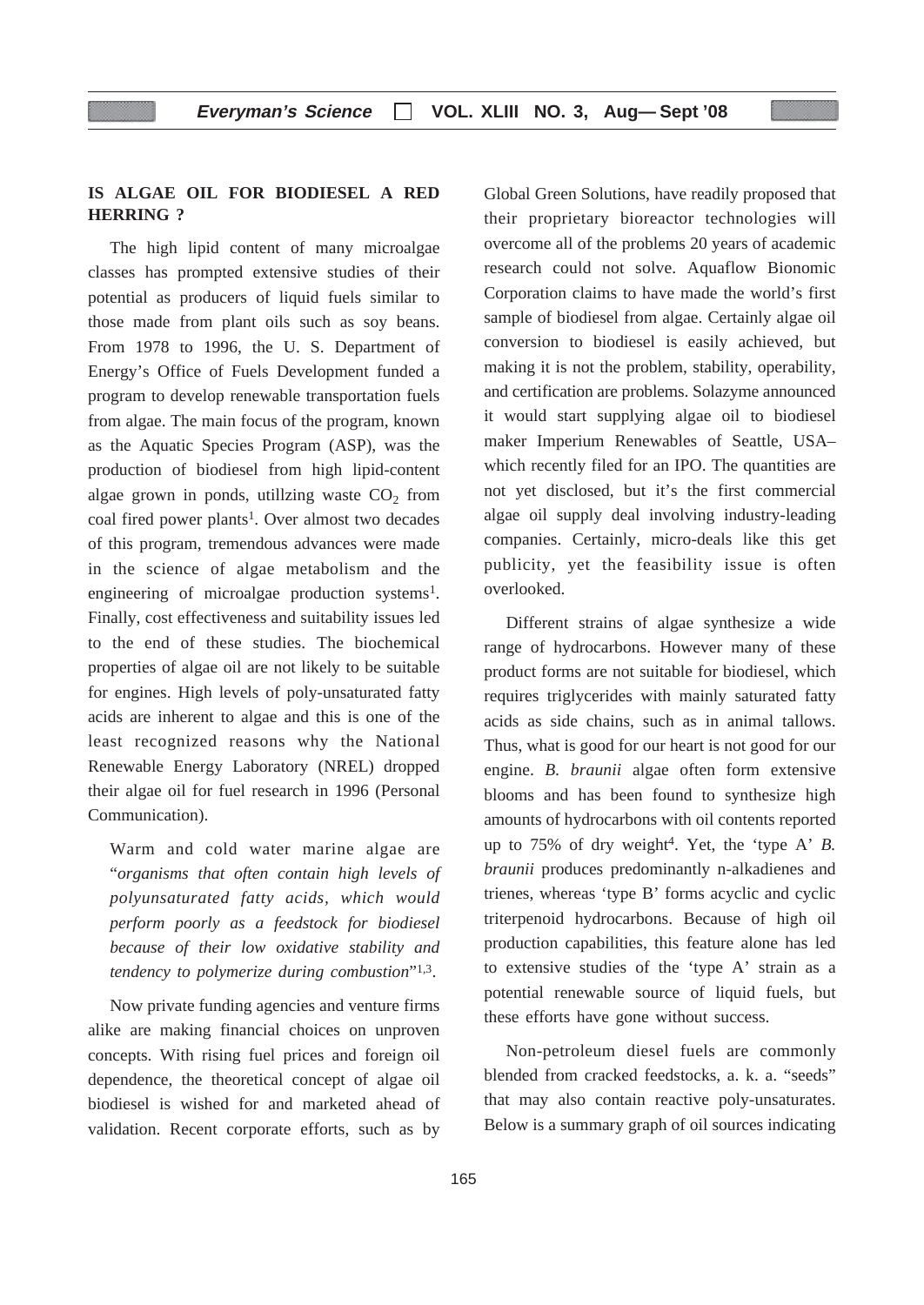ranges of double bonds per fatty acid chain, referred to as the average double bonds per fatty acid **(Figure 1)**.



**Fig. 1 : Average Double Bonds per Fatty Acid**

[The Y-axis shows the average number of double bonds per fatty acid. Tallows have few double bonds and are ideal for biodiesel. Tallows fall consistentily below the range of biodiesel standards in terms of the upper limits for unsaturation. Some seed oils like palm oils are ideal while others like linseed oils contain high levels of poly-unsaturates. Finally, algae oils consistently contain very high levels of poly-unsaturates. *Chlorella* for example has an average of 2 bonds per hydrocarbon, significantly above the standard limits.

# **BIOACTIVE MOLECULES FOR NUTRITION**

Marine algae are a rich source of nutrition and of novel bioactive compounds which may find application in human and animal medicine and in agriculture. Nutritional uses of certain algae may prove most successful and valuable. Dietary fatty acids produced by a few species of edible microalgae accumulate high amounts of long-chain polyunsaturated fatty acids. The omega-3 polyunsaturated fatty acids (PUFAs), eicosapentaenoic, docosahexaenoic and the omega-6 arachidonic acid are of particular interest as they are essential for human and animal nutrition2.

The natural sources of omega-3 long chain fatty acids are not animals or fish, but algae. Fish obtain long chain omega-3s from algae and through the marine food chain. In fact, commercial omega-3 products have now been approved by the FDA for nutritional supplementation of docosahexaenoic acid (DHA) in infant formulas and as a complement with prenatal vitamins. Martek Biosciences Corporation currently produces the algal DHA by heterotrophic culture of the dinoflagellate *Crypthecodinium cohnii* for infant formulas and as a dietary supplement. In addition, the *thraustochytrids, Schizotrichium* and *Thraustrochytrium*, are also grown for use as sources of these fatty acids in aquaculture feeds. *Schizotrichium* oil is sold in dietary supplements as life's DHA(TM). Eicosapentaenoic acid production from the diatom *Nitzschia* is under study5. Microalgae oil as a nutraceutical, or nutritional medicine, can also bypass most regulatory affairs restrictions as a natural product and is "generally regarded as safe". Thus, cultured omega-3 oil availability over-the-counter means omega-3 DHA is available to the public in a 100% vegetarian form and contains up to 40% long chain omega-3 lipids<sup>2</sup>.

Living microalgae feeds play important roles in shellfish farming. So far, only live algae fulfil the nutritional requirements of shellfish. Although, feed substitutions have been developed, shellfish production still relies on live microalgae. Farmed fish can also benefit from algae<sup>6</sup>. Salmon may be produced using feed organisms fed algae, boosting omega-3/omega-6 ratios and reducing pollutant exposure from ocean caught feeds. Livestock feed may increase the use of algae for omega-3s nutrition. Chicken eggs and meat, pork, beef and milk products all include higher omega-3 levels when animals are supplemented. Aside from fatty acids, microalgae have been suggested as possible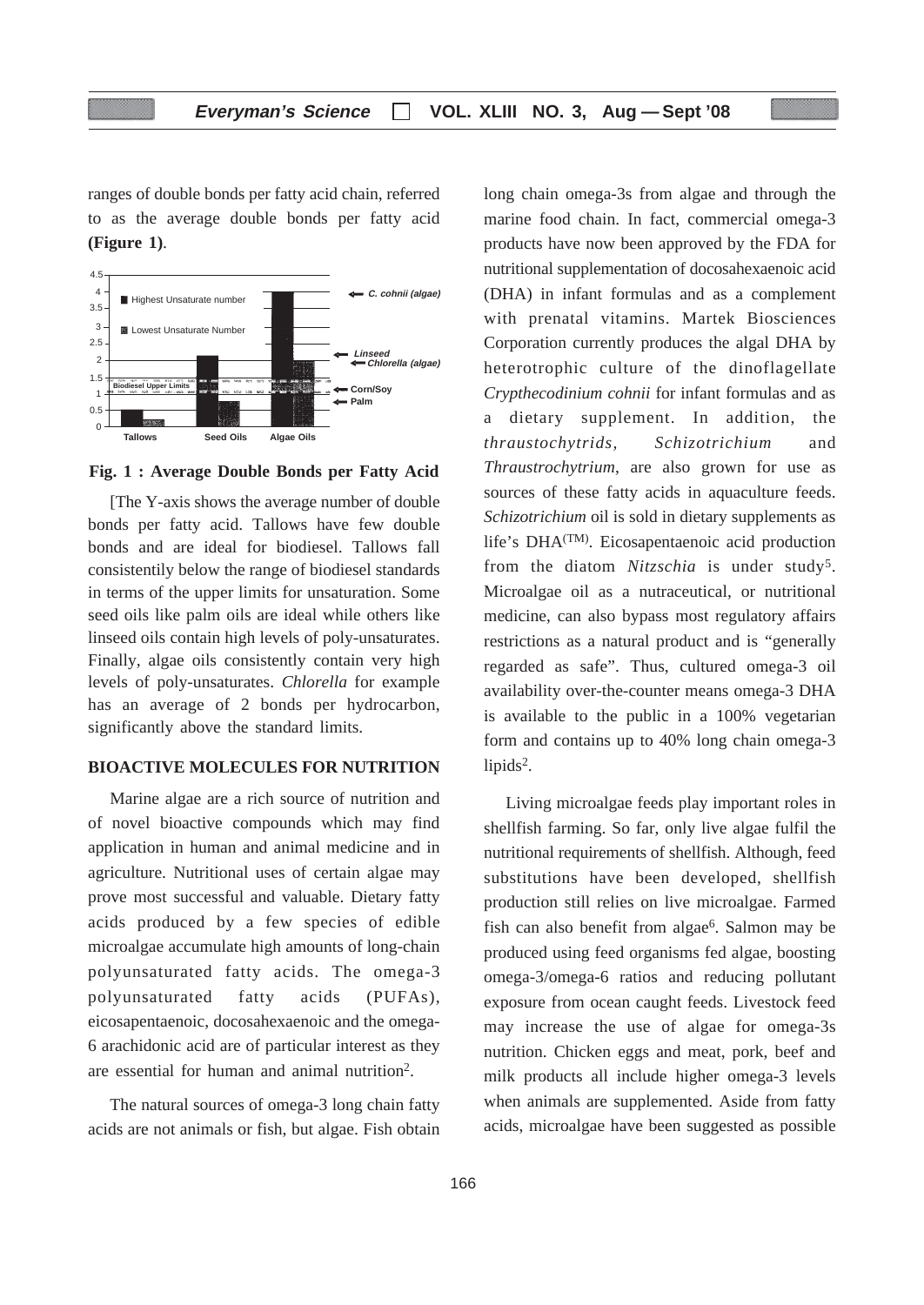commercial sources of other products, such as carotenoids, tocopherol (Vitamin-E), sterols, polysaccharides and plant growth regulators7.



# **Fig. 2. Omega-3 and Omega-6 Fatty Acid Structures (PUFAs).**

[*(A) Omega-3 fatty acid include ALA (alphalinolenic acid), STA (stearidonic acid), EPA (eicosapentaenoic acid), DPA n-3 (docosapentaenoic acid n-3), DHA (docosahexaenoic acid).*

*(B) Omega-6 fatty acids include LA (linoleic acid), GLA (gamma-linolenic acid), DH-GLA (dihomo-gamma-linolenic acid), AA (arachidonic acid), DPA n-6 (docosapentaenoic acid n-6).]*

*[The conventional designations are as follows : # of carbons and # of double bonds with the first double bond from the end, the omega, stated as n-3 or n-6 ; thus for DPA n-3 the fatty acid is given as (22 : 5 n-3) and for DPA n-6 it is given as (22 : 5 n-6). Additionally, the arrows in A and B point to the omega-3 and omega-6 carbon, respectively.*]

**Figure 2** shows the omega-3 and omega-6 polyunsaturated fatty acids in plants and algae. Although algae may include the entire lipid spectrum, many algae produce the longest omega-3 and omega-6 chains. Plants cannot make omega-3 fats that are longer than 18 carbons long. Omega chains in algae may provide chloroplast membrane functions during cold climate conditions for over-wintering or dormancy. Plants make hydrocarbons with 3, and up to 4, double bonds on the longest C 18 chains, but double bond averages are less than 2 per fatty acid. Algae will make hydrocarbons with up to 6 double bonds on the longer C 22 chains, often averaging greater than 3 double bonds per fatty acid. The ideal for biodiesel is less than 1 double bond per fatty acid.

Are Omega-3s drugs ? The online Molinspiration software evaluated the smile format of each, alphalinolenic acid (ALA) and DHA fatty acids for example, as potential lead bioactive compounds. These satisfied four of the five attributes featured in the Lipinski's Rule of 5, a quantifiable test based on the observation that most medications are relatively small lipophillic molecules. All attributes except water solubility were satisfied, suggesting omega-3s by themselves are good lead nutraceutical drugs candidates. This happens to be the way doctors view the benefits of omega-3 fatty acids.

# **CONCLUSIONS**

The value in microalgae oils is most likely not cheap fuel, at least any time soon. However, aquaculture is an emerging resource for cultured nutritional products and feeds. The relatively untapped and little studied algae resources available may prove to be the answer to some of the planets current non-sustainable practices in food and feed industries, particularly as fish stocks in the oceans are increasingly depleted. In addition, grain fed cattle and chickens produce low omega-3 containing milk and eggs making algae animal feed supplementation a beneficial practice for human nutrition. We need the modern nutritional solutions. Microalgae have already provided some of the answers.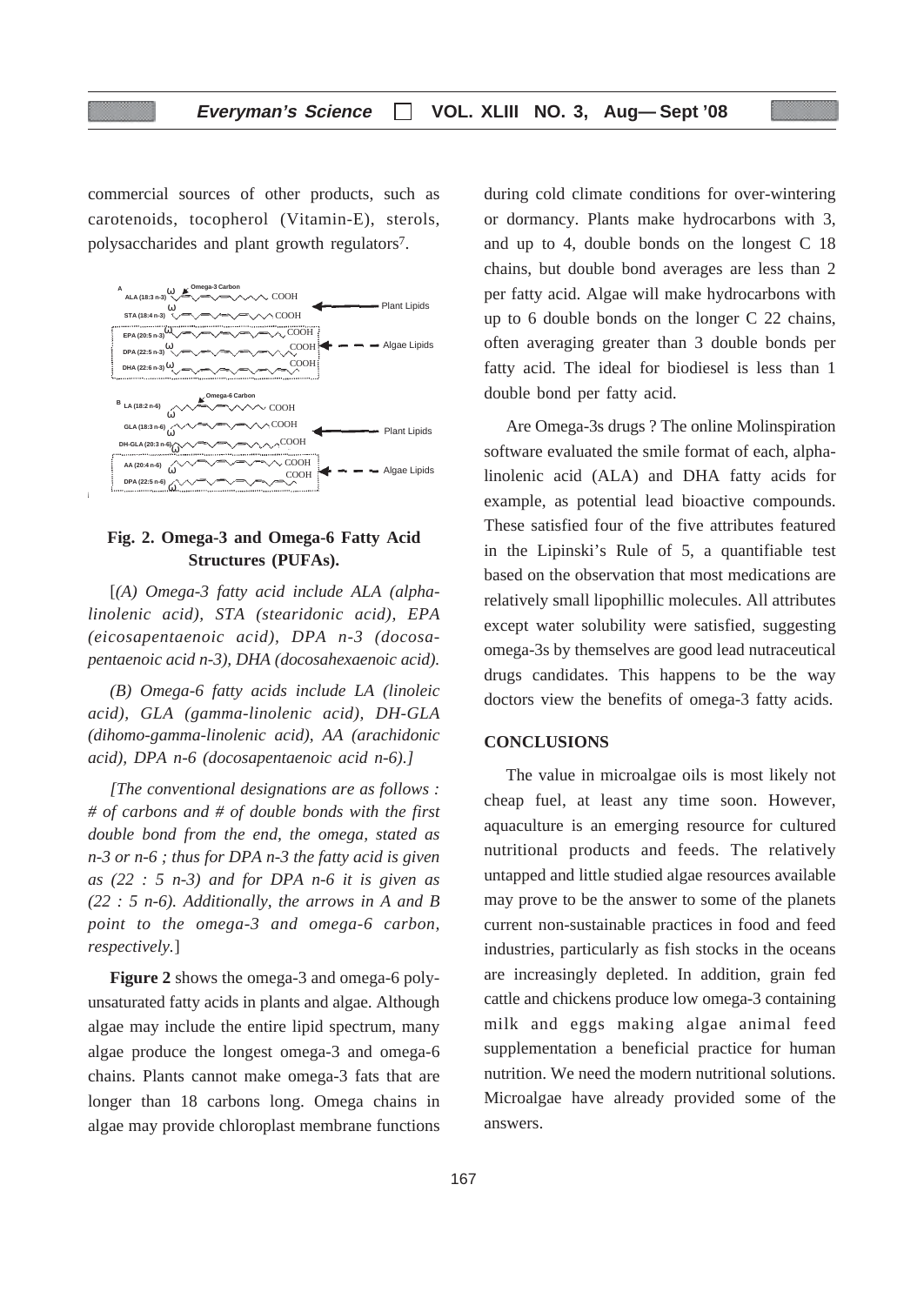# **REFERENCE**

- 1. J. Sheehan, T. Dunahay, J. Benemann, P. Roessler A Look Back at the U. S. Department of Energy's Aquatic Species Program–Biodiesel from Algae. U. S. Department of Energy's Office of Fuels Development, 1998.
- 2. Scott D. Doughman, Srirama Krupanidhi, Carani B. Sanjeevi. *Current Diabetes Reviews*, **3**, 3 198-203, 2007.
- 3. K. J. Harrington, *Biomass* 9 : 1 17, 1986.
- 4. Anirban Banerjee, Rohit Sharma, Yusuf Chisti, U. C. Banerjee, Critical *Reviews in Biotechnology*, **22**, 3, 245-279, 2002.
- 5. Zhi-You Wen and Feng Chen, *Journal Biotechnology Letters,* **22**, 9, 727-733, 2000.
- 6. S. Patnaik, T. M. Samocha, D. A. Davis, R. A. Bullis, C. L. Browdy *Aquaculture Nutrition,* **12**, 5, 395-401, 2006.
- 7. Sawraj Singh, Bhushan Kate, U. Banerjee. *Critical Reviews in Biotechnology,* **25**, 3, 73-95, 2005.

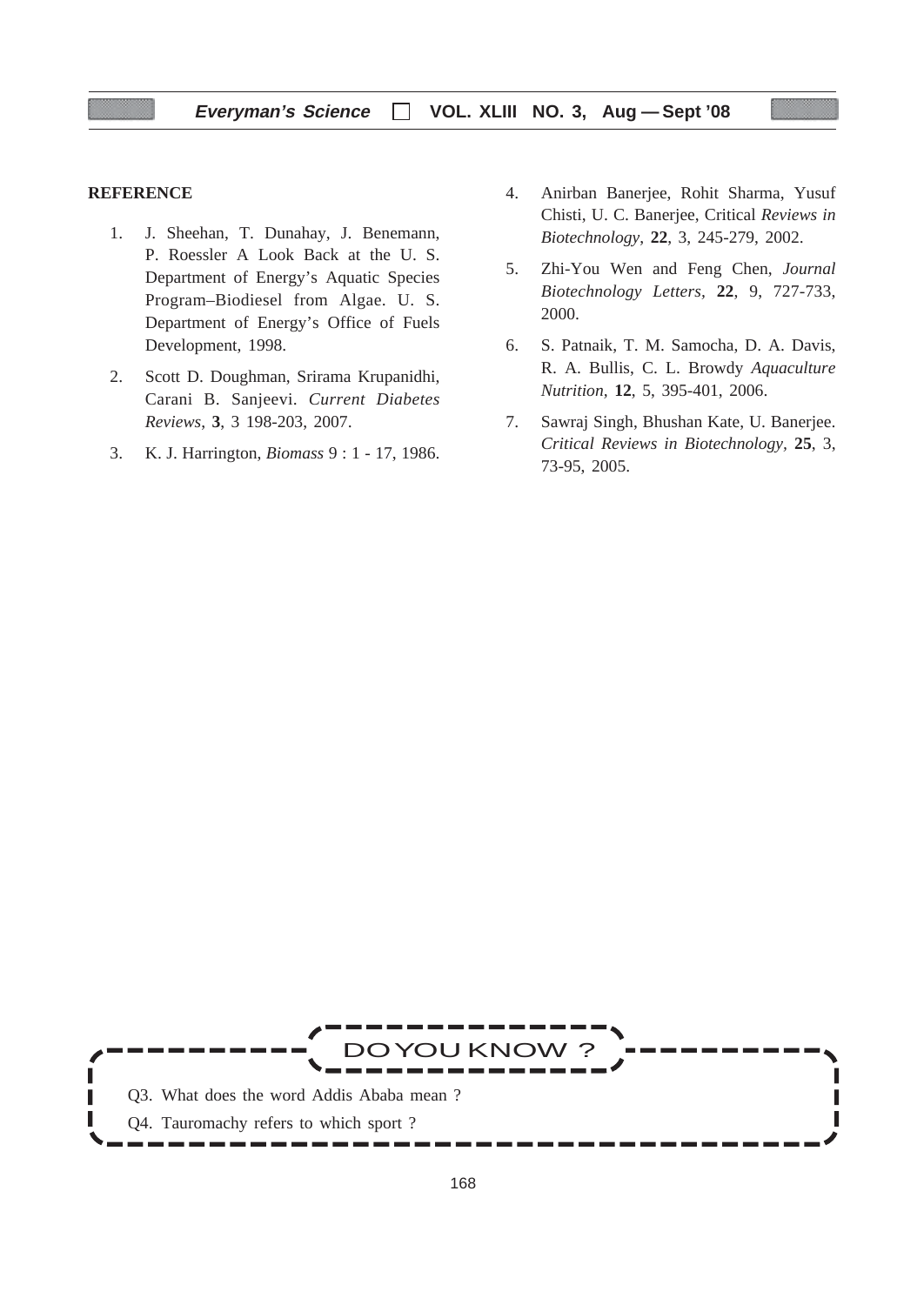# **PEDIATRIC DENTAL CARIES AND INFECTION**

Lali Growther\*, Rekha. R\*\*

**The article focuses on dental caries and infection in children. Bacteria like** *Streptococcos mutans* **and** *Lactobacillus* **are causative agents of caries. These produce acids from the carbohydrate in the diet, which erode the tooth enamel, which ultimately leads to infections like abscess and cellulitis, when treatment is not proper. The role of fluride is highlighted along with future trends of treatment. In spite of the current emphasis on preventive dental health, many children are still affected by dental caries and dental infection. The untreated dental caries usually leads to dental infection. Proper preventive measures, that include a healthy diet and regular dental examination, can lead to a happy and healthy smile.**

# **INTRODUCTION**

rcheological evidence has shown that dental caries is an ancient disease dating far into prehistory. In the 1890s, WD Miller conducted a series of studies that led him to propose an explanation for dental caries that was influential for current theories. He found that bacteria inhabited the mouth and they produced acids which dissolved tooth structures in the presence of fermentable carbohydrates. An estimated 90% of school children world wide have experienced caries. The disease is most prevalent in Asian and Latin American countries and least prevalent in African countries.

# **DENTAL CARIES**

It is a lifestyle dependent infectious disease. They are very common and begin with acid on the tooth. The acid is made from the bacteria in dental plaque. The plaque bacteria feed on sugars and starches from the diet and change them to acid. This acid eats into tooth enamel, or the outer layer of the tooth and dentin, the major part or core of the tooth. The tooth then gradually dissolves and the bacteria move into the damaged tooth structure.

# **WHAT CAUSES DENTAL CARIES ?**

The oral bacteria responsible belong mostly to *Streptococcus mutans* and *Lactobacilli.* These bacteria metabolize sugars and produce destructive lactic acid and produce a sticky dental plaque. The acid dissolves the mineral structure (hydroxyapatite crystals) of teeth. A continuous loss of tooth mineral will eventually lead to cavity. The caries producing bacteria can be "passed on" from mother to infant as early as 10 months of age. The danger of infecting infant's teeth is increased if the mother already has the caries disease herself. Sucrose, a type of sugar, is therefore an important contributor to dental caries. The newly erupted teeth of infants are most susceptible to caries as they are not yet fully hardened (calcified).<sup>1</sup>

## **SIGNS OF DENTAL CARIES**

The first sign is a white spot "lesion" on the enamel surface of the front teeth. These are white chalky areas, close to gum line caused by bacterial acid and directly precede irreversible loss of tooth structure. Active cavities usually have a goldenbrown colour.2

<sup>\*\*</sup> Department of Microbiology, Hindusthan College of Arts and Science Coimbatore, Tamil Nadu, India \*lalijps@yahoo.co.in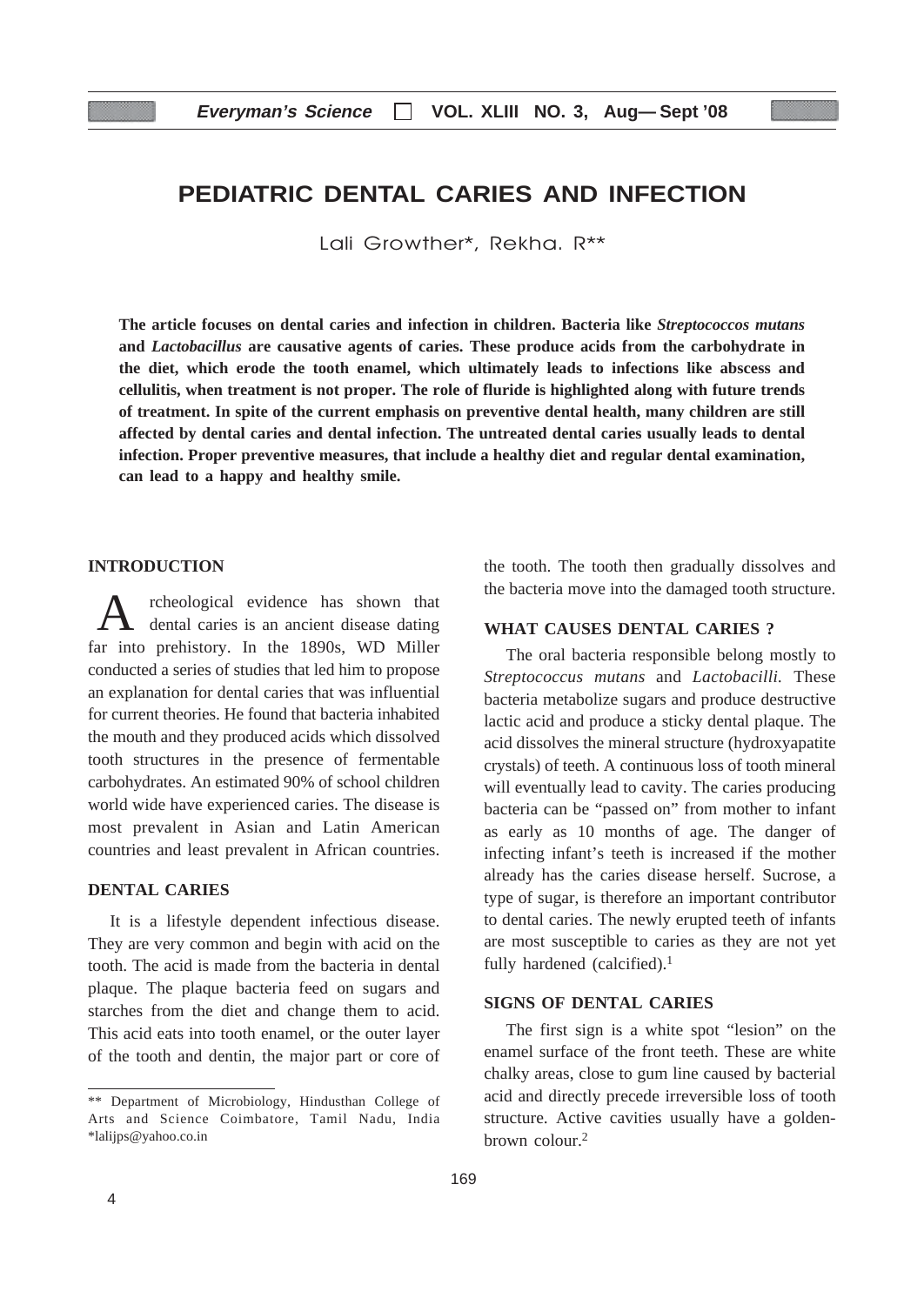# **HOWDOES FLOURIDE PREVENT CARIES ?**

Fluoride inhibits the ability of bacteria to metabolize sugar. It inhibits the break down of carbonated hydroxyapatite by bacterial acid. Fluoride contacting a tooth forms a layer of calciumfluoride like material on the surface of the tooth enamel. When acid from oral bacteria accumulates on the teeth, fluoride is released from this protective layer, which aids in hardening the enamel.

# **HOW CAN PARENTS PREVENT DENTAL CARIES ?**

- Parents can modify oral hygiene techniques, depending on the child's age.
- Parents should not put children to sleep with a bottle containing any liquid other than water.
- Should help brush their children's teeth every day after meal.
- Should provide healthy balanced meals for children.
- Children should have their first dental health evaluation by the age of 12 months, or within 6 months of eruption of first tooth.

# **FUTURE TRENDS IN CARIES PREVENTION**

- Chemotherapeutic methods, which may include application of fluoride varnish and chlorhexidine gel on teeth.
- Vaccines against dental caries. It would give a child an improved Ig A or Ig G response to cariogenic bacteria.
- Molecular probes to measure the level of cariogenic bacteria in child's mouth.
- Fluorescence and ultrasonography for earlier detection.
- Laser treatment of teeth to inhabit the progression of dental caries.

# **BABY BOTTLE TOOTH DECAY**

Baby bottle tooth decay is a condition that occurs when a child's tooth enamel is gradually damaged by over exposure to sweetened liquids in a baby bottle. Most often the child's upper front teeth are damaged.

Children who drink liquids regularly from a sippy cup or who eat excessive amounts of sugary foods, are also said to have baby bottle tooth decay if they develop early cavities.

# **CAUSES OF BABY BOTTLE TOOTH DECAY**

Baby bottle tooth decay is the result of damage to the tooth enamel caused by long term exposure to almost any type of liquid apart from water. The sugars from such liquids-including cow's milk, breast milk, formula, fruit juice, punches and gelatin cling to teeth for a long period of time. Bacteria feed on these sugars, which in turn produces acids that attack tooth enamel.

Saliva is a protective fluid that helps to neutralize acids in the mouth and cleanses the teeth. Saliva production drops during sleep. If a child is allowed to fall asleep with a bottle of milk, formula or other sugary liquid, the protective effects of saliva on the teeth are reduced.

# **SIGNS AND SYMPTOMS**

During early decay, the teeth may be sensitive to temperature changes and sweets. Teeth may become pocked, pitted or discolored and small white spots or lines may appear near the edges of the gums. Over time, these patches may become brown or chipped. A child's top front teeth are the most likely to be affected. Baby bottle tooth decay tends to spread rapidly and all primary teeth are at risk.

# **PREVENTION**

● Children should not receive sugary drinks before naps or bed time.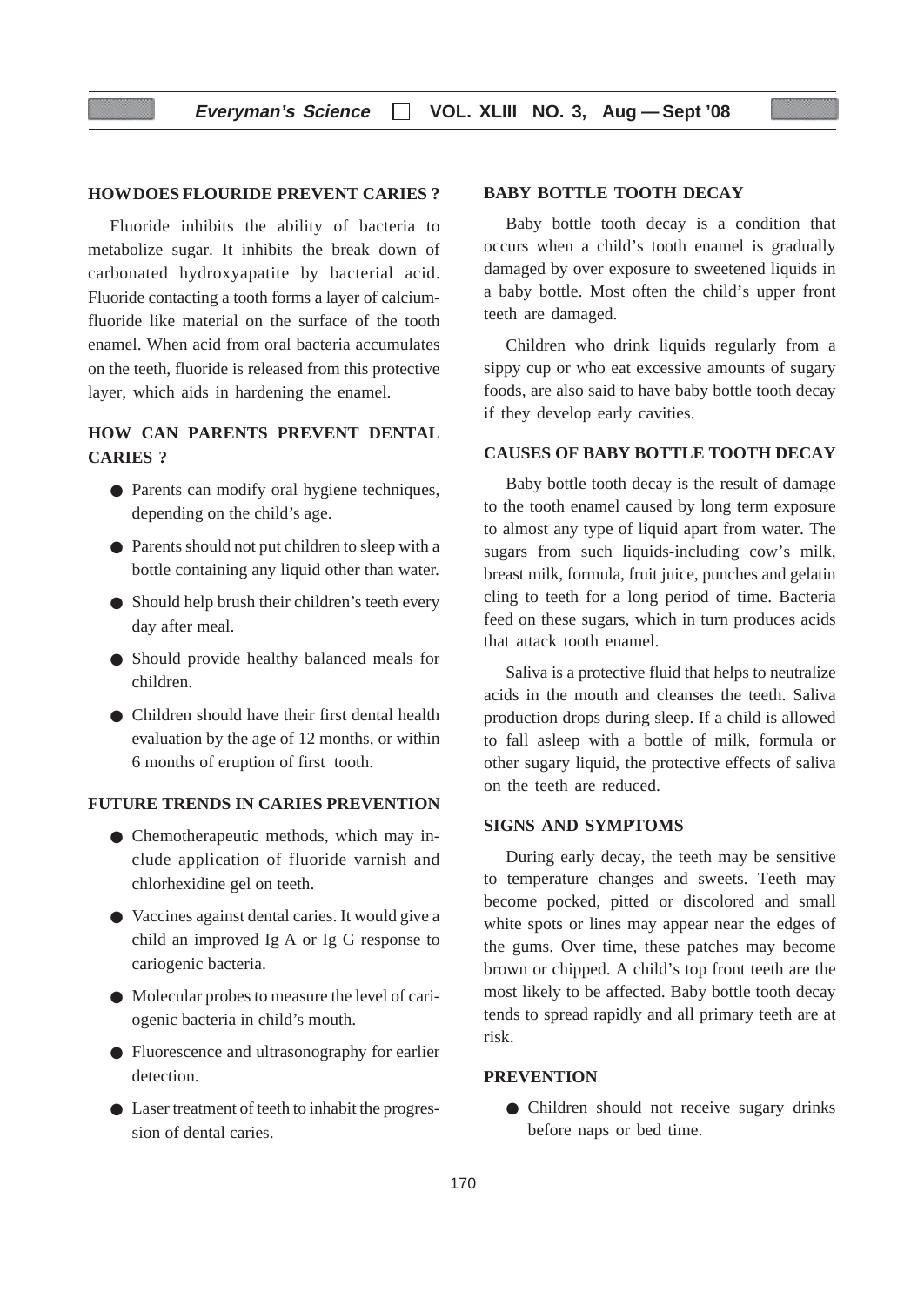- Never dip a pacifier in any sweet liquid.
- Do not fill a baby bottle with sugar water or soft drinks.
- Baby's gums should be wiped with a clean gauze pad after every feeding.3

#### **DENTAL INFECTIONS IN CHILDREN**

Dental infections are distressing experience for a child and the parents. The first indication is usually a dental pain—often spontaneous. The offending tooth will often hurt during the night. Any child with dental infection needs to be promptly evaluated and treated by dentist.

#### **TYPES OF INFECTIONS**

There are two types of infection :

#### (a) *Acute infection (facial cellulitis)*

This is a serious and painful problem, the child may have a swollen face, or elevated temperature, appear sick and be dehydrated. This infection can spread to other parts of the body such as the deeper structures of the head and neck.<sup>4</sup>

## (b) *Chronic infection (dental abscess)*

This problem usually takes longer to develop and less serious than a facial cellulitis. A dental abscess feels soft to touch, because it is pus-filled. Often a small localized, swelling is seen on the gums next to the offending tooth. The offending tooth may be loose or painful to touch.

A dental abscess is an infection of the mouth, face, jaw or throat that begins as a tooth infection or cavity. Bacteria from a cavity can extend into the gums, the cheek, the throat, the tongue or even into the jaw or facial bones to make a very painful episode, when tissues become inflamed. Pus collects at the site of the infection and will become progressively more painful until it either ruptures and drains on its own, or is drained surgically.

# *Causes of Dental Abscess* **:**

It is due to direct growth of bacteria from an

existing cavity into the soft tissues and bones of face and neck. An infected tooth, that has not received appropriate dental care, can cause a dental abscess to form. The infection then may spread to the gums and adjacent areas and become a painful dental abscess.

# *Symptoms of Dental Abscess :*

Symptoms typically include pain, swelling and redness of the mouth and face and sometime difficulty in fully opening the mouth or swallowing. An advanced infection presents nausea, vomiting, fever, chills and diarrhoea.

# *Causes of Dental Infection* :

Deep dental caries can infect the dental pulp (the centre of the tooth) and cause a tooth to die (pulp necrosis). When an infection of the dental pulp invades the supporting bone or adjacent areas of the face and neck, it results in true dental infection. Dental infection is caused by a number of bacteria acting at the same time that may be aerobic or anaerobic. The first bacteria "on the scene" are usually the aggressive aerobic bacteria. They cause the development of cellulitis, which is a hard, red, tender, warm and rapid swelling enlargement. From the fourth to the seventh day of an infection, the anaerobic bacteria–which cause a deeper infection, become more numerous. This causes a central, softened area to develop, which is called a necrotic abscess. This abscess contains pus which consists of dead tissue, live and dead bacteria and white blood cells.

#### *Complications of Dental Infection :*

- (a) The affected child may be dehydrated and in pain.
- (b) The child's body temperature may exceed 101 degrees F, which is indicative of a severe infection.
- (c) Trismus may develop. This is the inability to open mouth widely. It is caused by inflammation of the chewing muscles.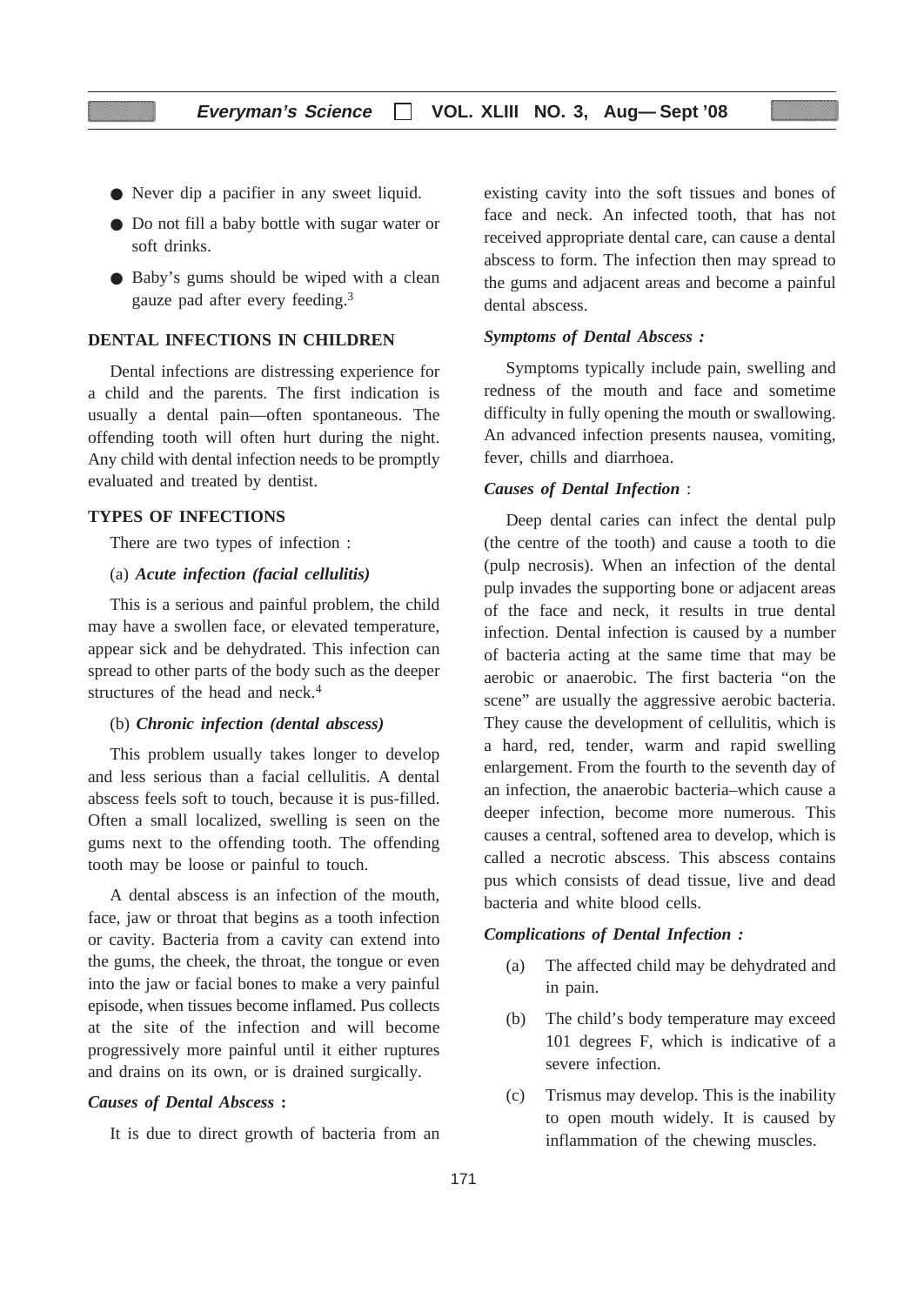(d) Deep (facial space) infections of the face, head and neck can quickly produce life threatening complication.

# *Treatment :*

Removing the source and cause of the infection. This may be by removing (extracting) the offending tooth or conserving the non-vital tooth *in situ*. Any accumulated pus needs to be drained from the infected area. Antibiotics are also used.

# **CONCLUDING REMARKS**

Dental care of a child should focus on prevention and detection of any dental problems. It should include education about oral hygiene, preventive measures and treatment of any problem. After most of the baby teeth have come in at about 3 years of age, the child should begin regular dental visits. Most children who go to the dentist at this young age do not develop a fear of the dentist.

Children should be encouraged to do regular brushing and flossing of the teeth. The good news

is that we can prevent dental caries and infections in children by providing a healthy diet, minimizing the consumptions of sweets, cleaning teeth at least twice a day, and getting early dental examinations, children can enjoy a happy healthy smile.

# **REFERENCE**

- 1. C. W. Cufield, A. L. Griffen, *Pediatric Clinics of North America,* **47**, 5, 1001- 1019, 2000.
- 2. William G. Shafer, Maynard K. Hine, Barnet M. Levy, Charles E. Tomich : A text book of oral pathology, 4<sup>th</sup> edition, Harcourt Brace and company ASIA. Wb. Saunders Company.
- 3. Marvin G Oldfogel. Dental care of a child, 2006.
- 4. T. R. Flynn Oral facial emergencies. The Swollen face. Emergency clinics of North America, August 2000.

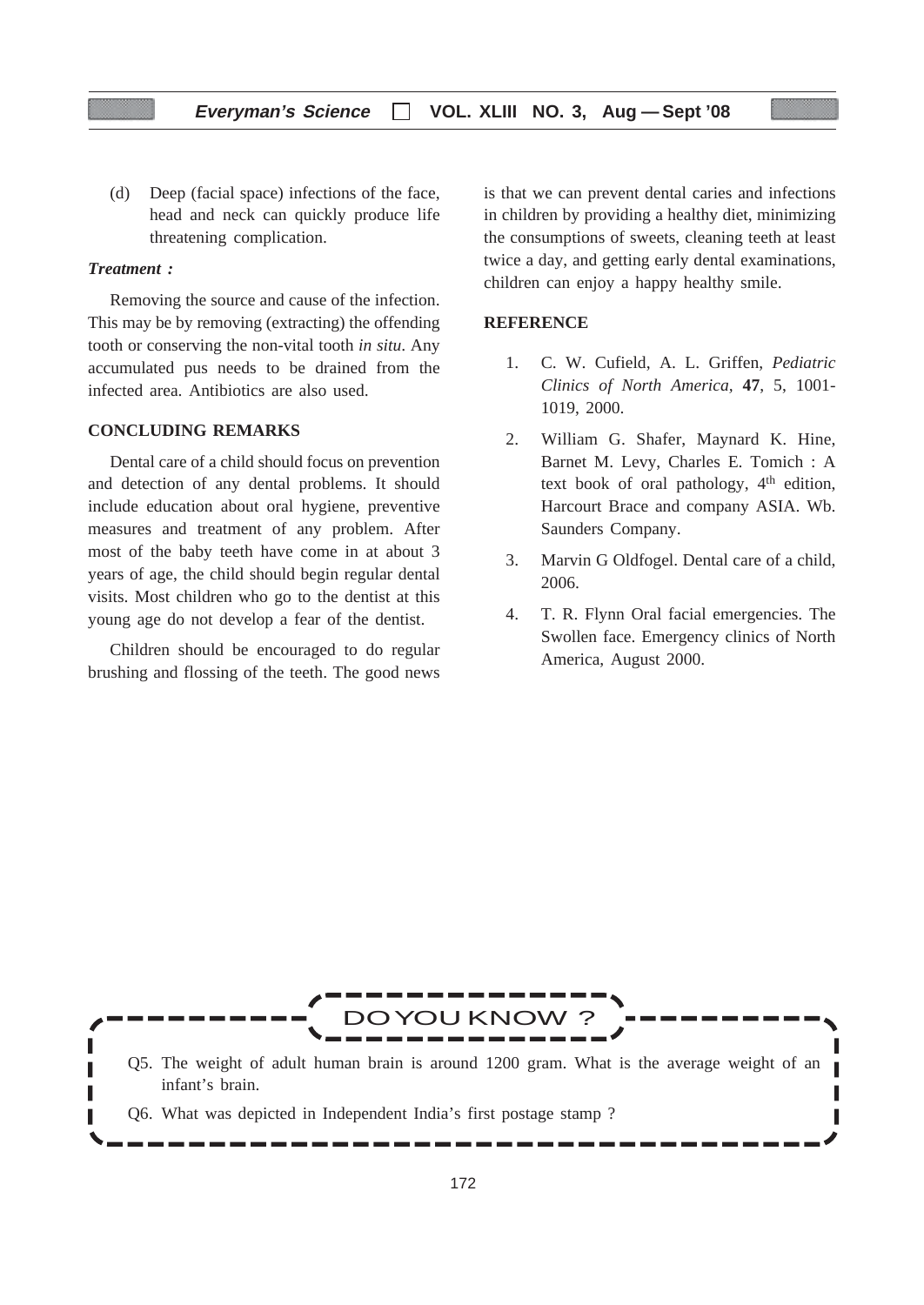# **VERMICOMPOST : MAY BE USED AS A POTENTIAL BIO-FERTILIZER**

T. Samanta\*

**For sustainable development in agriculture, it is essential to improve the soil organic carbon status that has deteriorated under intensive chemical farming. Among the several bio-fertilizers, farmers may use vermicompost on account of its simple preparation technology, favourable climatic support and easy availibility raw materials. Farmers can use vermicompost by mixing with chemical fertilizers almost in every agro production for increasing the effectiveness of the chemical fertilizer. It performs better in floriculture, horticulture, houseplants, potting soil, fruits and vegetables productions. However, for any application, better result can be obtained if farmers apply the estimated amount after knowing its per cent of organic carbon and C : N ratio.**

# **INTRODUCTION**

I t is true that we have alleviated hunger from the world by introducing the components of 'Green Revolution' technologies viz. high yielding varieties (HYV) seeds, fertilizers, pesticides and farm machineries. India's food production has also improved significantly due to the successful implementation of this technology since mid 1960's. In spite of this remarkable achievement, recently, farmers are facing problems in harvesting crops for stagnant productivity and associated hazards of the technology. As it requires a huge amount of chemical fertilizer, pesticide, insecticide and even water, chemicals accumulate gradually into the soil that causes the deterioration of soil fertility and environmental quality. A review of over 300 published reports showed that most of the environmental impact indicators which have decreasing trends are floral diversity, faunal diversity, habital diversity, landscape, soil organic

matter, soil biological activity, soil structure, soil erosion, nitrate leaching, pesticide residue,  $CO<sub>2</sub>$ , N<sub>2</sub>O, CH<sub>4</sub>, NH<sub>3</sub>, nutrient use, water use and energy use. However, organic farming system performed significantly better in all the above factors and performed worse in none<sup>1</sup>. For eradicating these ill effects of modern agriculture, peasants are considering growing food without chemical fertilizers and pesticides throughout the world. Meanwhile, the global organic-food market has already crossed 31 billion US \$ by 2005 with an average annual growth rate of 20–25%. Though the production cost in the organic farming is slightly higher, yet it will be sustainable alternative on account of its biological, ecological and environmental supportive natural approaches. Government of India has already constituted a 'Task Force' to popularise the organic farming. According to the opinion of the task force, the application of organic manure is the only option to improve the soil organic carbon for sustenance of soil quality and future agricultural productivity2.

<sup>\*</sup>Department of Chemistry, Syamsundar College, Shyamsundar, Burdwan-713 424, West Bengal, India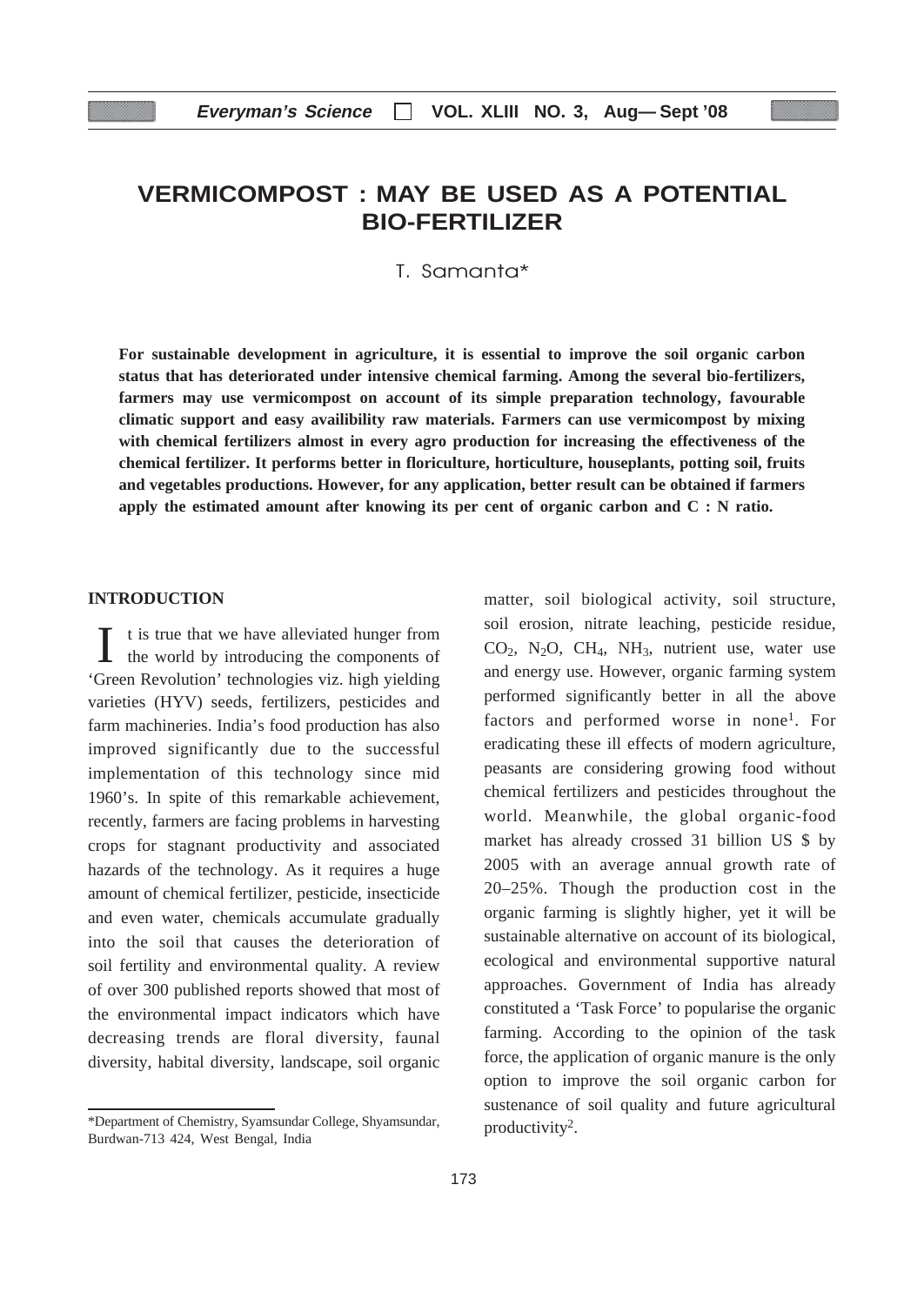# **VERMICOMPOST AS A BIO-FERTILIZER**

Efforts are required to grow crops and vegetables by using organic manure, which may come from microbial fertilizer, bio-fertilizer and also vermicompost. Among these, use of vermicompost as an organic manure is important, because of its ability to release nutrients slowly and the technology for its preparation being very simple. In rural Bengal, traditional concept of using bio-fertilizer in agriculture has become completely absent in modern approach of farming on account of inputs of machineries and rejection to consider animal husbandry as a component of farm management. Nevertheless, as a tropical zone, the climate is suitable for composing huge green manure, biosolids, crop residues and even food processing wastes. Our attitude of frequent and injudicious use of chemical fertilizer, pesticide and herbicide in farm practices has destroyed the soil micro, meso and macro fauna3. Even earthworms that decompose the agricultural wastes naturally and supply organic manure in the form of cast, have also left from our fields now. Hence, the percentage of organic carbon in the harvested soil gradually decreases to such a minimum level that hampers the exchange of plant macronutrients. At this juncture we can reintroduce the earthworms into our field by preparing and using vermicast as a source of bio-fertilizer. It is biologically active mound containing thousands of bacteria, enzymes, remnants of plant materials and animal manures which were not digested by the earthworm. An important component of this dark mass is humus which is a complicated material formed during the breakdown of organic matter. It also provides many binding sites for plant nutrients e.g. calcium, iron, potassium, sulfur and phosphorous. It dissolves slowly rather than allowing immediate nutrient leaching. It has excellent soil structure, porosity, aeration and water retention capabilities, which can insulate plant roots from extreme temperatures, reduce erosion and control weeds4.

# **LOCAL EFFORTS**

Earthworms play a variety of important roles in agro-ecosystem. Their feeding and burowing activities ingest organic matter into the soil. They can easily decompose agricultural wastes, several domestic wastes, even any green plant material. So they can also be used to manage the agricultural waste, municipal soild waste, livestock manure and wastewater for its higher consumption and decomposition abilities. There are 2,200 earthworm species found all over the world. Therefore, the selection of earthworm species is important in terms of their breeding rate and cast formation ability. Out of these species two important species namely *Eisenia foetida and eudrilus eugenia* are generally considered for vermicomposting, because of their higher breeding and cast formation rate. (Annexure–IA). The technology for preparing vermicompost is so simple that it can be imparted to the farmers knowledge for their own purposes<sup>5</sup>. Now-a-days several standard projects for preparing vermicompost are available in CAPART (Council of Advancement of Peoples Action and Rural Technology), New Delhi and elsewhere. In West Bengal, this technical know-how is currently available from following centers : (i) Farmers Training Institute, Kalyani, (ii) Matar-Benay Trust, Hatsimul, Burdwan, (iii) Nimpith, Narendrapur. South 24-Paragana and (iv) Visva-Bharati, Santiniketan in spite of this readily available managing technology, the use of vermicompost as a bio-fertilizer in agriculture is not so familar to our farmers community. Therfore, farmers need a motivation for using vermicompost as a biofertilizer to increase the soil organic matter (SOM) and also to provide binding sites for the inorganic plant nutrients. The author and a small group of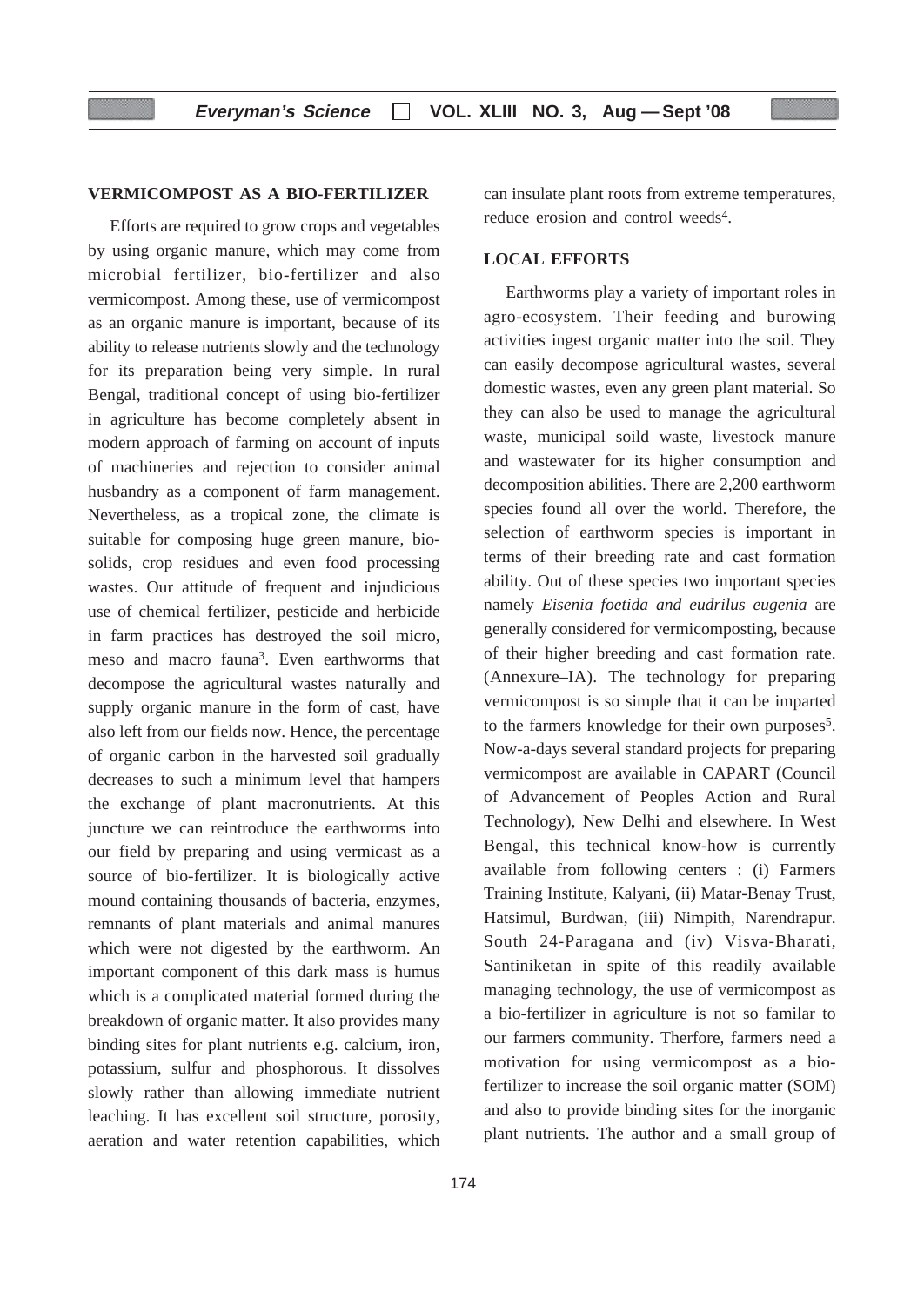activists are engaged in the preparation of vermicompost and motivation work for the last five years under Paschim Banga Vigyan Mancha at Matar-Benay Trust campus, Burdwan (Figures 1 & 2)



**Fig. 1 : Vermicompost pit at Matar-Benay Trust campus, Burdwan, West Bengal**



**Fig 2 : Earthworms : Eisenia Foetida**

# **CHEMICAL QUALITY AND PRECAUTIONS**

Casting contain 5 times the available nitrogen, 7 times the available potash and 5.5 times more calcium than that found in 15 cm of good top soil. Moreover, vermicomposting adds valuable attributes viz. water retention, texture, nutrient availability and an ability to fight soil-borne plant disease like

root rotten<sup>6</sup>. In spite of these advantages, the use of vermicompost either in pure or mixed with chemical fertilizer as a farm manure, is still rare because the technology has not gone into farmers' concept. Aforesaid activists group in 'Matar-Benay Trust' campus has been experimenting the use of vermicompost in different crop production for the last five years. Out of curiosity the author has collected eight different vermicompost samples from different farmers, farmers' co-operative and NGO's and estimated its percentage of carbon content and NPK values in '*Shibaprasad Bandyopadhyay Maati Parikshagar*' (soil testing laboratory) at 'Matar-Benay Trust campus, Hatsimul. Burdwan West Bengal. The results obtained are shown in the Table-1 below.

# **Table–I Percentage of Different Macronutrients in Eight Vermicompost Samples**

| <b>Sample</b>  | pH   | $%$ of  | $%$ of          |       | & of $P_2O_5$ % of $K_2O$ ? |
|----------------|------|---------|-----------------|-------|-----------------------------|
|                |      | Organic | <b>Nitrogen</b> |       |                             |
|                |      | Carbon  |                 |       |                             |
| 1              | 6.60 | 3.83    | 0.40            | 0.074 | 0.301                       |
| $\overline{2}$ | 6.56 | 3.25    | 0.33            | 0.220 | 0.220                       |
| 3              | 6.54 | 2.66    | 0.27            | 0.160 | 0.280                       |
| $\overline{4}$ |      | 13.06   | 1.41            | 1.502 | 0.258                       |
| 5              | 7.22 | 15.30   | 1.60            | 0.405 | 0.960                       |
| 6              | 8.75 | 6.85    | 0.68            | 0.040 | 1.400                       |
| 7              | 8.53 | 3.64    | 0.36            | 0.100 | 0.570                       |
| 8              | 6.98 | 2.78    | 0.30            | 0.095 | 0.210                       |

Table-I reflects the estimated results of eight different vermicompost samples which show a very high variation of carbon content (2.66 to 15.3%) and also the percentage of nitrogen content in the vermicompost sample, which is obvious. But the problem is whether farmers know the percentage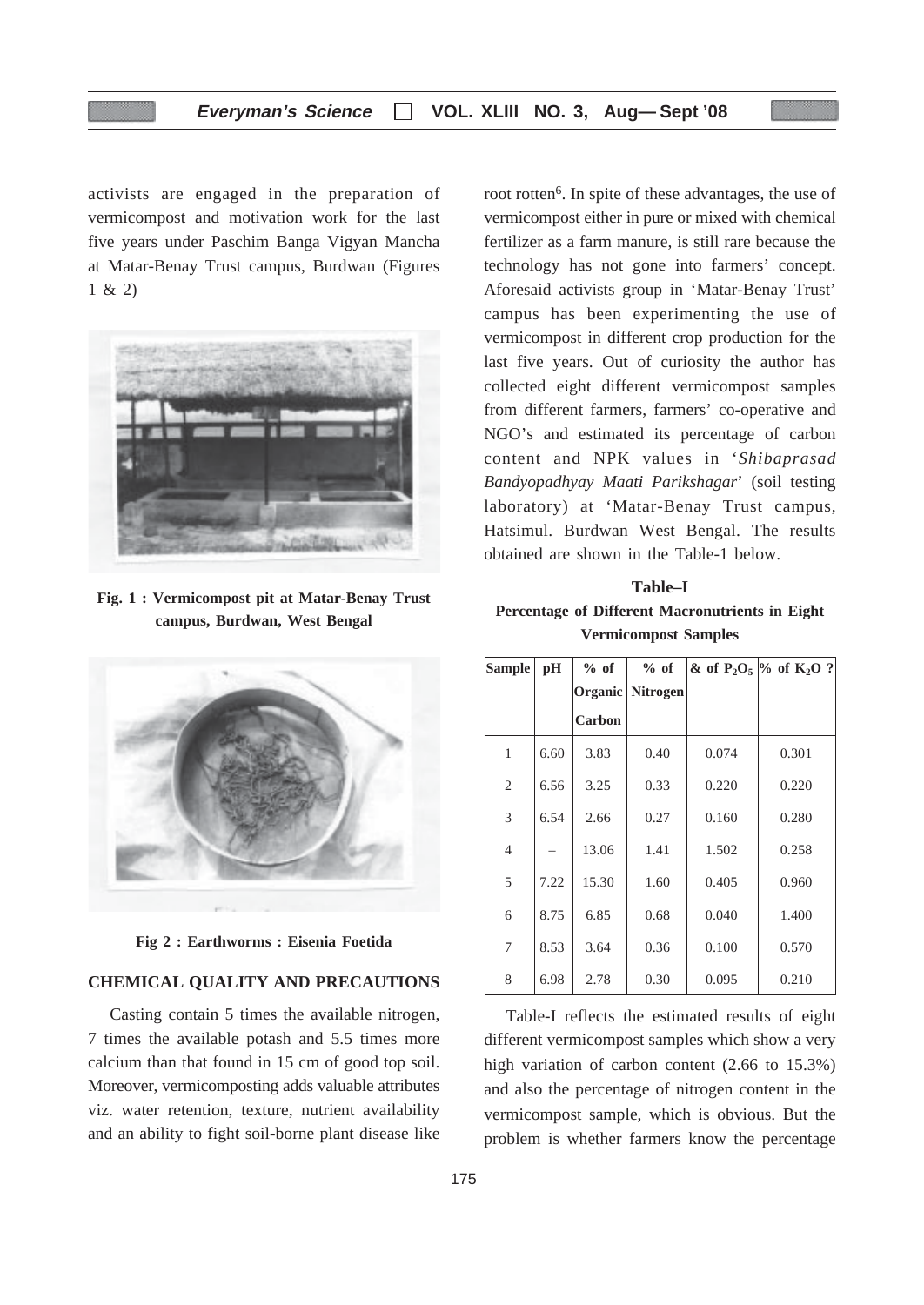of carbon content and C : N ratio of the used vermicompost sample or not. Therefore, the nutrent content, particularly the C : N ratio of each vermicompost sample should be measured before applying it into the field even if the vermicompost is indigenously prepared by the farmers themselves. Values of C : N ratio can be improved by using different animal manure as a feeding material to the earthworms, instead of using cow-dung only. In order to project this idea, some relevant data<sup>7</sup> regarding the animal manure are shown in the Table-II.

**Table–2 Approximate Dry Matter and Fertilzer Nutrient Composition of Various Types of Animal Manure**

| Type of      | $%$ of Dry | Nutrient ( $\text{Rg}$ ton <sup>-1</sup> in raw waste) |       |          |        |
|--------------|------------|--------------------------------------------------------|-------|----------|--------|
| livestock    | matter     | $NH_A-N$<br>Total-N                                    |       | $P_2O_5$ | $K_2O$ |
| Swine        | 18         | 2.72                                                   | 4.54  | 4.08     | 3.63   |
| Beef cattle  | 15         | 1.81                                                   | 4.99  | 3.18     | 4.54   |
| Dairy cattle | 18         | 1.81                                                   | 4.08  | 1.81     | 4.54   |
| Poultry      | 45         | 11.79                                                  | 14.97 | 21.77    | 15.42  |

Table-2 indicates that certainly the percent carbon content, C : N ratio and NPK values of the vermicast will be higher by using the poultry litter as feeding material. This trend of higher NPK values is also reflected in the vermicast NPK values (Table-1). Intensive care is required for protecting the vermicompost pit from ant, birds, rat and direct sunlight. Shortly a large number of vermicompost products are coming into the market packed within beautiful containers without mentioning the percentage of organic matter and C : N ratio. Where as the farmers are now being advised to use vermicast as an organic manure to increase the effectiveness of the chemical fertilzer also, hence for the optimum benefit from the organic manure, information regarding bio-fertizer should be authenticated or verified thoroughly.

# **VERMICOMPOST APPLICATION**

It has been established that the earthworms are one of the most useful and active agents in introducing suitable chemical, physical and microbiological changes in the soil, thereby directly increasing the fertility of the soil8. Vermicompost should be used, after checking its nutrient content and mixing with the chemical fertilizers in suitable proportions. Institute of National Organic Agriculture (INORA) has applied the vermicompost in different proportions with chemical fertilizer in sugarcane production at different places of Maharastra, Gujarat and Karnataka. It has been established that 1 : 1 vermicompost and chemical fertilizer ratio is most effective in sugarcane production. In a certain region of New Zealand, grass production became doubled after introducing some European earthworm species. Hidalgo et. al of Mississippi State University have shown that the mixture casting with peat moss at the ratio of 1 : 1, 2 : 1 and 3 : 1 performed better in all growth parameters of Marigold production<sup>9</sup>. They have also shown that earthworm casting increases the germination rate in seeding development of Cucumber nicely. (Annexure-IB) In Bangalore, India, earthworms successfully decomposed residuals from sugar factory and turned them into a soil nutrient which enabled 50% reduction in the use of chemical fertilizer. Earthworm castings are the best imaginable potting soil for houseplants as well as gardening and farming. It can also be used as a planting soil for trees, vegetables, shrubs and flowers<sup>10</sup>. It was also observed at the 'Matar-Benay' Trust campus that vermicompost performed better in flowers, vegetables, fruits and nursery productions. It can also be used, by mixing with chemical fertilizers, in any agro-production for raising the effectiveness of the chemical fertilizer.

#### **ACKNOWLEDGEMENT**

Author is grateful to Shri A. Sanyal, Coordinator of the soil-testing laboratory at 'Matar-Benay' Trust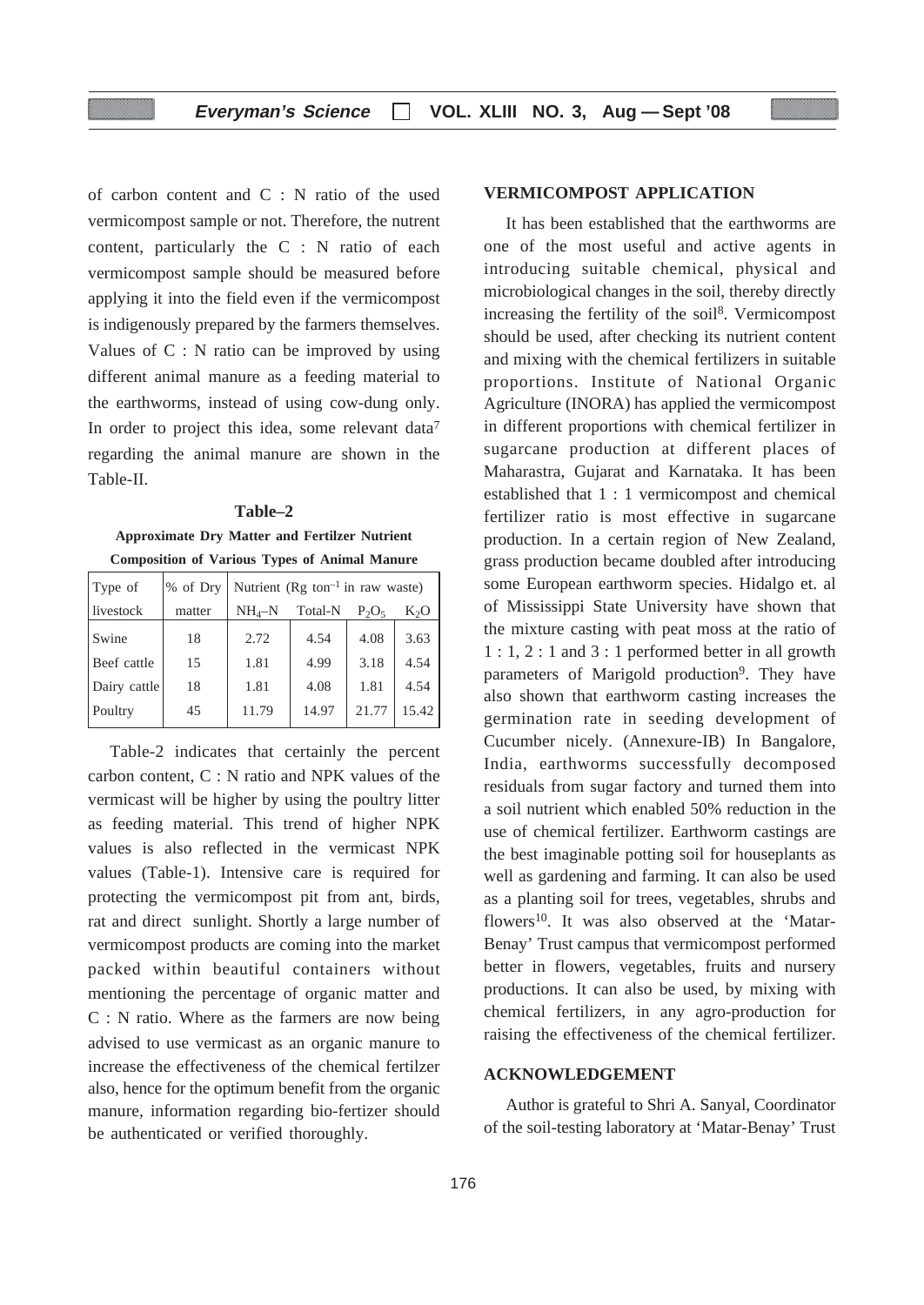campus, Burdwan and Smt. T. Samanta for help in preparing the manuscripts.

# **Annexure**

I A. These worms can consume any organic waste to an amount of even 2-5 times their body weight. After using only 5-10% of the ingested materials for their growth, they excrete the rest amount in mucus coated form as worm cast.

> Vermicomposting is, therefore, the technology of composting wide ranges of organic wastes with the help of epigeic group of earthworms which generally resides in the soil surface and feeds upon various organic materials.

> [*Ref* : Gaur, A. C. and Singh, Geeta. In Tandon, HLS (ed) Recycling of Waste in Agriculture. F.D.C.O. pp. **31**-47, 1995.]

I B. Bhattacharya and Chattopadhyay while studying occurrence of beneficial microorganisms in cowdung under conventionally decomposed and vermicomposted condition, observed vermicompost to contain considerably higher concentration of phosphate solubilising bacteria as well as nitrogen fixing bacteria. Since existing microbial population generally fails to remain active in tropical soils due to lack of energy required for their activity, regular application of these vermicomposted wastes is likely to improve the biological properties in addition to its positive effects on physico-chemical condition of the soil leading to their higher productivity levels.

[*Ref* : Bhattacharya, S.S. and Chattopadhya, G. N. J. Env. Quality, **31**, 2116-2119, 2002.]

# **REFERENCE**

- 1. M. Stolze, A. Piorr. A Haring and S. Dabbert, *Organic Farming in Europe : Economics and Policy,* University of Hohenheim, Hohenheim, Germany, 2000
- 2. R. Prasad, *Current Sci*. **89**, 252-254, 2005
- 3. S. A. Ali, I. Khan and A. S. Ali, *Science Reporter*, **43**, 1, 28-30, 2006
- 4. M. Appelhof, *Worms Eat My Garbage,* **p-68**, 1982
- 5. K. E. Lee, *Earthworms. Their Ecology and Relationship with Soils and Land Use.* New York : Academic Press, 1985
- 6. C. A. Edwards, *Bio Cycle*, **36**, 56-58, 1995
- 7. S. L. Tisdale. W. L. Nelson, J. D. Beaton and J. L. Havlin, *Soil Fertility and Fertilizers*, 5th Edition p-598, Prentice Hall of India Pvt. Ltd. New Delhi-110001, 1995
- 8. N. V. Joshi and B. Kelkar, *Ind. J. Agril. Sci.* **22**, 189-196, 1951
- 9. P. Hidalgo, F. B. Matta and R. Harkess
- 10. R. E. Gaddie and D. E. Douglas. *Scientific Earthworm Farming.* **Vol. I**, 175, 1975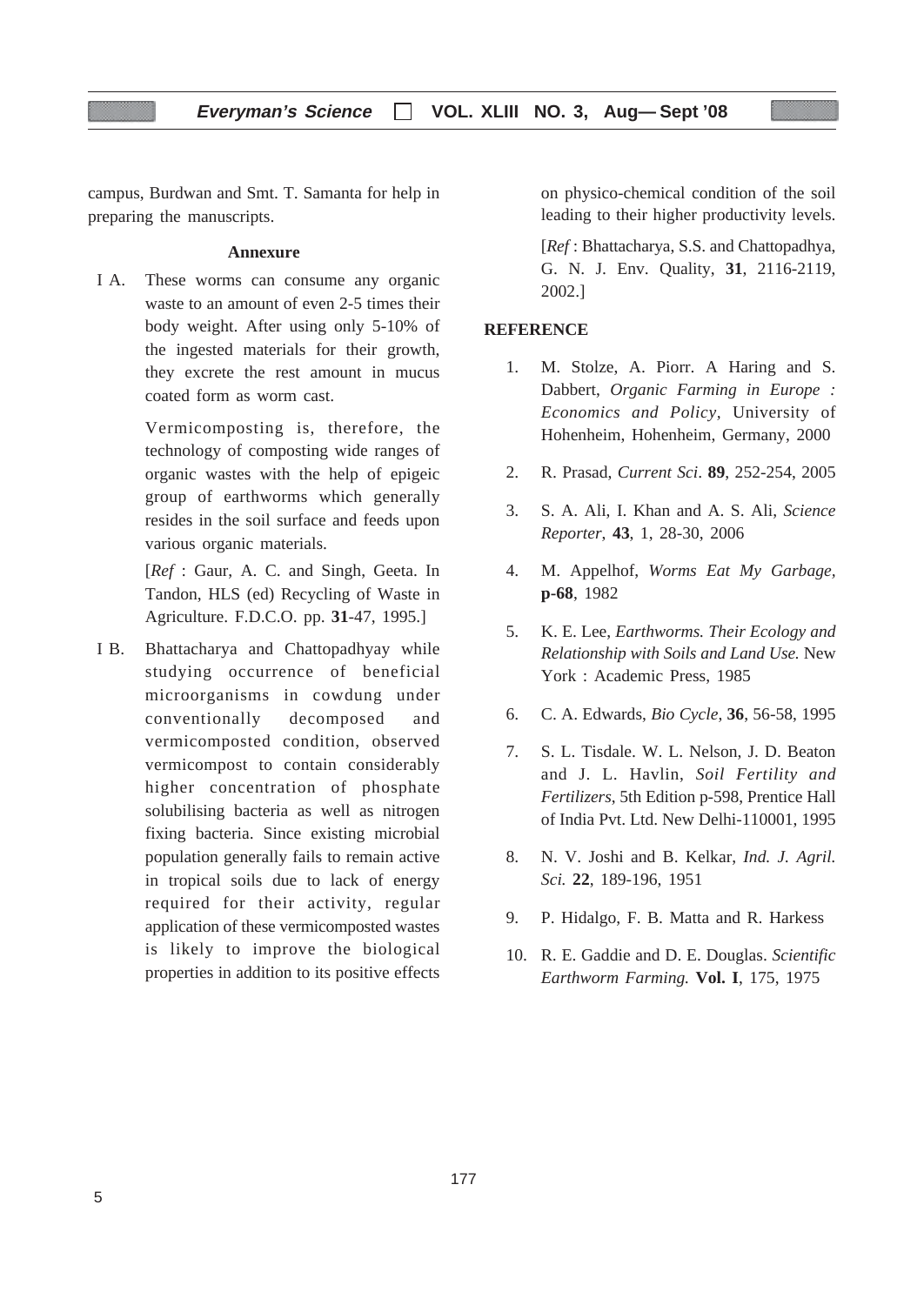# **CONCEPT AND APPLICATIONS OF QUANTUM DOTS**

Rishabh Jaiswal\*

**The evolution over the last two decades of the nanocrystals are known as quantum dots. The growth of this revolutionary new tool from electronic materials science, involving marvelous innovations with limitless applications will enable use of this material across many industries to far-reaching biological applications. It will allow researchers to study cell processes at the level of a single molecule and may result in new and better ways to diagnose and treat cancers.**

**This paper defines some of the technologies and usages related to quantum dots. Many key areas employing them are discussed with possible commercial applications/developments in future. The technologies are of immense practical use and have the potential to replace many conventional, inefficient processes. The key to the adoption of quantum dots is the continued reduction in cost of the application developed using it along with augmented output and efficiency.**

# **INTRODUCTION**

Quantum Dot is made from a semiconductor nanostructure (an object of intermediate size between molecular and microscopic (micrometer-sized) structures) that confines the motion of conduction band electrons, valence band holes, or excitons (bound pairs of conduction band electrons and valence band holes) in all three spatial directions. The confinement can be due to electrostatic potentials (generated by external electrodes, doping, strain, impurities), the presence of an interface between different semiconductor materials (e.g. in core-shell nanocrystal systems), the presence of the semiconductor surface (e.g. semiconductor nanocrystal), or a combination of these. A quantum dot has a discrete quantized energy spectrum. The corresponding wave functions (a mathematical tool used in quantum mechanics to describe any physical system) are spatially localized within the quantum dot, but extend over many periods of the crystal lattice. A quantum dot contains a small finite number (of the order of 1–100) of conduction band electrons, valaence band holes, or excitions, i.e., a finite number of elementary electric charges.

# **DESCRIPTION OF QUANTUM DOTS**

Small quantum dots, such as colloidal semiconductor manocrystals, can be as small as 2 to 10 nanometers, corresponding to 10 to 50 atoms in diameter and a total of 100 to 100,000 atoms within the quantum dot volume. Self-assembled quantum dots are typically between 10 and 50 nm in size. Quantum dots defined by lithographically patterned gate electrodes, or by etching on twodimensional electron gases in semiconductor heterostructures can have lateral dimensions exceeding 100 nm. At 10 nm in diameter, nearly 3 million quantum dots could be lined up end to end and fit within the width of human thumb.

Quantum dots can be contrasted to other semiconductor nanostructures :

1. *Quantum wires*, which confine the motion of electrons or holes in two spatial dimensions and allow free propagation in the third.

<sup>\*</sup>Lucknow, India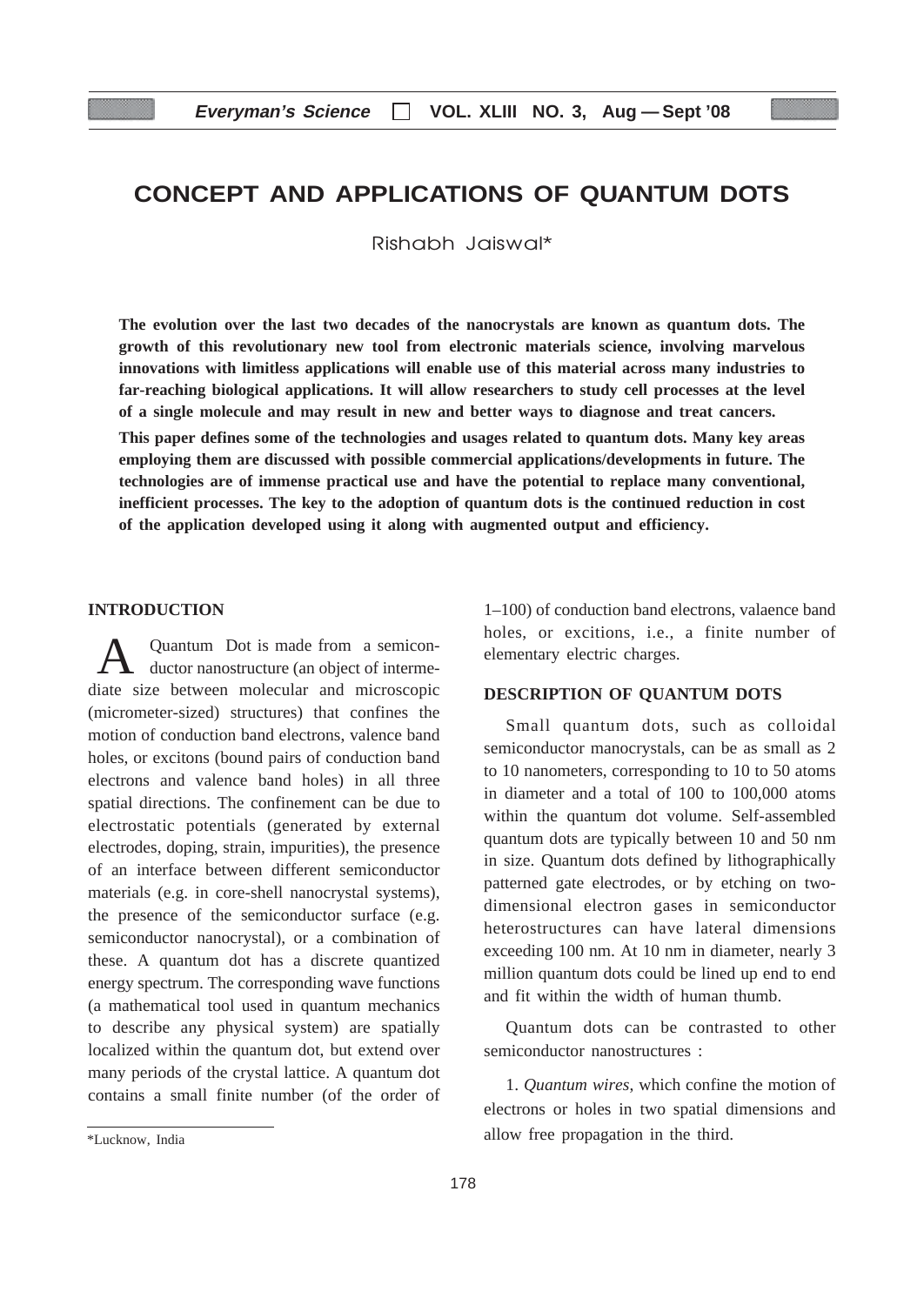2. *Quantum wells*, which confine the motion of electrons or holes in one dimension and allow free propagation in two dimensions.

Quantum dots containing electrons can also be compared to atoms : both have a discrete energy spectrum and bind a small number of electrons. In contrast to atoms, the confinement potential in quantum dots does not necessarily show spherical symmetry. In addition, the confined electrons do not move in free space, but in the semiconductor host crystal. The quantum dot host material, in particular its band structure, therefore plays an important role for all quantum dot properties. Typical energy scales, for example, are of the order of ten electron volts in atoms, but only 1 millielectron volt in quantum dots. Quantum dots with a nearly spherical symmetry or flat quantum dots with nearly cylindrical symmetry can show shell filling according to the equivalent of Hund's rules (a simple set of rules used to determine which is the term symbol that corresponds to the ground state of a multi-electron atom) for atoms. Such dots are sometimes called "artificial atoms". In contrast to atoms, the energy spectrum of a quantum dot can be engineered by controlling the geometrical size, shape, and the strength of the confinement potential. Also in contrast to atoms it is relatively easy to connect quantum dots by tunnel barriers to conducting leads, which allows the application of the techniques of tunneling spectroscopy for their investigation.

Like in atoms, the energy levels of small quantum dots can be probed by optical spectroscopy techniques. In quantum dots that confine electrons and holes, the interband absorption edge is blue shifted due to the confinement compared to the bulk material of the host semiconductor material. As a consequence, quantum dots of the same material, but with different sizes, can emit light of different colors

Quantum dots are particularly significant for optical applications due to their theoretically high quantum yield. In electronic applications they have been proven to operate like a single-electron transistor and show the Coulomb blockade (the increased resistance at small bias voltages of an electronic device comprising at least one lowcapacitance tunnel junction) effect. Quantum dots have also been suggested as implementations of qubits (a unit of quantum information) for quantum information processing.

One of the optical features of small excitonic quantum dots immediately noticeable to the unaided eye is coloration. While the material which makes up a quantum dot defines its intrinsic energy signature, more significant in terms of coloration is the size. The larger the dot, the redder (more towards the red end of the spectrum) the fluorescence. The smaller the dot, the bluer (the more towards the blue end) it is. The coloration is directly related to the energy levels of the quantum dot. Quantitatively speaking, the bandgap energy that determines the energy (and hence color) of the fluoresced light is inversely proportional to the square of the size of the quantum dot. Larger quantum dots have more energy levels which are more closely spaced. This allows the quantum dot to absorb photons containing less energy, i.e. those closer to the red end of the spectrum. Recent articles in nanotechnology and other journals have begun to suggest that the shape of the quantum dot may well also be a factor in the coloration, but as yet not enough information has become avilable. Furthermore it was shown recently that the lifetime of fluorescence is determined by the size. Larger dots have more closely spaced energy levels in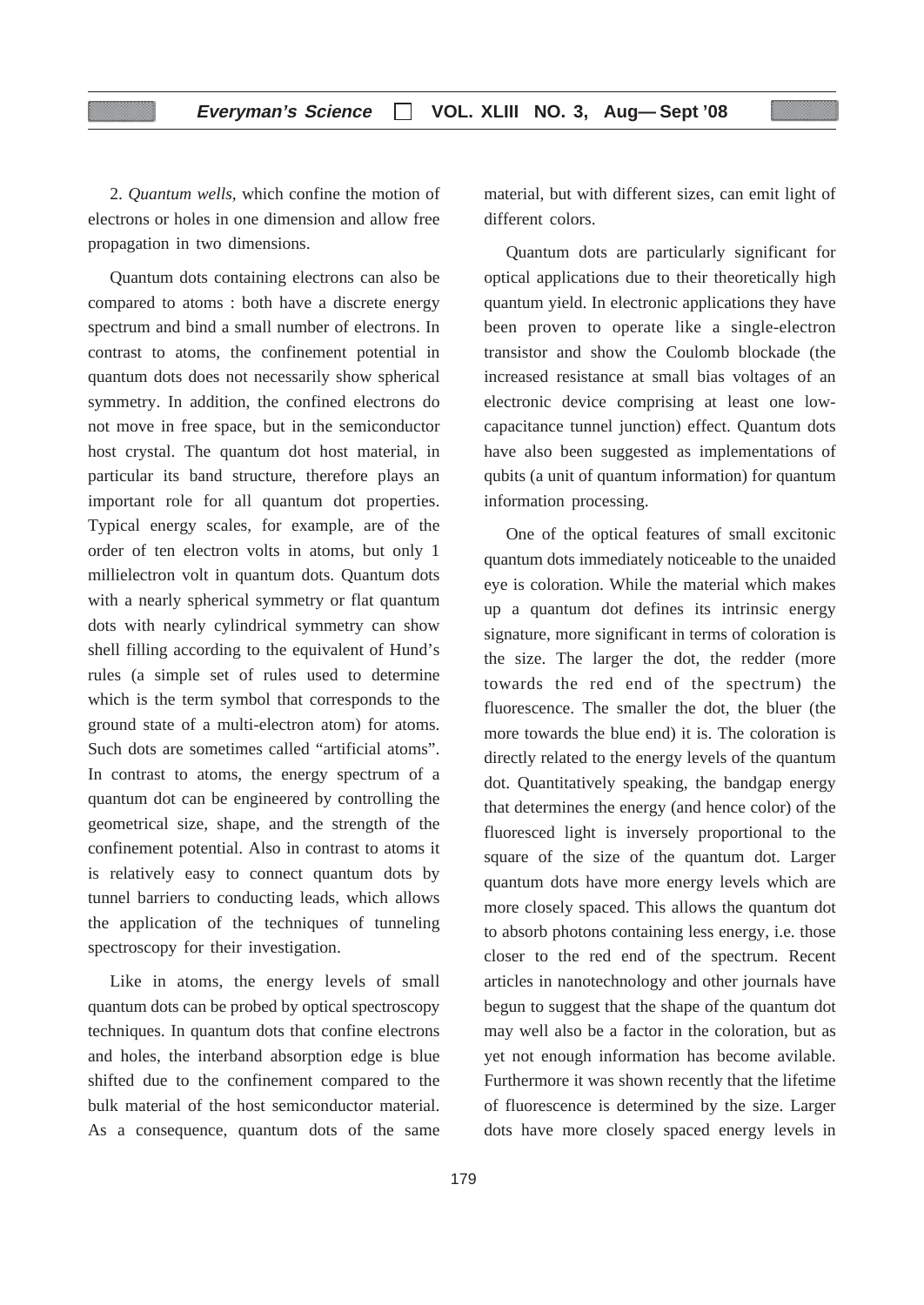which the electron-hole pair can be trapped. Therefore, electron-hole pairs in larger dots live longer and thus these large dots show a larger lifetime.

The ability to tune the size of quantum dots is advantageous for many applications. For instance, larger quantum dots have spectra shifted towards the red compared to smaller dots, and exhibit less pronounced quantum properties. Conversely, the smaller particles allow one to take advantage of quantum properties.

# **APPLICATIONS OF QUANTUM DOTS**

Being zero dimensional, quantum dots have a sharper density of states than higher-dimensional structures. As a result, they have superior transport and optical properties, and are being researched for use in diode lasers, amplifiers, and biological sensors. Quantum dot technology is one of the most promising candidates for use in solid-state quantum computation. By applying small voltages to the leads, one can control the flow of electrons through the quantum dot and thereby make precise measurements of the spin and other properties therein. With several entangled quantum dots, or qubits, plus a way of performing operations, quantum calculations might be possible.

Another cutting edge application of quantum dots is also being researched as potential artificial fluorophore for intra-operative detection of tumors using fluorescence spectroscopy.

# **PHOTOVOLTAIC CELLS**

Quantum dots may have the potential to increase the efficiency and reduce the cost of today's typical silicon photovoltaic cells. According to experimental proof, quantum dots of lead selenide can produce as many as seven excitons from one high energy photon of sunlight (7.8 times the bandgap energy). This compares favourably to today's photovoltaic cells which can only manage one exciton per high energy photon, with high kinetic energy carriers losing their energy as heat. This would not result in a 7-fold increase in final output however, but could boost the maximum theoretical efficiency from 31% to 42%. Quantum dot photovoltaics would theoretically be cheaper to manufacture, as they can be made using simple chemical reactions.

# **BIOLOGY**

In modern biological analysis, various kinds of organic dyes are used. However, with each passing year, more flexibility is being required of these dyes, and the traditional dyes are often unable to meet the expectations. To this end, quantum dots have quickly filled in the role, being found to be superior to traditional organic dyes on several counts, one of the most immediately obvious being brightness (owing to the high quantum yield) as well as their stability (much less photodestruction). For single-particle tracking, the irregular blinking of quantum dots is a minor drawback. Currently under research as well is tuning of the toxicity.

# **MEDICAL IMAGING**

These new nanoscale materials have increased intensity of flourescent light emission when illuminated with excitation radiation, have longer lifetimes for fluorescing, and provide a much broader spectrum of excited colors than that obtainable with conventional materials. One application of these properties–the increased brightness–is illustrated in the figures below. QDs are bright, photostable fluorophores that have a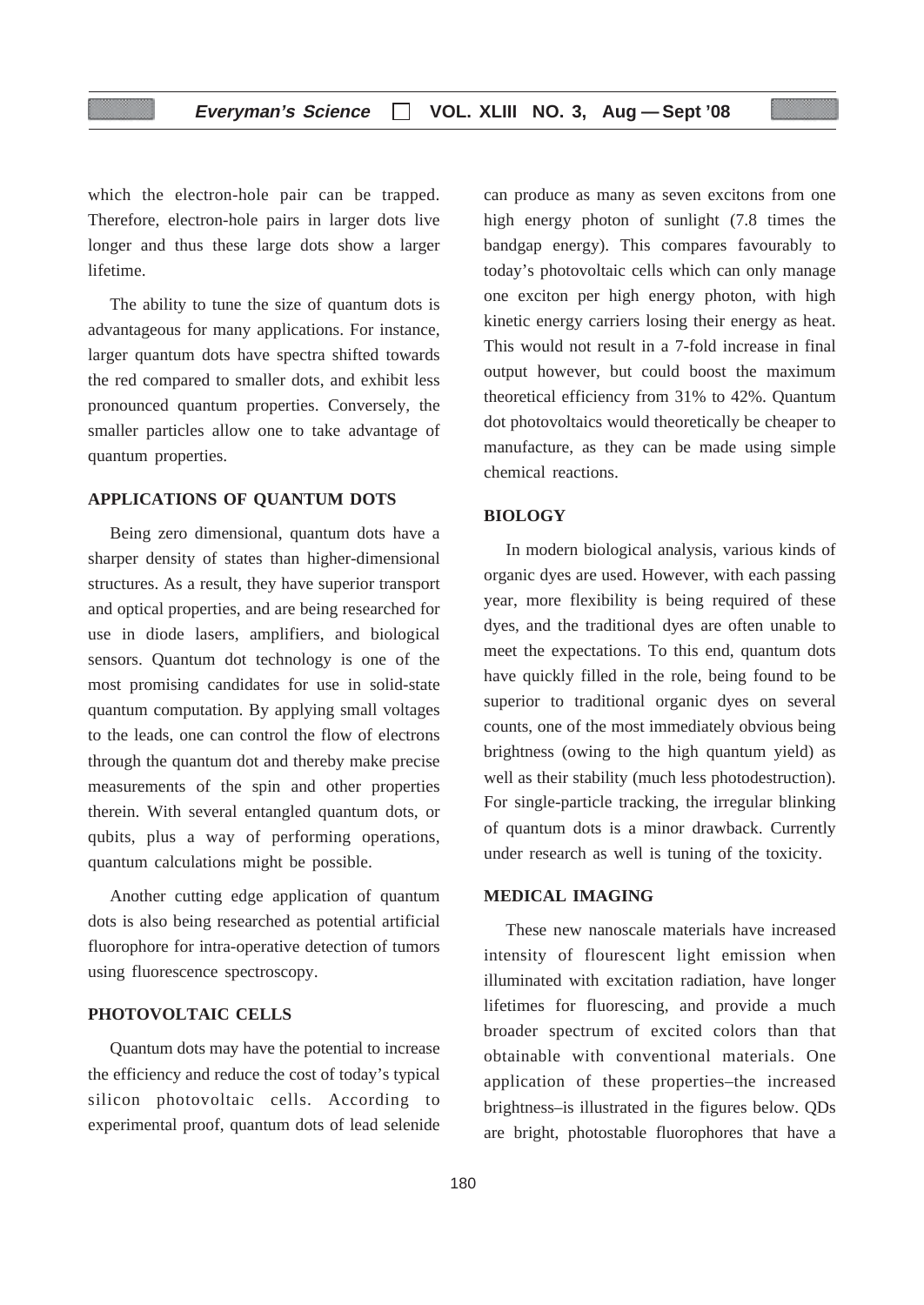broad excitation spectrum but a narrow Gaussian emission at wavelengths controllable by the size of the material. QDs allow for efficient multicolor imaging of biological samples and should be especially useful for fluorescence imaging in living tissues, where signals can be obscured by scattering and competing intrinsic emissions.

Experiments that are more recent have also shown that with appropriate surface coatings the QDs may be made stable for *in vivo* (through skin) imaging for periods up to four months. That QD surfaces can control serum lifetime and patter of deposition suggests many medical uses. Finally, due to the high stability of amp-coated QDs, experiments using molecules and cells tagged with QDs and injected into animals may permit antigen trafficking and cellular migration over very long time scales, with unprecedented sensitivity and resolution. Other researchers have developed new coatings that make QDs appear as protein-like entities and thus are not seen by live cells as toxic.

# **LED**

Also exciting to note are several inquiries into using quantum dots as light-emitting diodes to make displays and other light sources : "QD-LED" displays, and "QD-WLED" (White LED). In June 2006, technical success was achieved in making a proof-of-concept quantum dot display. Quantum dots are valued for displays, because they emit light in very specific gaussian distributions. This can result in a display that can more accurately render the colors that the human eye can perceive. Quantum dots also require very little power since they are not color filtered. A LCD display, for example, is powered by a single fluorescent lamp that is color filtered to produce red, green, and blue pixels. Thus, when a LCD display shows a fully white screen, two-thirds of the light is absorbed by the filters. Displays that intrinsically produce monochromatic light can be more efficient, since more of the light produced reaches the eye.

# **QUANTUM COMPUTER**

Scientists have designed a scheme to create one of the fastest quantum computers to date using light pulses to rotate electron spins, which serve as quantum bits. This technique improves the overall clock rate of the quantum computer, which could lead to the fastest potentially scalable quantum computing scheme of which the scientists are aware. On a single semiconductor chip, the researchers combine fast single-bit rotations and fast two-qubit gates, both of which are optically controlled. In quantum computing, the orientation and phase of the electron spin serve as the bit state, and the gates are responsible for performing reversible operations on input data to produce output data. The semiconductor chip is a square millimeter in size, and consists of a loop of cavities–together, this apparatus is called a "loop-qubus." Each cavity holds a quantum dot, which is a small piece of semiconductor that contains, in this scheme, a single electron. By focusing optical pulses at individual quantum dots, the electron spins rotate, changing the state of the bit.

# **CONCLUSION**

Hence we see that quantum dots offer immense possibilities in electronics, quantum mechanics, medicine, biology and numerous other fields yet unexplored. The exploration of these avenues might open new doors of technology which can be fascinating, and at the same time, useful beyond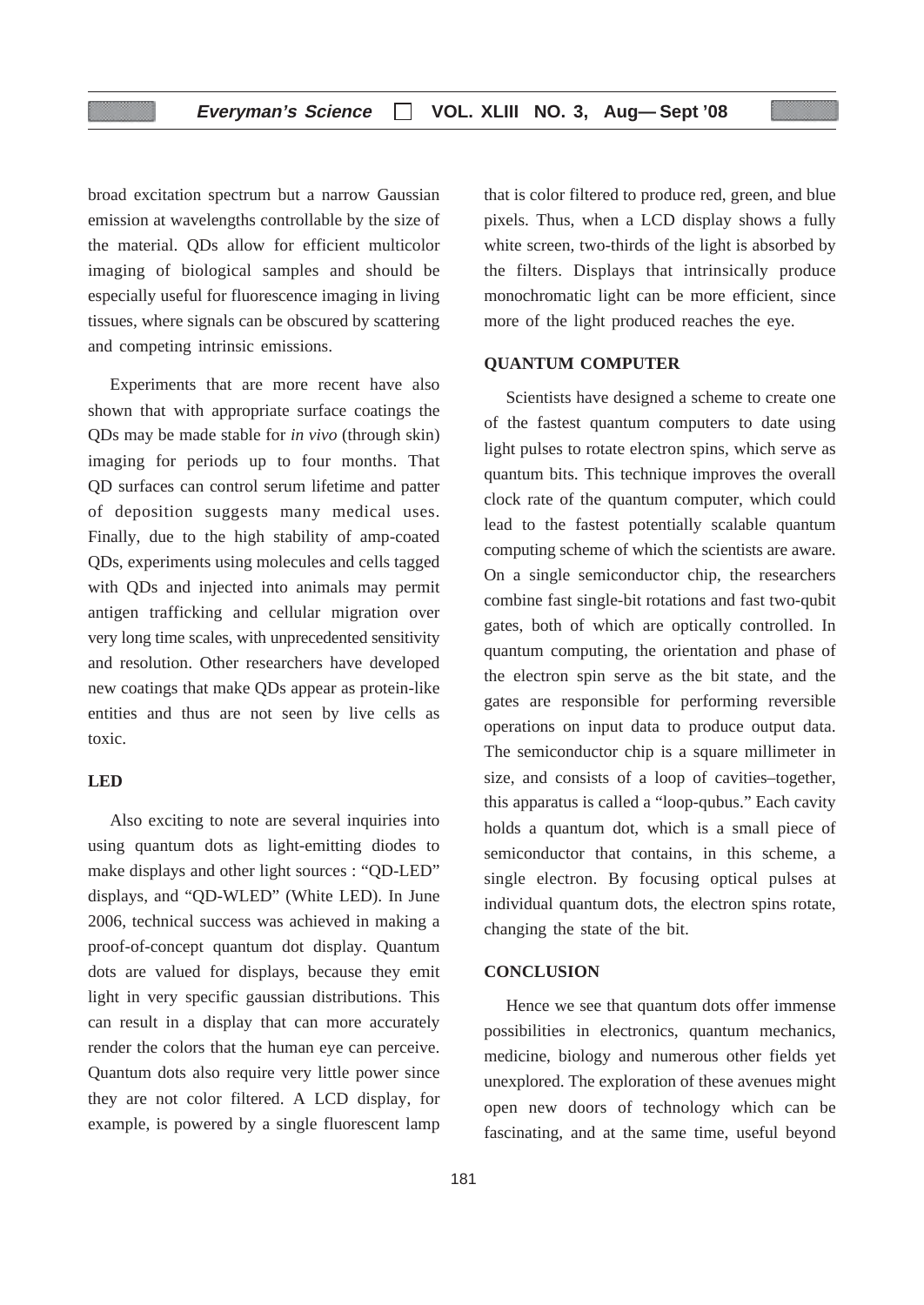our current imaginations. A look into such things will definitely create vistas of a totally different kind thus providing a novel, unseen approach to even the most common things such as the ubiquitous Incandescent Light Bulb. The commercialization of such research and developments some day might provide general users with many items of daily use far more efficient than the ones we have today.

# **REFERENCE**

- 1. National Nanotechnology Initative, USA www.nano.gov
- 2. Quantum computing with optically controlled eletrons, *Science Physics Tech New* www.physorg.com
- 3. Medical imaging report by UCLA, CNSI www.cnsi.ucla.edu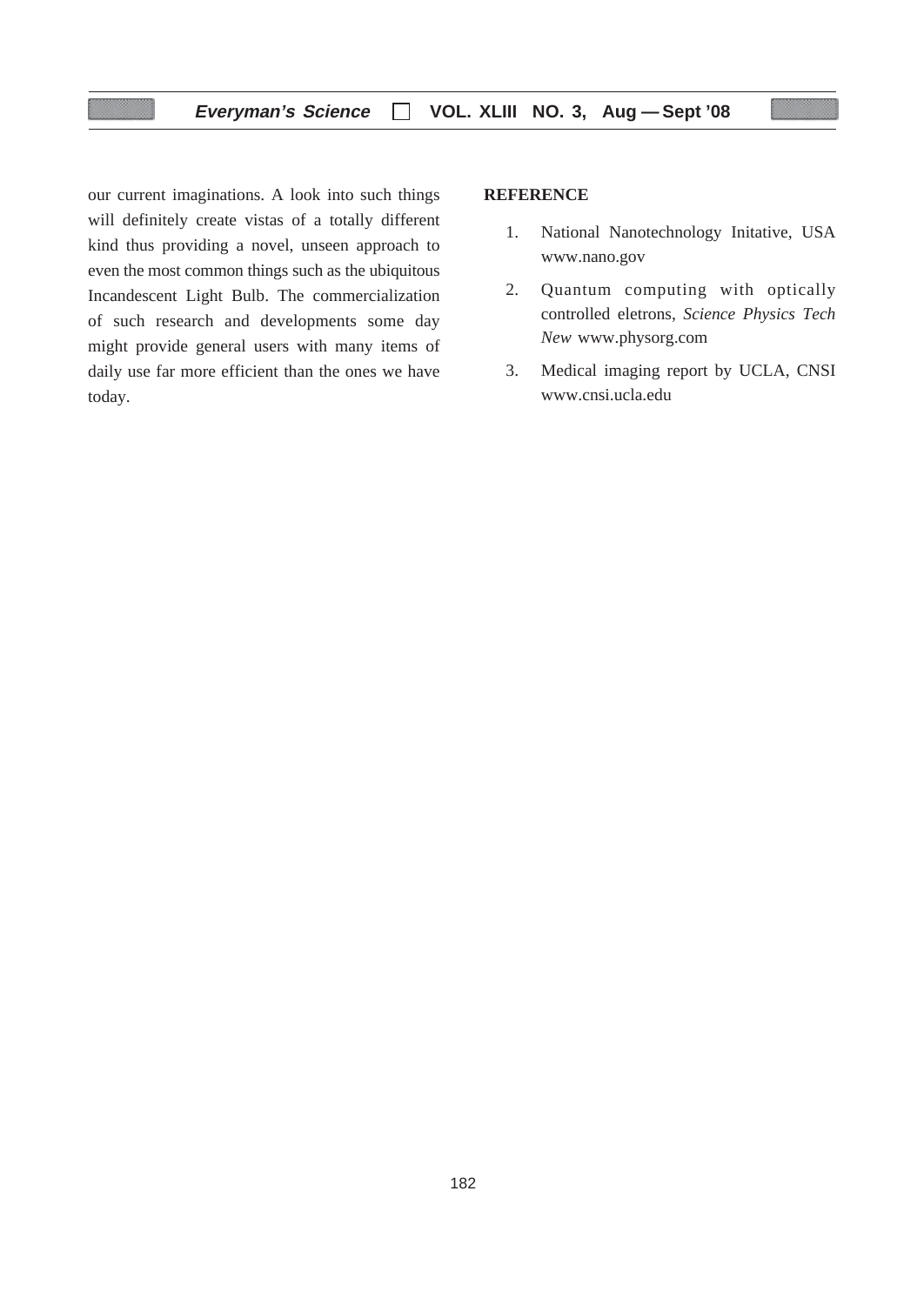# **SOMETHING TO THINK ABOUT**

# **WHY DO WE GET HEADACHE ?**

Hem Shanker Ray\*

he significance of headache in the human society cannot be overemphasized. Absenteesm in the industry and offices due to headaches results in loss of production, upsets plans and can seriously affect routine work. Headaches cause disharmony in social groups and even in conjugal life. The only gainers are the doctors and the pharma industry.

The worst thing about a headache is that only the owner of the head knows what is bothering him. The only proof of a headache normally is the statement of the person. It is likely that no two headaches are alike, splitting or nonsplitting. Skeptics opine that if there is a headache then once in a while the headache is a natural occurrence. It is not known if animals develop headache too. They do suffer a great deal of provocation to develop one though–specially when they are confined in the zoos for the entertainment of mindless humans.

Ordinary headaches, the painful experience that hits many occasionally, are different from the serious thing called migraine which is a more serious medical problem. The ordinary variety is not unique, there are different kinds each of which is created by a different trigger mechanism. It can come from a head cold, hang over from an overnight drinking session, indigestion, stress of work, too much worrying, perhaps even quarrel with a spouse. Too much of thinking does not necessarily hit one with a headache or else this world will be devoid of scientists and philosophers. There can be many other causes of headache. A famous oversexed U. S. President once confided in private that he always developed a terrible headache if he did not have a woman for more than three days. Actually, any problem can lead to a headache and perhaps that is why problems themselves are often called headaches. The world is full of headaches because it is full of problems !

The underlying reason of a headache is always some disorder in the body or the nervous system caused by physiological or psychological reasons. The cause can be traced back to the physical or neurological origin if the headache is dissected for clear understanding. For this, a self report procedure is a must. Recurrance of the headache can be prevented only if the root cause is eliminated. Painkillers which affect the nervous system can at best provide temporary relief only.

Squeezing the head by a towel, pulling the hair and other desperate measures only help changing attention from one pain to another. During a headache the pain is felt by the sensitive covering of the brain and large veins and arteries which drain fluid from that organ.

Our sinus, teeth, ear as well as muscles can all cause headache by radiating pain to these sensitive organs and contracting the muscles that span the neck and the base of the skull. Most headaches are

<sup>\*</sup>Emeritus Scientist, Central Glass and Ceramic Research Institute Jadavpur, Kolkata-700 032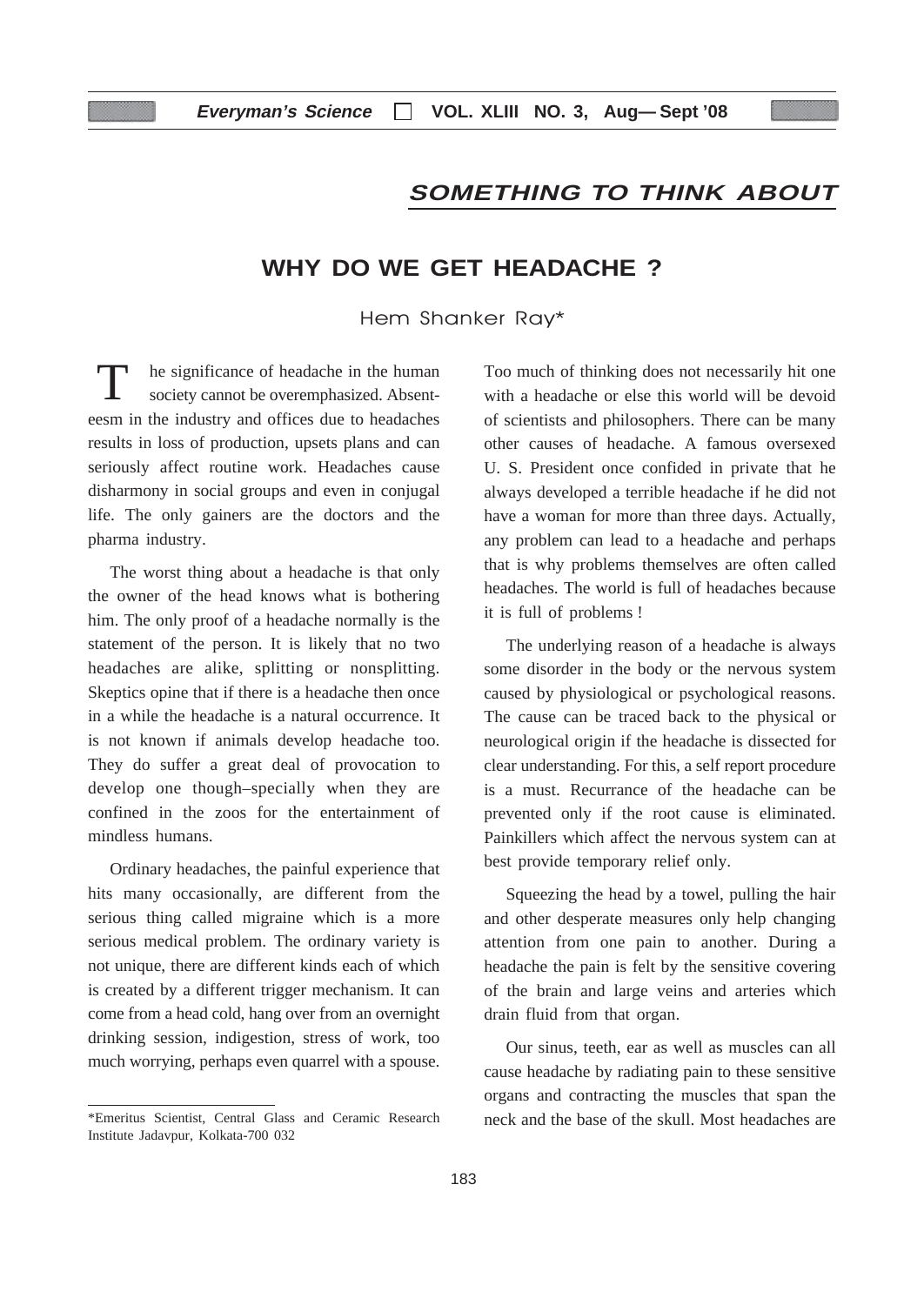said to be dilation of arteries in the skull that can cause hunger and hangover. Emotional trauma can cause instantaneous headache by contracting muscles over the back and lower part of the head. So, a headache is a sympton of multiple disorders with multiple causes.

The reader may not be any wiser about headaches after reading this write up. And that is, because a headache remains a headache.

# **INFOSYS FOUNDATION-ISCA TRAVEL AWARD**

The Organizing committee of 96th Indian Science Congress (ISC) invites standard application on plain papers from students up to Class XII for the above award under the following two chategories :

- Category 1. **Five awards :** Each awardee will be given a Plaque, Merit Certificate, local hospitality and TA (Train Fare–A. C. III Tier) for attending the Indian Science Congress Session at North-Eastern Hill University (NEHU), Shillong (Meghalaya)–January  $3<sup>rd</sup>–7<sup>th</sup>$ , 2009.
- Category 2. **Five awards :** Each awardee will be given a certificate of merit, local hospitality and TA (Train Fare – A.C. III Tier) for attending the Indian Science Congress Session at North-Eastern Hill University (NEHU), Shillong (Meghalaya)–January 3rd–7<sup>th</sup>, 2009.

The applicants will be required to submit a write up on **"What developments in science during the** last two years have influenced him/her and why ?" in not more than 500 words along with their applications to :

Prof. R. Lalthantluanga

Local Secretary, ISC Secretariat

NEHU, Shillong–793022 (Meghalaya)

E-mails : nehuisca2009@yahoo.co.in; isca@nehu.ac.in

Last date of submission : 31<sup>st</sup> Oct. 2008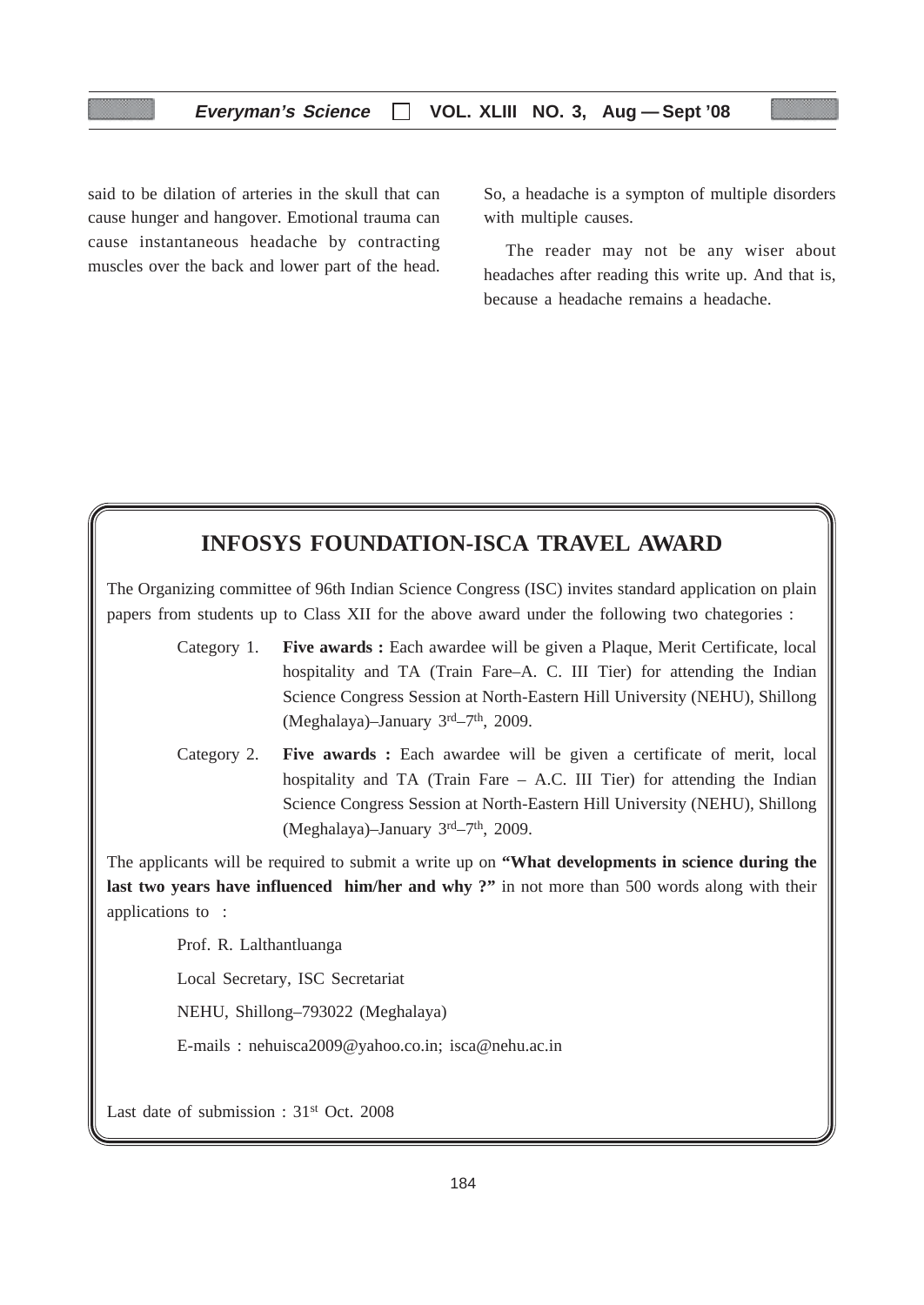| <b>KNOW THY INSTITUTIONS</b> |  |
|------------------------------|--|
|                              |  |

**Everyman's Science VOL. XLIII NO. 3, Aug— Sept '08**

# **INDIAN GRASSLAND AND FODDER RESEARCH INSTITUTE, JHANSI**

The Indian Grassland and Fodder Research Institute (IGFRI), Jhansi was established by Government of India in 1962 for organized research in the field of grasslands and cultivated fodder crops. In April 1966, the administrative control of the Institute was transferred to the Indian Council of Agricultural Research. The All India Coordinated Research Project on Forage Crops (AICRP-FC) has been functioning since 1970 to coordinate multi-location testing of varieties and production technologies in forage crops under different agroclimatic regions of India.

# **THE MISSION**

To generate and disseminate technologies for enhanced productivity and quality of forage and

livestock in socio-economic and environmental perspectives.

#### **THE VISION**

To evolve cultivars, production, processing and utilization technologies for maximizing productivity of forage and feed to meet the requirement of livestock in ecofriendly manner.

#### **INFRASTRUCTURAL FACILITIES**

The Institute office-cum laboratory building has one administrative wing and six laboratory wings. The administrative wing houses the Director's cell, administrative and accounts unit, library, two conference halls and one committee room. In the six laboratory wings, there are 63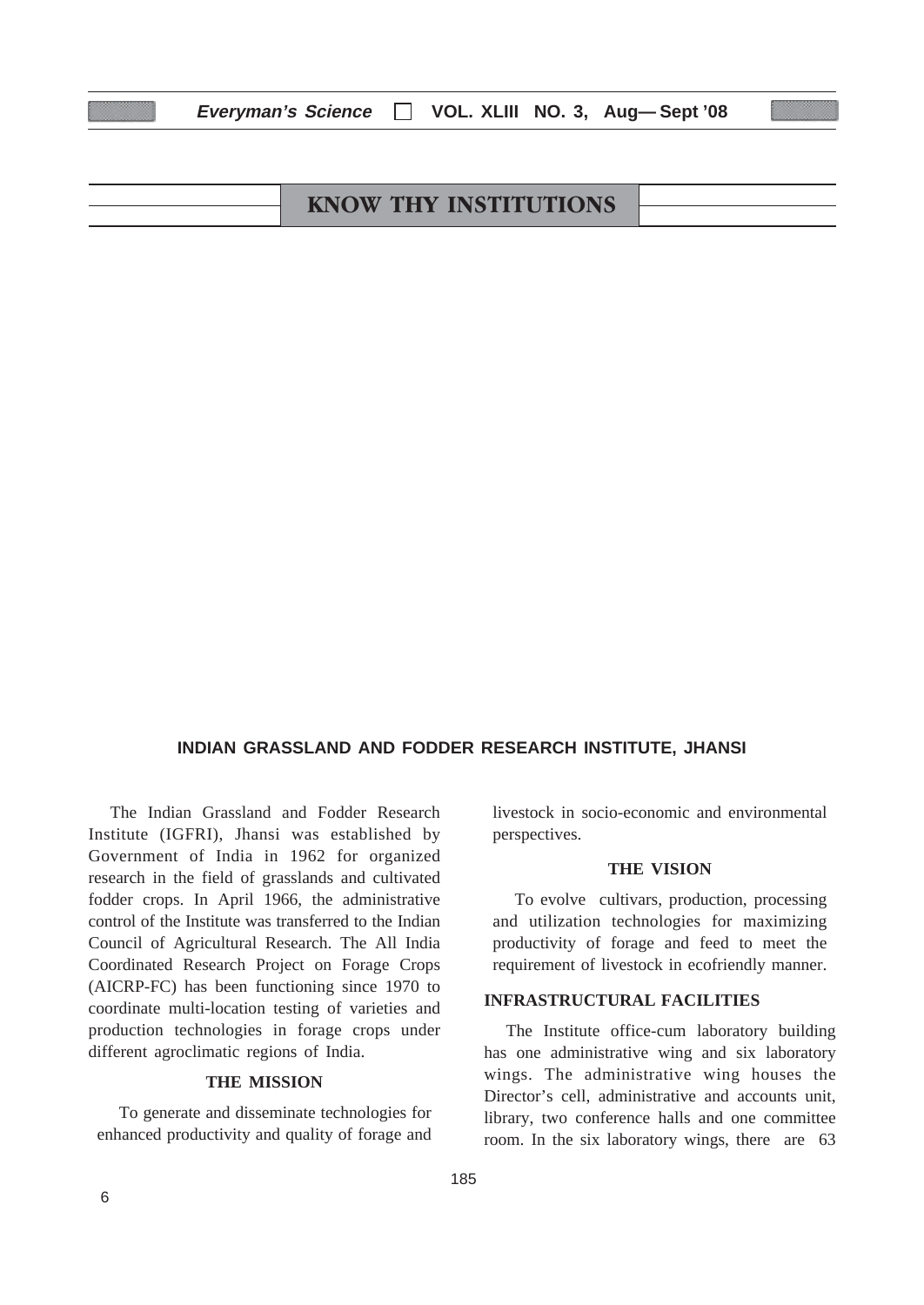sitting rooms and 25 laboratories which include Soil Science, Animal Nutrition, Organic Chemistry, PGR, Cytogenetics, Plant Protection, Plant Physiology & Biochemistry, Tissue Culture, Biotechnology, Molecular Biology and Soil Biology besides two central facilities, *viz*., Central Instrumentation Laboratory and Central Analytical Laboratory. The laboratories are equipped with latest equipments like GC, HPLC, Atomic Absorption Sepctrophotometer, UV visible spectrophotometer, Stereo zoom research microscops, Leaf area meter, Image analyzer, Flame photometer, Kjeltec, Fibertec, Flow cytometer, Lypholizer for freez drying, Gel dicumentation system, PCR machines, GIS system, etc for frontline research.

The Institute also has well furnished 5 suite VIP Guest house, 10 suite Scientists' home and 25 double bedroom training hostel. There is a separate Medical unit with attending male and female medical officers alongwith para medical staff. A nationalized bank, primary school, vehicle shed, garages, printing press *etc*. are also available in the institute campus. The residential campus, *Krishi Nagar* has 182 quarters of various types. An auditorium with modern audio and visual gadgets with 250 sitting capacity is under construction.

# **ARIS Cell and Library**

The ARIS Cell is equipped with central LAN/ WAN based Computer, LINUX/UNIX services, besides 60 Pentium workstations/nodes with internet facility are available for the users. The e-mail and the INTERNET connectivity are provided through SGI (*SUSE Redhat Linux 9.0*) server.

The Institute's library has 9535 books, 4968 bound journals and more than 1750 reports/ bulletins. The library presently subscribes 65 national and 44 international journals. CAB, AGRIS and AGRICOLA databases are available through CD server.

# **Research Farm**

The Institute is spread over 500 ha area which includes central research farm, office and residential campus. The farm has varying topography with peculiar Bundelkhand *rakar*, *parwa* and *kabar* type of soils. The experimental fields and grazing area are well developed representing typical grasslands, semi-arid and irrigated ecosystems. The central research farm also has different field laboratories like Seed processing, Post harvest technology, Veterinary and Artificial insemination laboratory. The livestock complex at central research farm has 40 Tharparkar cows, 18 Gir, 17 Sahiwal, 74 crossbred cows, 41 Murrah buffalo, 37 Bhadawari buffalo, 192 Jalauni sheep and 150 Bundelkhandi goats. The regional centers located at Dharwad, Avikanagar and Plampur have farm area of 32, 80 and 4 ha, respectively. The Farm operation and service unit (FOSU) at Jhansi is well equippd with farm tractors and implements and a workshop for minor repairs and maintenance.

#### **RESEARCH ACHIEVEMENTS**

#### **Varieties Released**

188 varieties of 30 fodder crops, range grasses and range legumes have been released and notified through AICRP (FC).

# **Basic Research**

**Apomixis Research :** Reproductive pathways of apomictic seed development has been studied in *Pennisetum* and *Panicum* utilizing flow cytometry, ovule clearing and molecular markers. Dissection of apomixis into components were sucessfully achieved in these crops. Genetic studies indicated independent inheritance of these components which has been demonstrated for the first time in these grasses. This information could be used in manipulating apomixis in cereals.

**Seed quality testing :** For seed quality test of various range grasses, soaking of *Paspalum*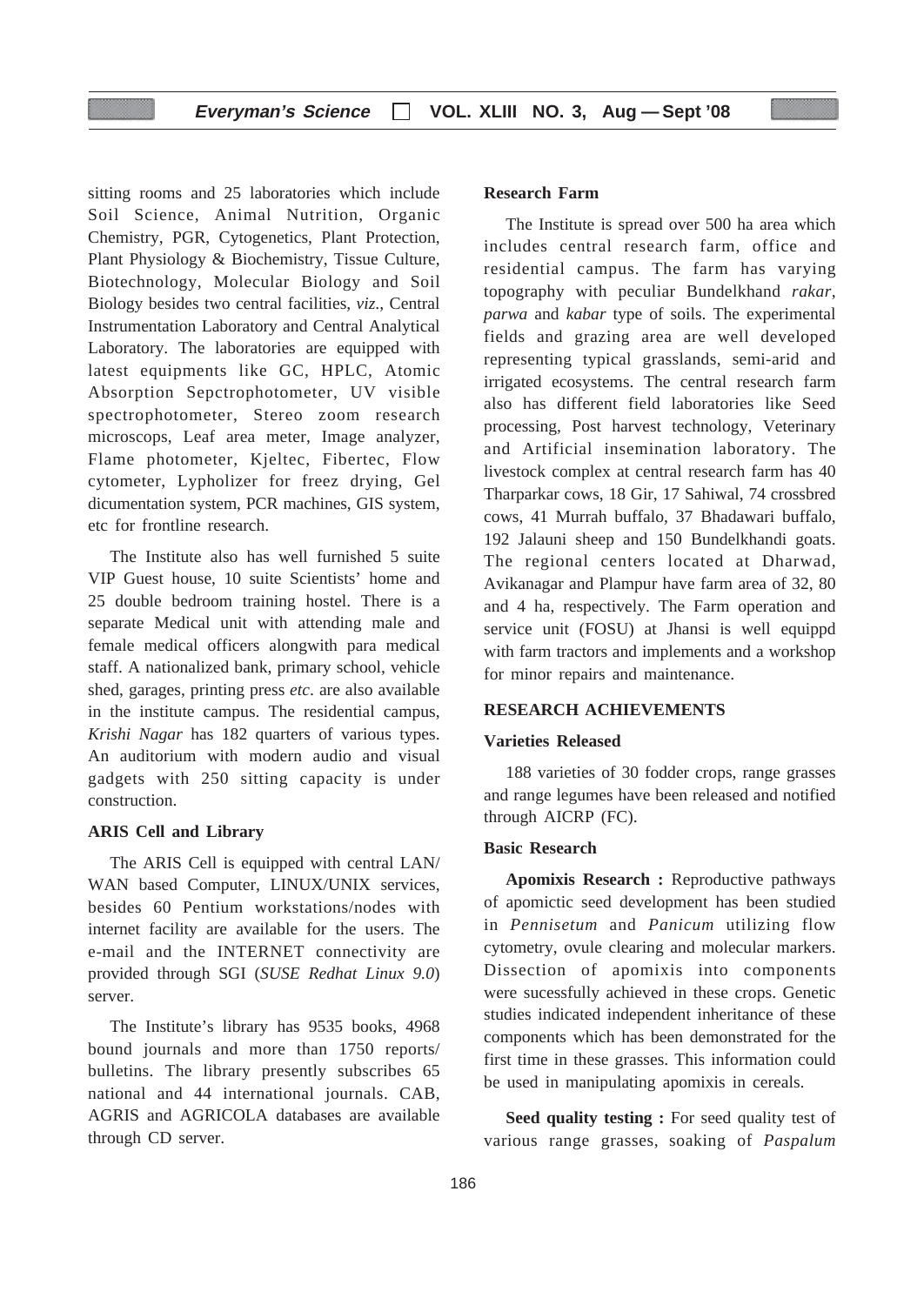# **Everyman's Science VOL. XLIII NO. 3, Aug— Sept '08**

*notatum, Bracharia brizantha, Sehima nervosum* and *Setaria sphacelata* seeds in 0.5% tetrazolium solution for 2 hours at 35ºC was found suitable for staining and further evaluation.

**International Collaboration :** The Institute has completed several projects with International collaboration, *viz*., UNDP Project on forage production and management, IDRC silvipasture operational research project for Bundelkhand region, Indo-UK collaborative project on forage production and ACIAR supported project on *Stylosanthes*. Besides, IGFRI also had collaboration with ICRA for training and capacity building of scientists and research prioritisation.

**International Symposium/Conferences :** The IGFRI in collaboration with RMSI organized 3rd International Rangeland Congress (1988) and International Conference on Sustainable Development of Degraded Land through Agroforestry in Asia and Pacific (1994).

**ExternallyFundedProjects :** 38externally funded projets supported by various national funding agencies like AP Cess Fund, DBT, DST, NDWB, NDDB, etc. have been completed. AT present 15 such projects in the field of biotechnology, crop improvement, DUS testing and plant animal interface are in operation.

# **Germplasm Collection, Evaluation, Conservation and Documentation**

## Germplasm Holding (5657 Nos.)

The above germplasms have been deposited in the national gene bank at NBPGR for long/ medium term storage and IC number of 1521 germplasm lines have been obtained.

Germplasm catalogues have been prepared for Berseem, Oats, Maize, Stylosanthes, Cowpea, Teosinte, Clusterbean, Bajra, Napier-Bajra hybrids, Guinea grass and Siratro.

# **Thrust Areas for XI Plan**

- Collection of germplasm, evaluation and conservation.
- Development of transgenics for improved nutritive value and tolerance to various abiotic and biotic stresses.
- Development of linkage map and identification of markers linked with biotic and abiotic stresses ; isolation and characterization of genes responsive to stress tolerance.
- Nutrient use efficiency and physiological and biochemical characterization of stay green forage lines.
- Developing suitable production systems for optimizing forage productivity under irrigated and rained conditions including perennials.
- Updating and enriching the existing data base using remote sensing data and GIS technique at local, regional and national level.
- Improvement and management of natural grasslands and meadows through control of bushes and weeds, controlled grazing and reseeding.
- Silivipasture/hortipasture system modelling studies for different agro-climatic zones.
- Development of seed quality control standards in range grasses and legumes.
- Post harvest practices for grasses, crop residues and forages and their nutritional and feeding evaluation.
- Nutritional mapping of crop residues in different agroclimatic zones.
- Development of efficient feeding systems for different categories of livestock.
- Rumen manipulation, contaminants of feeds and their environmental implications.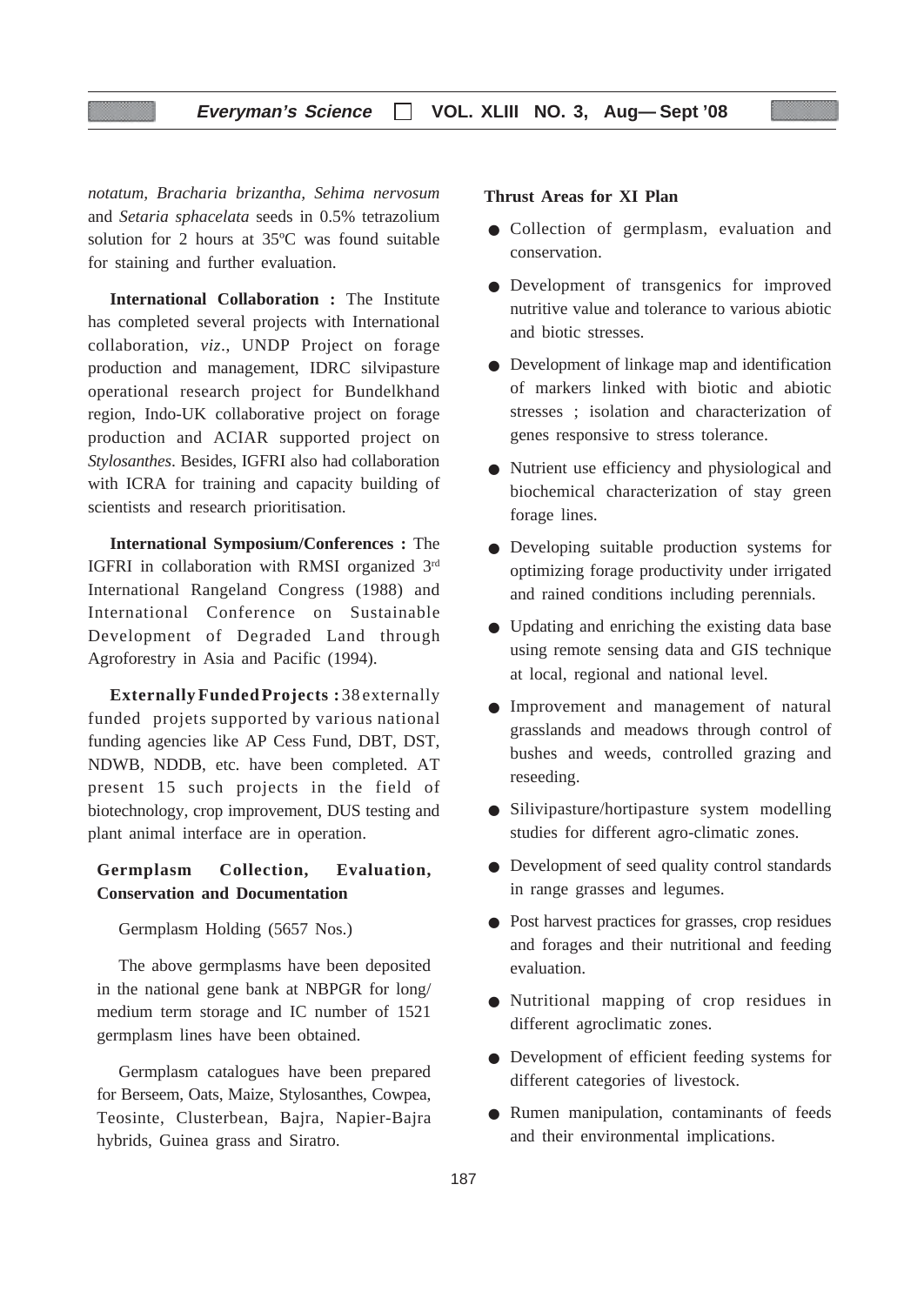**RMSI :** The Range Management Society of India, established in 1980 is based at IGFRI, Jhansi to advance the cause of research on rangeland, wasteland ecosystem and agroforestry. The society publishes the journal 'Range Management and Agroforestry' twice a year and has organized 10 national seminars/conferences on aspect of forage improvement and management.

**Complete Feed Block :** The complete feed block is densified (4 to 8 times) ideal feed for livestock which can be well stored in feed and fodder bank.

# **HUMAN RESOURCE DEVELOPMENT**

The training infrastructure has been created to meet the training requirements of all levels of extension functionaries, farmers and farmwomen. Various trainings are organized on fodder production technology, silvipasture & grazing management, livestock feeding, forage seed production, etc. sponsored by institute and other national and international agencies. All categories of staff, administrative, technical and scientific were given training during 2006-07.

**For details Contact :** Director, Indian Gasoland and Fodder Research Institute, thensi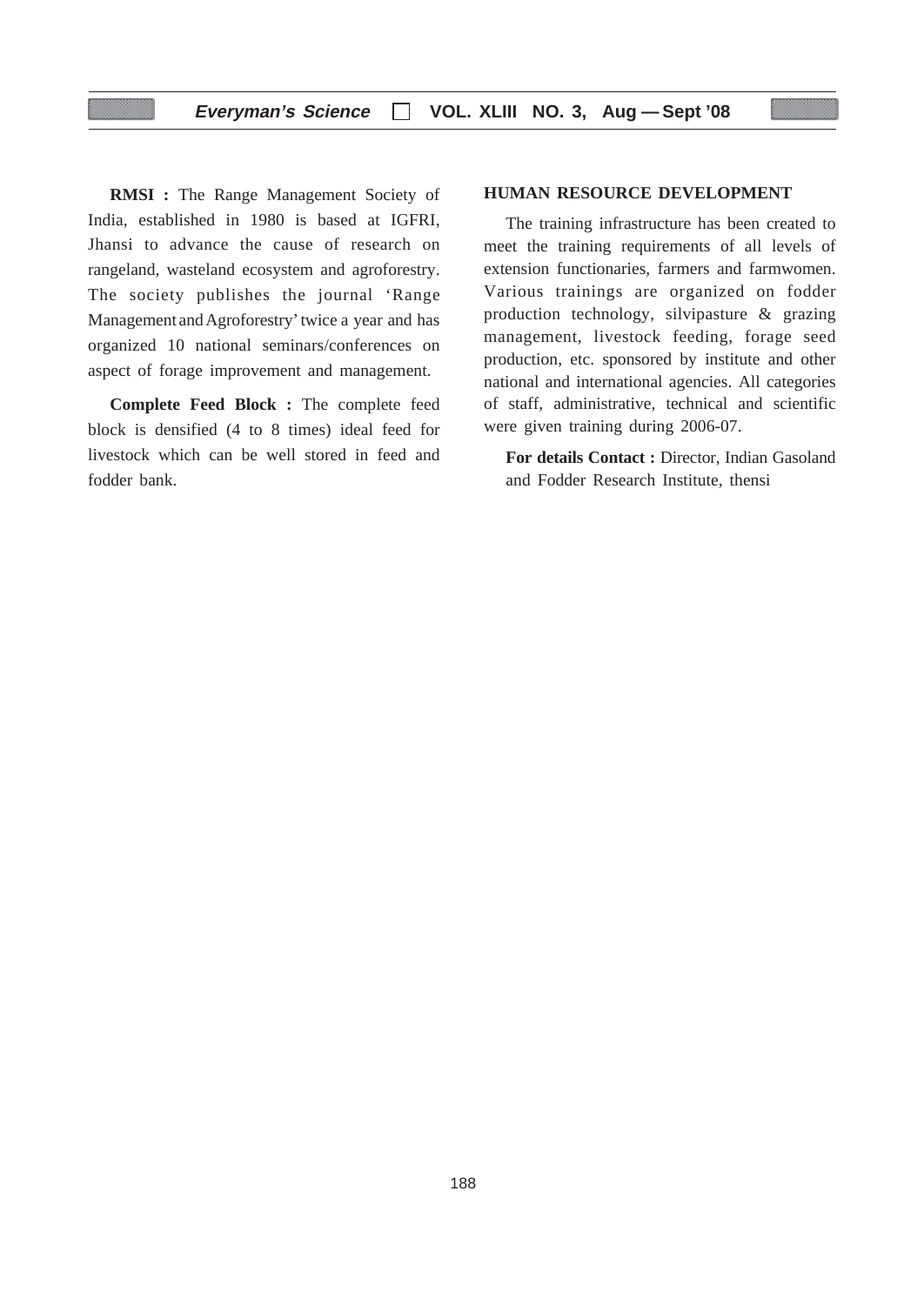# **Conferences / Meetings / Symposia / Seminars**

**National Seminar on Environmental Management in Mining & Allied Industries, EMMA–2008, November 7-8 November, 2008, organized by Department of Mining Engineering Institute of Technology, Banaras Hindu University, Varanasi.**

The Objective of the Seminar is to provide a forum for exchange of ideas and discussion among policymakers, managers, entrepreneurs, planners, administrators, practicing Mining engineers, Geo-Environmentalist, Scientists and technologists concerned for development of mining industry. To promote result oriented R & D programmes for developing eco-friendly technologies which can lead to sustainable Development. To identify areas which need urgent attention, to reduce damaging effects of mining. To formulate recommendations of appropriate policies, directives and guidelines to usher to growth of mining industry.

The theme of the seminar are :

- A. Global Environmental Issues
- B. Topographical changes, Land damages and Deforestation
- C. Case Studies on Management Practices
- E. Solid waste management in Mining and Mineral based Industries
- F. Acid Mine Drainage
- G. Ground water Resource Management
- H. Air Qualities in Mines and Allied Industries
- I. Environmental Impact Assessment and Modelling
- K. Underground Mine Environmental and Safety at work places
- L. Enabling Technologies for Environmental Management

Apart from the discussion of papers contributed by the experts and research workers, a number of keynote speakers will be invited, covering a range of discipline dealing with various themes of seminar.

**Contact : Prof. N. N. Karmakar**, Chairman & Chief Convenor (EMMA–2008), Head, Dept, of Mining Engineering, Institute of Technology, Banaras Hindu University, Varanasi-221005. Telefax : 0542-2369442 E-mail:ne+karmakar@rediffmail.com

#### **National Conference on Biofunctions, Biodiversity and Plant Resource Utilization, Jan 30—31, 2009**

The need of this conference is born out by the fact that in order to meet the basic demand of our ever increasing population, we have to produce progressively more and more food, feed, medicine, fibre etc. and that too from decreasing per capita arable land, water and other resources. The challenge before the scientists is to achieve sustainable increase in the productivity and output while conserving the earth's finite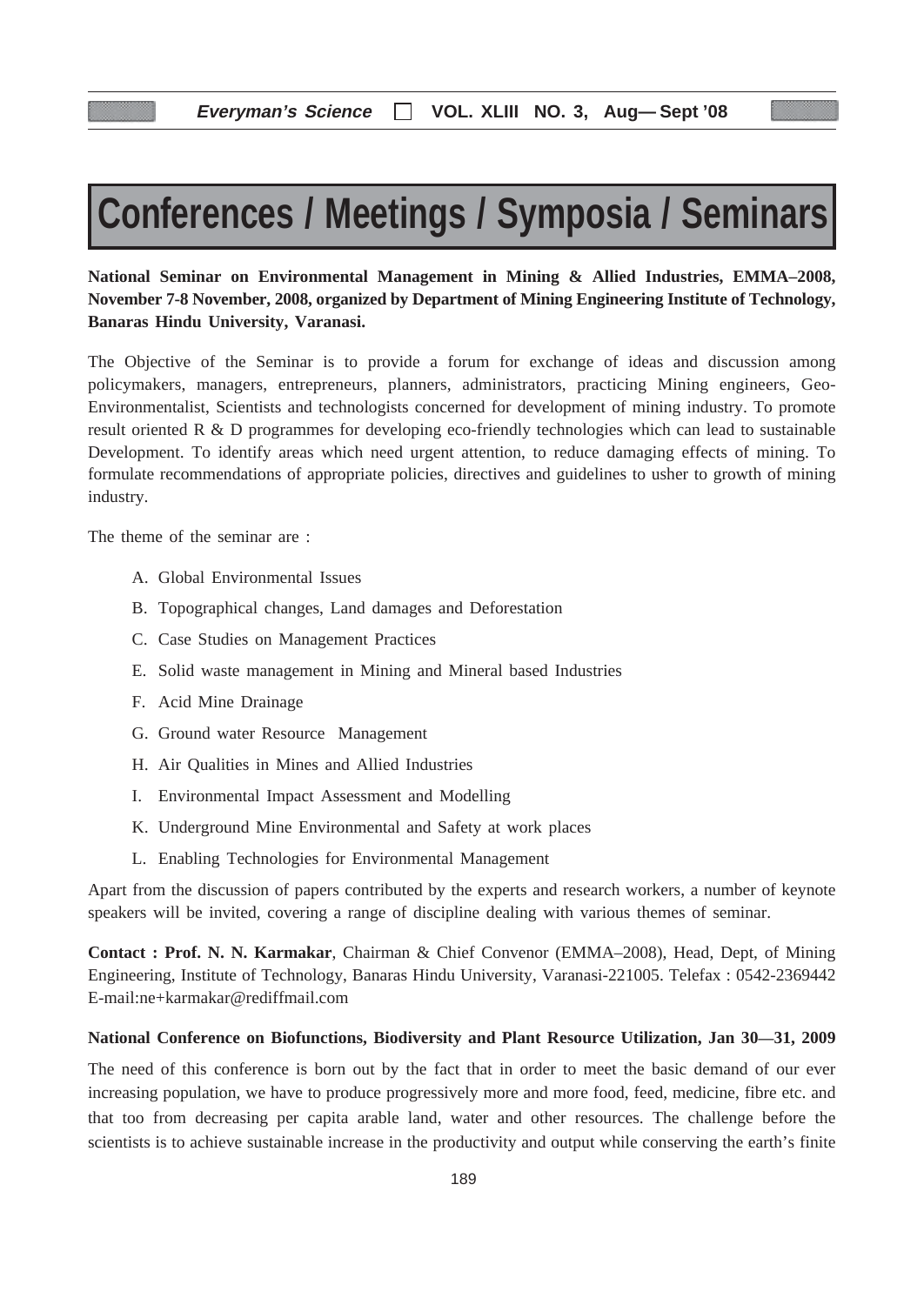# **Everyman's Science VOL. XLIII NO. 3, Aug — Sept '08**

natural resources for future generation. This conference intends to take stock of the current status of knowledge and findings in the fields of Biofunctions and Biodiversity to formulate performance oriented action plan to ensure sustainable utilization of plant resources.

Technical session would be on :

- 1. Biofunctional stress.
- 2. Biotechnological approach in crop improvement.
- 3. Biodiversity-Biofunctions relation.
- 4. Biodiversity-Climate link.
- 5. Plant biofunctional modeling.
- 6. Phytochemicals in nutraceutical plants.
- 7. Utilization of plant resources for food security.
- 8. Ethnobotany.
- 9. Sustainable utilization of plant resource.
- 10. Climate change and plant metabolism.
- 11. Radiation biology

Abstract may be submitted latest by 20 Nov 2008.

**Contact : Dr. V. N. Pandey, Dept** of Botany, DDU Gorakhpur University, Gorakhpur-273009 (U. P.) Mobile : 9450885374 e-mail : bbpru2009@gmail.com

# **International Symposium on Marine Ecosystems Challenges and Opportunities, MECOS 09, organized by Marine Biological Associations of India, 9-12 February, 2009, Kochi, India**

The Marine Ecosystem is key to the survival of life on earth. In order to protect the ecosystem of the ocean, we need to build an integrated framework that transcends all relevant organizations. The objective is not only to save the ecosystem, but also to utilize the service opportunities provided by various resources. There are several such opportunities in the area of food and medicine production, which could be advantageously utilized through frontier areas of science such as biotechnology, mariculture etc. The Symposium would provide an excellent platform to discuss these issues to transform challenges into opportunities.

Technical session would be on :

| A. Ecosystem Service            | D. Opportunities        |
|---------------------------------|-------------------------|
| <b>B.</b> Management Strategies | E. Ecosystem Health     |
| C. Ecosystem Assessment         | F. Economic Restoration |

A special session will be held on Impact of Climate Change on Marine Ecosystem.

**Contact** : **Dr. N. G. Pillai**, Convener/Dr. K. S. Mohamed, Co-Convener, MECOS 09, P.O. Box 1603, Enarkulam North, P.O. Kochi-18, Kerala Tele Fax 91-484-2394909, E-mail : mbai@rediffmail.com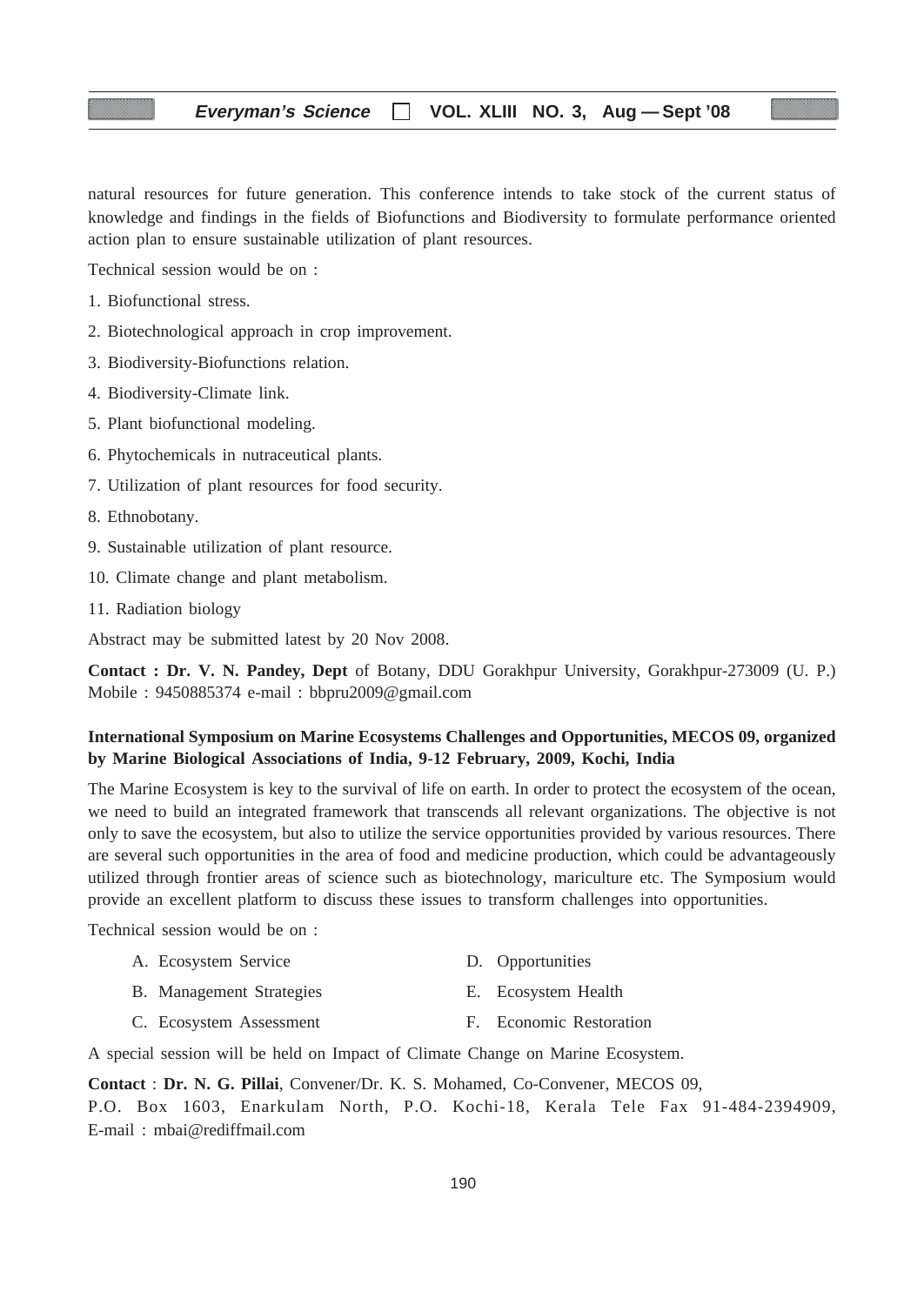# **S & T ACROSS THE WORLD**

# **AFLATOXIN-FREE CHILLI**

Built on a turnkey basis by the National Institute for Interdisciplinary Science and Technology (NIIST), Thiruvananthapuram, a 20-ton/day fresh chilli processing plant was recently inaugurated by the Union Minister of State for Commerce, at Byadagi, Karnataka.

The facility created in the heartland of the chilli trade, symbolizes the synergy of two governmental agencies putting together their resources for a common goal-finance by STCL and technical support by CSIR.

The first of its kind in India, the chilli processing plant will produce world class quality, toxin-free chilli with high colour, to meet stringent international standards. The washing of the fresh chilli prior to processing will ensure the removal of surface mud, dust and pesticides, if any.

Unlike the conventional process of sun drying the fresh chilli, which takes 10 to 12 days and results in loss of carotenoids, development of aflatoxins, and accumulation of dust, bird droppings, etc. This facility will process the garden fresh chilli to the end product within a few hours of reaching the factory thus helping to preserve its colour and freshness.

*(CSIR News, Apr 2008)*

# **LIGHTER AEROPLANES**

Aeroplane fuselages and wings are currently made of small pieces held together by thousands of metal fasteners. These fasteners constitute a considerable proportion of the weight of the aeroplane and a lighter aircraft means that less fuel would be required.

Now, Australia's CSIRO, in collaboration with an Australian company Quickstep Technologies, has developed an advanced composite material that could eliminate the need for these fasteners. The material is made up by coating sheets of carbon fibre with special polymers. Layers of these sheets are then joined together to make a strong, durable, easily moulded material. Large sheets of these composite polymers are then bonded together in what looks like a giant sandwich maker.

One of the advantages of this process is that it has the potential to make large integral structures, such as whole wingpieces, resulting in lower capital investment, savings in time and reduced costs of production.

*(www.csiro.au, Jun 27, 2008)*

# **ALZHEIMER'S DISEASE**

Researchers in Ireland have unlocked new insights into Alzheimer's disease, which may help in the development of advanced drugs to combat the illness.

The researchers have found a cascade of molecular events that lead to the onset of the disease. The accumulation of a particular protein called amyloidbeta in the brain has been identified to be the factor responsible for the initiation of the disease, which directly alters the structure and functions of the brain cells.

These findings, which have been published in the latest edition of '*Nature Medicine*' suggest a potential new target for the development of drug therapies, to fight the irreversible and degenerative disease, which afflicts nearly 30 million people each year world wide.

The progression of Alzheimer's disease is tortuously long and debilitating, extorting a huge emotional and economic cost and it constitutes a major personal and societal tragedy.

*(Biotechnology Ireland, Jun 27, 2008)*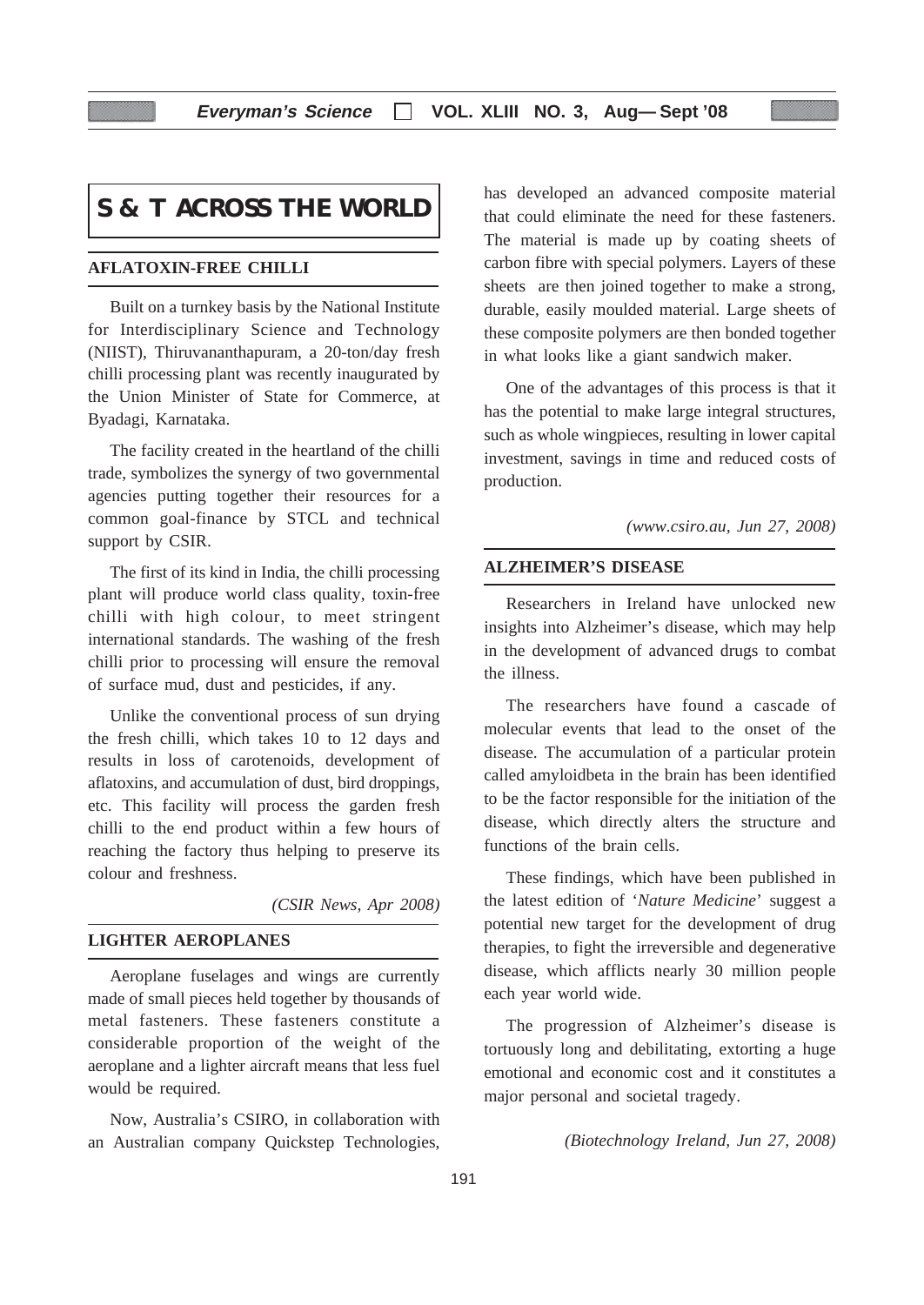# **NEXTGEN NANOWIRES**

Scientists in Canada have cleared a major hurdle facing the nanotechnology revolution by developing tiny nano-sized wires on silicon chips. The team focused on a class of molecules called block copolymers which naturally form into horizontal lines on surfaces.

They found that if trenches are etched about 30 nanometers in depth into silicon and block copolymers are added, the molecules automatically align themselves according to the etching, thereby integrating chip technology with nanotechnology.

*(National Research Council Canada, Jun 27, 2008)*

# **NSWERS TO "DOYOU KNOW** ı A1. The Fear of Ugliness. A2. Aphyllous Plants. ı A3. New Flower. A4. Bull Fight. L ı П A5. About a quarter, i.e 300 gram. Г A6. The Indian tri-colour Flag-Price Two and half Anna.I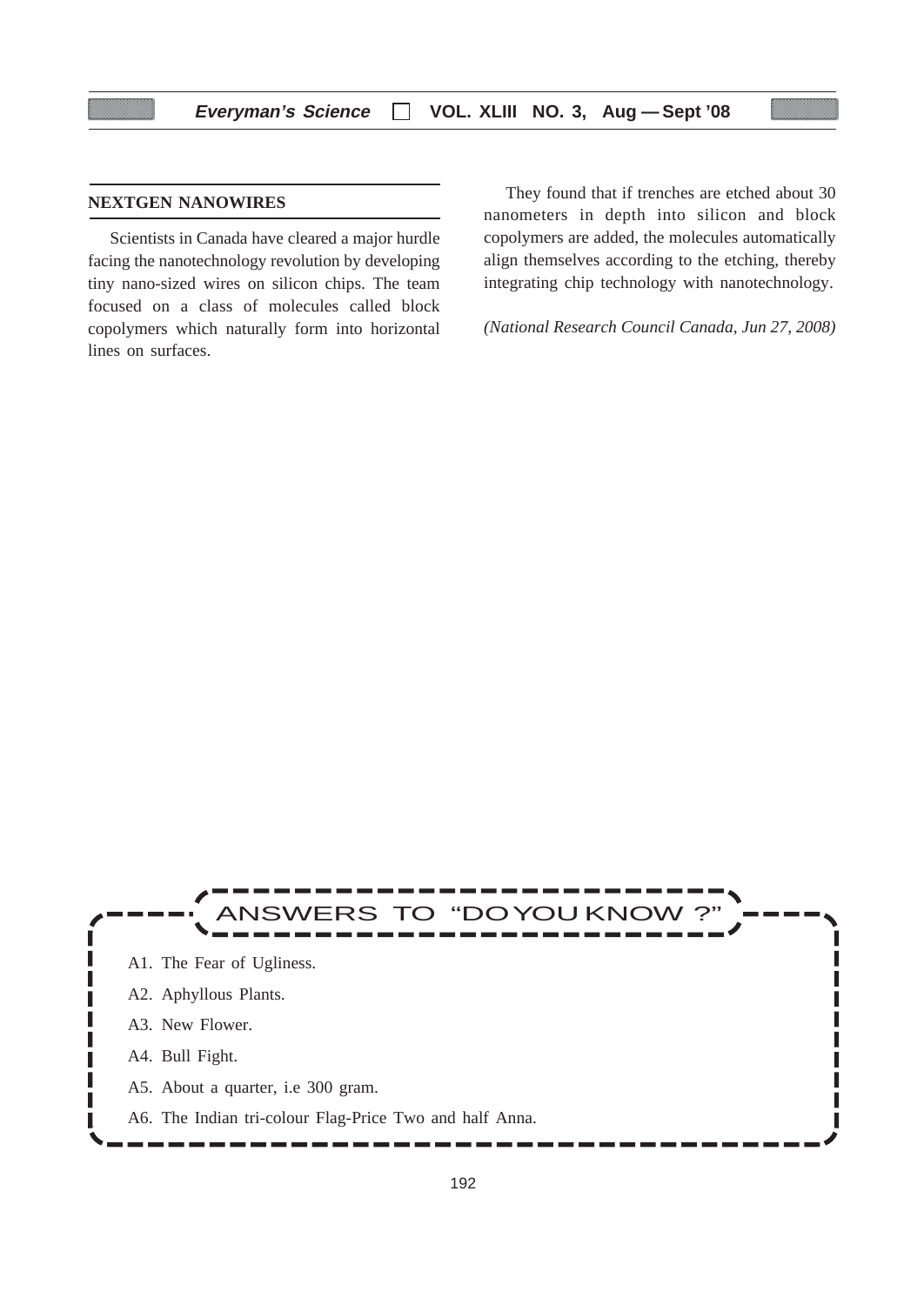

भारतीय विज्ञान कांग्रेस संस्था

 $14$ , उ० विरेश गुष्ठ स्ट्रीट, कोलकाता  $700017$ , भारत

**THE INDIAN SCIENCE CONGRESS ASSOCIATION**

14, Dr. Biresh Guha Street, Kolkata-700 017, INDIA

Telegram : SCICONG : CALCUTTA Fax : 91-33-2287-2551 Telephone : (033) 2287-4530, 2281-5323 E-mail : iscacal@vsnl.net Website : http://sciencecongress.nic.in iscacal\_2004@yahoo.com

# **Terms of Membership and Privileges of Members :**

Membership of the Association is open to persons with *Graduate or equivalent academic qualification* and interested in the advancement of science in India.

1. **Member :** A person willing to be enrolled as new Member has to pay an annualsubscription of Rs. 200/ **along with an admission fee of Rs. 50/-** (for foreign\* U.S. \$70) only. The annual subscription of a Member shall become due on the 1st April of each year. Anyone who fails to pay the subscription on or before the *15th July* in any year shall lose the right of voting and / or holding any office of the Association for that year. A Member failing to pay the annual subscription by the end of March of the following year shall cease to be a Member.

Members may contribute papers for presentation at the Science Congress. They will receive, free of cost, reprint of the Proceedings to Session of any one section of their interest and also the bi-monthly journal of the Association "Everyman's Science".

- 2. **Sessional Member :** Sessional members are those who join the Association for the Session only. A Sessional Member has to pay a subscription of Rs. 250/- (for foreign U.S. \$60) only.
- 3. **Student Member :** A person studying at the under-graduate level may be enrolled as a Student Member provided his/her application be duly certified by the Principal/Head of the Department. A Student Member shall have the right to submit papers for presentation at the Session of the Congress of which he/she is a member, provided such papers be communicated through a Member, or an Honorary Member of the Association. He/she shall not have the right to vote or to hold any office. A Student Member shall not be eligible to participate in the Business meetings of the Sections and the General Body. Subscription Rs. 100/-
- 4. **Life Member :** A Member may compound all future annual subscriptions by paying a single sum of Rs. 2000/- (for foreign U.S. \$ 500) only. Any person who has been continuously a member for 10 years or more, shall be allowed a reduction in the compounding fee of Rs. 50/- for every year of such membership, provided that the compounding fee shall not be less than Rs. 1,200/- (for foreign U.S. \$ 12.50 and U.S \$ 300 respectively). A Life Member shall have all the privileges of a member during his/her lifetime.

<sup>\*</sup>*Admission fee of Rs. 50/- is needed only for becoming a new annual member and not for sessional member / life member / Institutional member / student member / donor.*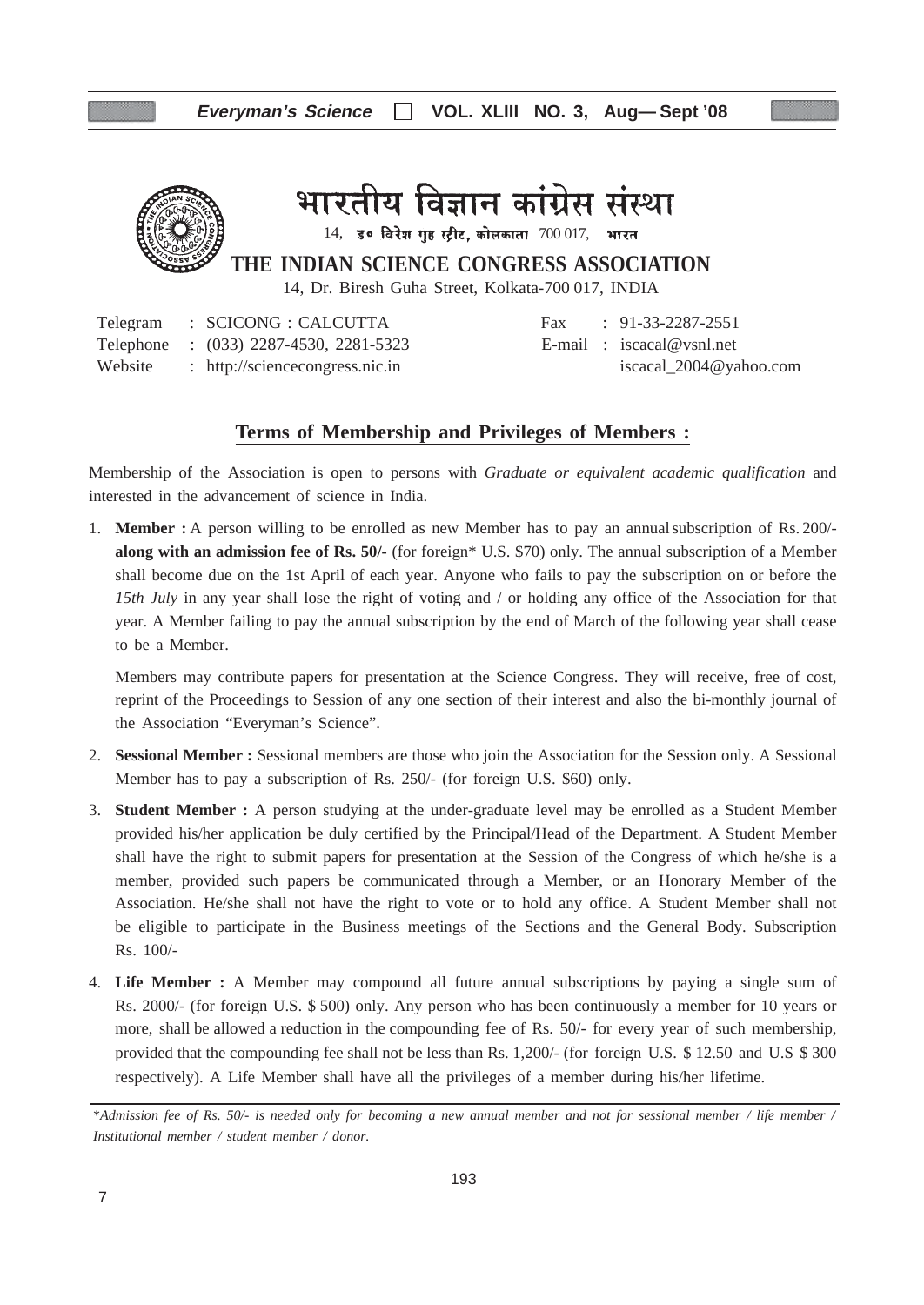- 5. **Institutional Member :** An Institution paying a subscription of Rs. 5,000/- (for foreign U.S. \$ 2,500) only, can become an Institutional Member of the Association. It shall be eligible to nominate one person as its representative to attend Annual Session of the Science Congress. An Institutional Member shall be eligible to receive, free of cost, a copy of the complete set of Proceedings of the Annual Science Congress Session as also a copy of the Association's journal "Everyman's Science".
- 6. **Donor :** Any person paying a lump sum of Rs. 10,000/- (for foreign U.S. \$5000) only, can become a Donor of the Assocaiation. An *INDIVIDUAL DONOR* shall have all the rights and privileges of a member during his/her lifetime. An Institution paying a lump of Rs. 50,000/- (for foreign U.S. \$25,000) only, can become **INSTITUTIONAL DONOR** of the Association, which shall have the right to nominate one person as its representative to attend Annual Session of the Science Congress. An Institutional / Individual Donor shall be eligible to receive, free of cost, a copy of the complete set of Proceedings of the Annual Science Congress as also the Association's journal "Everyman's Science".
- A) **Presentation of Papers :** A copy of complete paper accompanied by an abstract in triplicate not exceeding one hundred words and not containing any diagram or formula, must reach the Sectional President General Secretary (Hqrs) Latest by *September 15*, each year.
- B) Members of all categories are entitled to railway Concession of return ticket by the same route with such conditions as may be laid down by the Railway Board for travel to attend the Science Congress Session provided that their travelling expenses are not borne, even partly, by the Government (Central or State), Statutory Authority or an University or a City Corporation.
- C) Members of all categories are entitled to reading facilities between 10.00 a.m. to 5.30 p.m. on all weekdays (except Saturdays & Sundays) in the library of the Association.
- D) Members of all categories may use Guest House facilities, Lecture Hall hiring at the rates fixed by the Association from time to time.
- Note : All Money Orders, Bank Drafts etc. should be drawn in favour of "*Treasurer, The Indian Science Congress Association*". Members are requested to mention their Card No. while making any correspondence to ISCA office.

<sup>\* (</sup>A Foreign Member means one who is normally resident outside India.)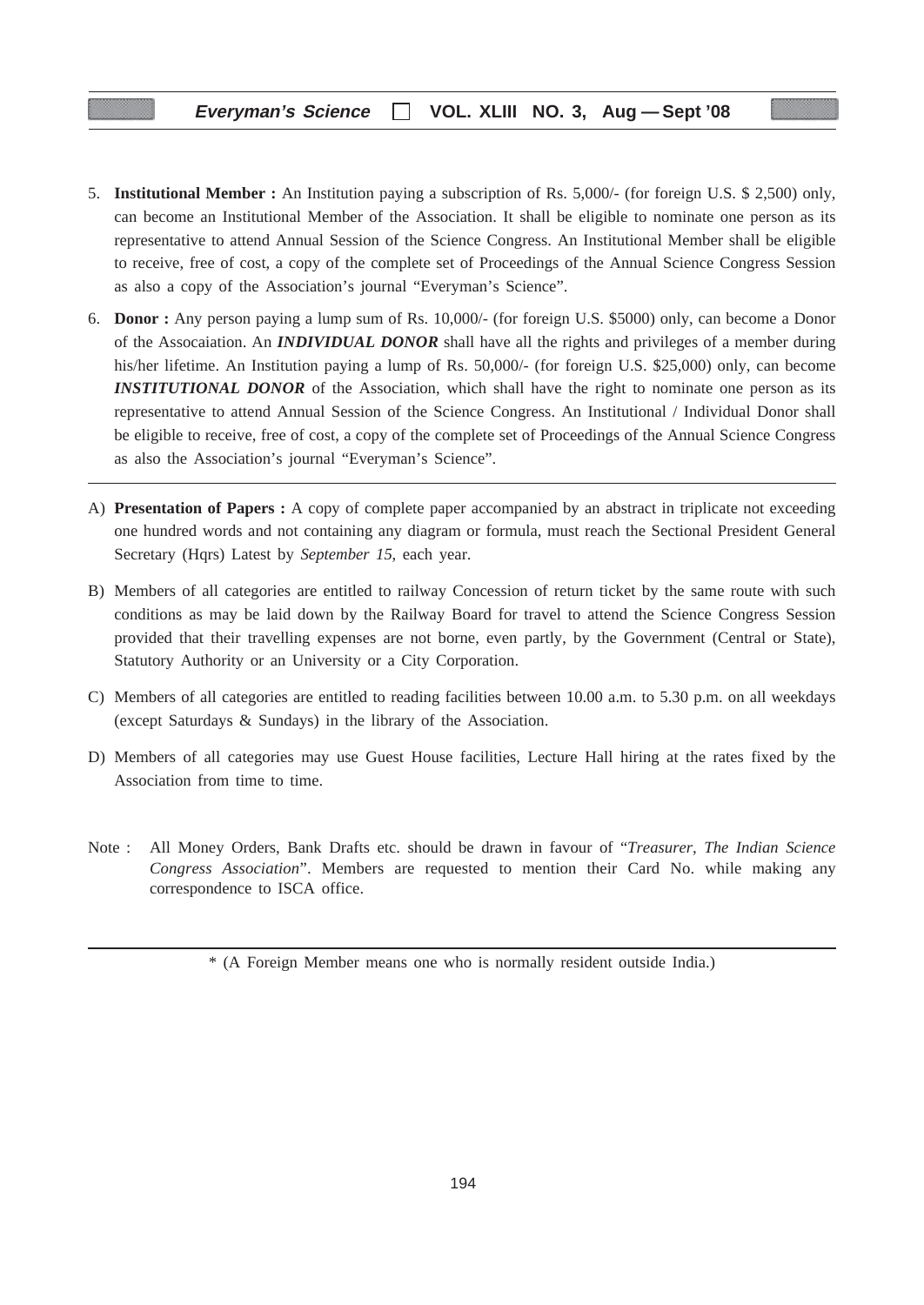# **Everyman's Science VOL. XLIII NO. 3, Aug— Sept '08**



भारतीय विज्ञान कांग्रेस संस्था

**THE INDIAN SCIENCE CONGRESS ASSOCIATION**  $14$ , उ० विरेश गुष्ठ स्ट्रीट, कोलकाता  $700017$ , भारत

14, Dr. Biresh Guha Street, Kolkata-700 017, INDIA

Telegram : SCICONG : CALCUTTA Fax : 91-33-2287-2551 Telephone : 2287-4530, 2281-5323 E-mail : iscacal@vsnl.net Website : http://sciencecongress.nic.in iscacal\_2004@yahoo.com

# APPLICATION FORM FOR MEMBERSHIP

To

The General Secretary The Indian Science Congress Association 14, Dr. Biresh Guha Street, Kolkata-700 017

Stamp Size Photograph

Dear Sir,

I like to be enrolled as a Member / Life Member / Donor / Sessional Member / Student Member / of The Indian Science Congress Association.

I am sending herewith an amount of Rs. ............... in payment of my subscription by Bank Draft / Money Order / Cash for Membership / Life Membership Subscription / from the year 1st April 200 ...... to 31st March 200 ......

I am interested in the following section (Please tick any one).

# **SECTIONS**

- 1. Agriculture and Forestry Sciences
- 2. Animal, Veterinary and Fishery Sciences
- 3. Anthropological and Behavioural Sciences (including Archaeology and Psychology & Educational Sciences)
- 4. Chemical Sciences
- 5. Earth System Sciences
- 6. Engineering Sciences
- 7. Environmental Sciences
- 8. Information and Communication Science & Technology (including Computer Sciences)
- 9. Materials Science.
- 10. Mathematical Sciences (including Statistics)
- 11. Medical Sciences (including Physiology)
- 12. New Biology (including Bio-Chemistry, Biophysics & Molecular Biology and Biotechnology)
- 13. Physical Sciences
- 14. Plant Sciences

(Please type or fillup in Block Letters)

Name (in block letters) :

Academic Qualifications : (Evidence to be submitted)

SURNAME FIRST NAME MIDDLE NAME

Designation :